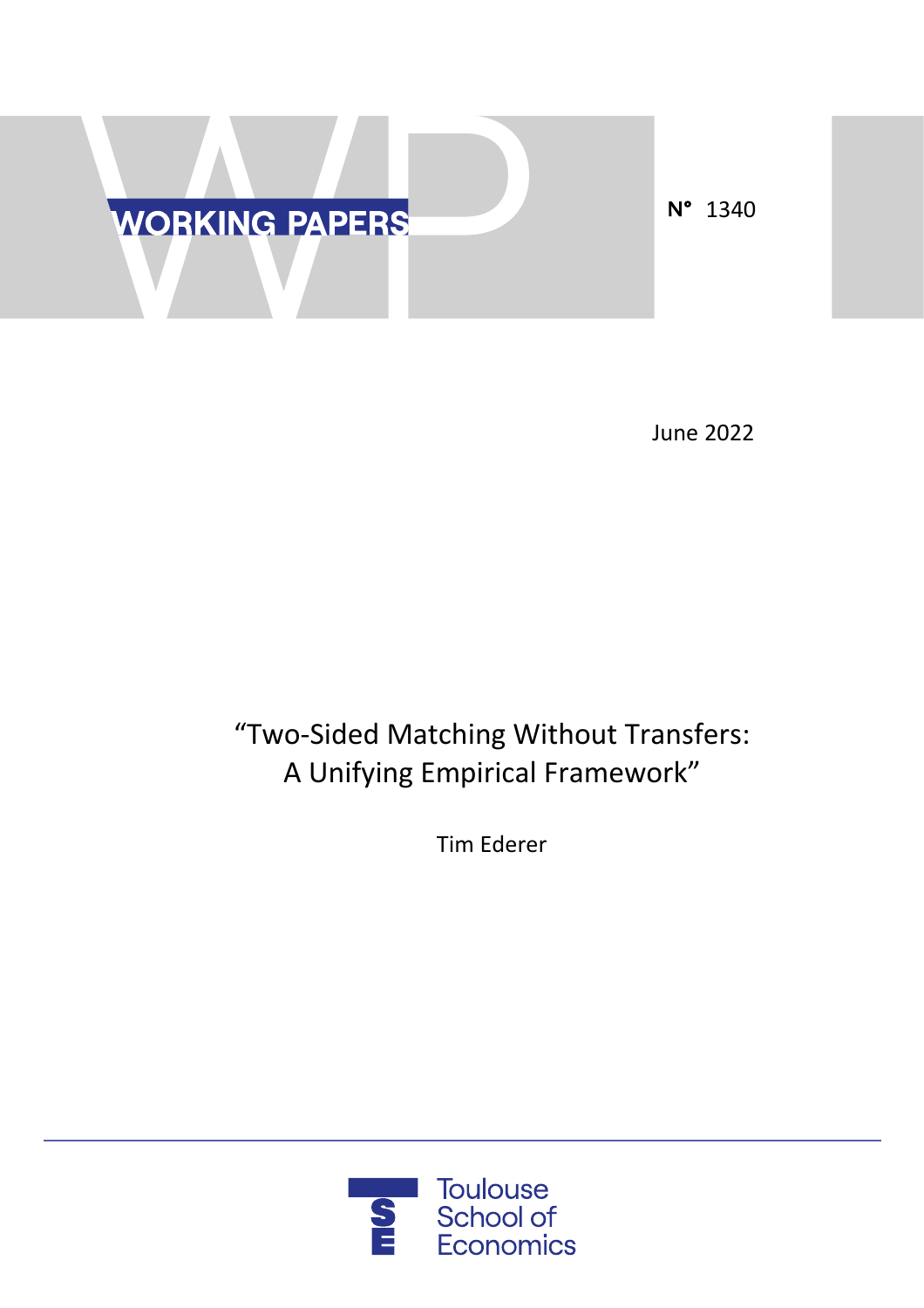# Two-Sided Matching Without Transfers: A Unifying Empirical Framework<sup>∗</sup>

Tim Ederer†

June 15, 2022

#### Abstract

This paper provides a unifying framework of one-to-one and many-to-one matching without transfers and investigates how data on realized matches can be leveraged to identify preferences of participating agents. I find that, under parsimonious assumptions on preferences, one can only identify the joint surplus function both in the one-to-one and many-to-one case. While this negative identification result was already established for the one-to-one case, I reconcile this finding with the recent literature showing that preferences are separately identified when having data on many-to-one matchings. I find that these positive identification results are mostly driven by restrictions imposed on preferences rather than the additional identification power made available through the many-to-one structure of the data. I then show that by imposing similar restrictions on preferences, one can recover identification of preferences both in the one-to-one and many-to-one case. Finally, I show that the additional data brought by many-to-one matchings can alternatively be used to estimate more precisely the distribution of unobserved preference heterogeneity.

KEYWORDS: two-sided matching, identification, estimation

<sup>∗</sup> I sincerely thank Matteo Bobba, Cristina Gualdani and Thierry Magnac for their advice and support. I also thank Nikhil Agarwal and Takuro Yamashita as well as seminar participants in TSE for their useful comments and suggestions.

<sup>†</sup>Toulouse School of Economics (TSE), Email: tim.ederer@tse-fr.eu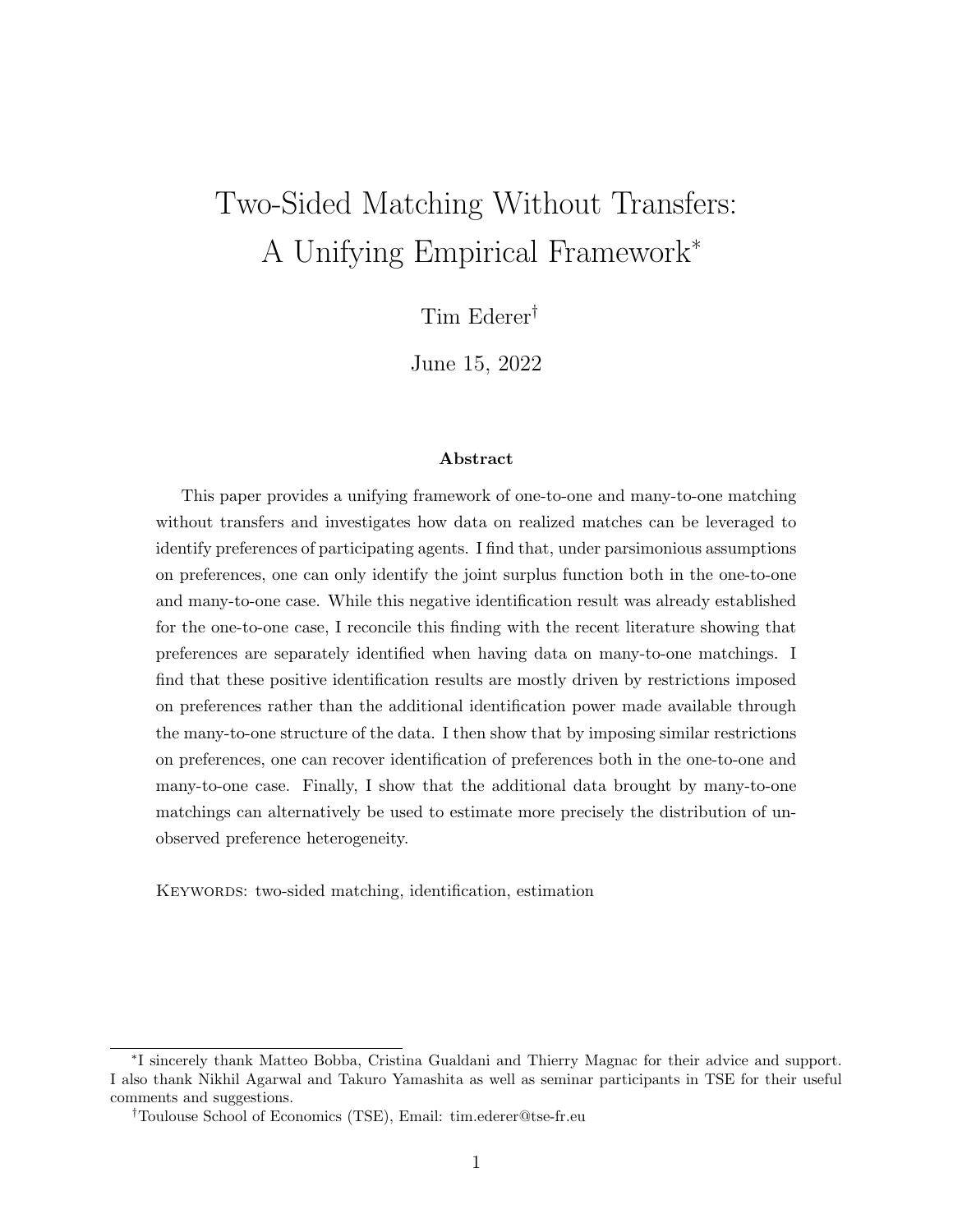# 1 Introduction

Two-sided matching models with non-transferable utility are key to understand how centralized clearinghouses allocating jobs, college seats, public housing or deceased-donor kidneys are organized and how one should design them [\(Roth](#page-58-0) [\(2018\)](#page-58-0), [Agarwal and Budish](#page-57-0) [\(2021\)](#page-57-0)). They are also essential tools to predict the impact of policies aiming at affecting how agents sort in such markets [\(Agarwal](#page-57-1) [\(2017\)](#page-57-1)). However, this requires to know ex-ante the preferences of participating agents which are difficult to infer from observed sorting patterns only. In matching markets, agents' opportunities depend on preferences of agents from the other side. Thus, developing a revealed preference approach based on realized matches is not straightforward in the absence of prior information about preferences of one side of the market.<sup>[1](#page-2-0)</sup>

The goal of this paper is to provide a unifying framework of one-to-one and many-toone matching without transfers and investigate what can be identified from data on realized matches, when preferences of both sides of the market are unknown. I show that, under parsimonious assumptions on preferences, one can identify the joint surplus function both in the one-to-one and many-to-one case. However, I find that preferences of participating agents cannot be separately identified from the surplus function. Knowing the joint surplus is enough to simulate matching outcomes under various counterfactual scenarios. However, it does not allow us to characterize key objects, such as labor supply elasticities, that solely depend on individual preferences. While this negative identification result was already known for the one-to-one case [\(Menzel](#page-58-1) [\(2015\)](#page-58-1)), it is at odds with the recent literature which highlights that data on many-to-one matching brings additional information that can separately identify preferences [\(Diamond and Agarwal](#page-57-2) [\(2017\)](#page-57-2), [He et al.](#page-58-2) [\(2021\)](#page-58-2)). This suggests that these positive identification results are mostly driven by other restrictions imposed on preferences, rather than the additional identification power made available through the many-to-one structure of the data. In light of this result, I show that by imposing similar restrictions on preferences one can recover identification of preferences both in the one-to-one and many-to-one case, expanding the scope of what can be learned from data on one-to-one matches. Finally, I show

<span id="page-2-0"></span><sup>&</sup>lt;sup>1</sup>While such information is sometimes available in college admissions or school choice mechanisms [\(Agarwal](#page-57-3) [and Somaini](#page-57-3) [\(2020\)](#page-57-3)), preferences of both sides of the market are usually unknown.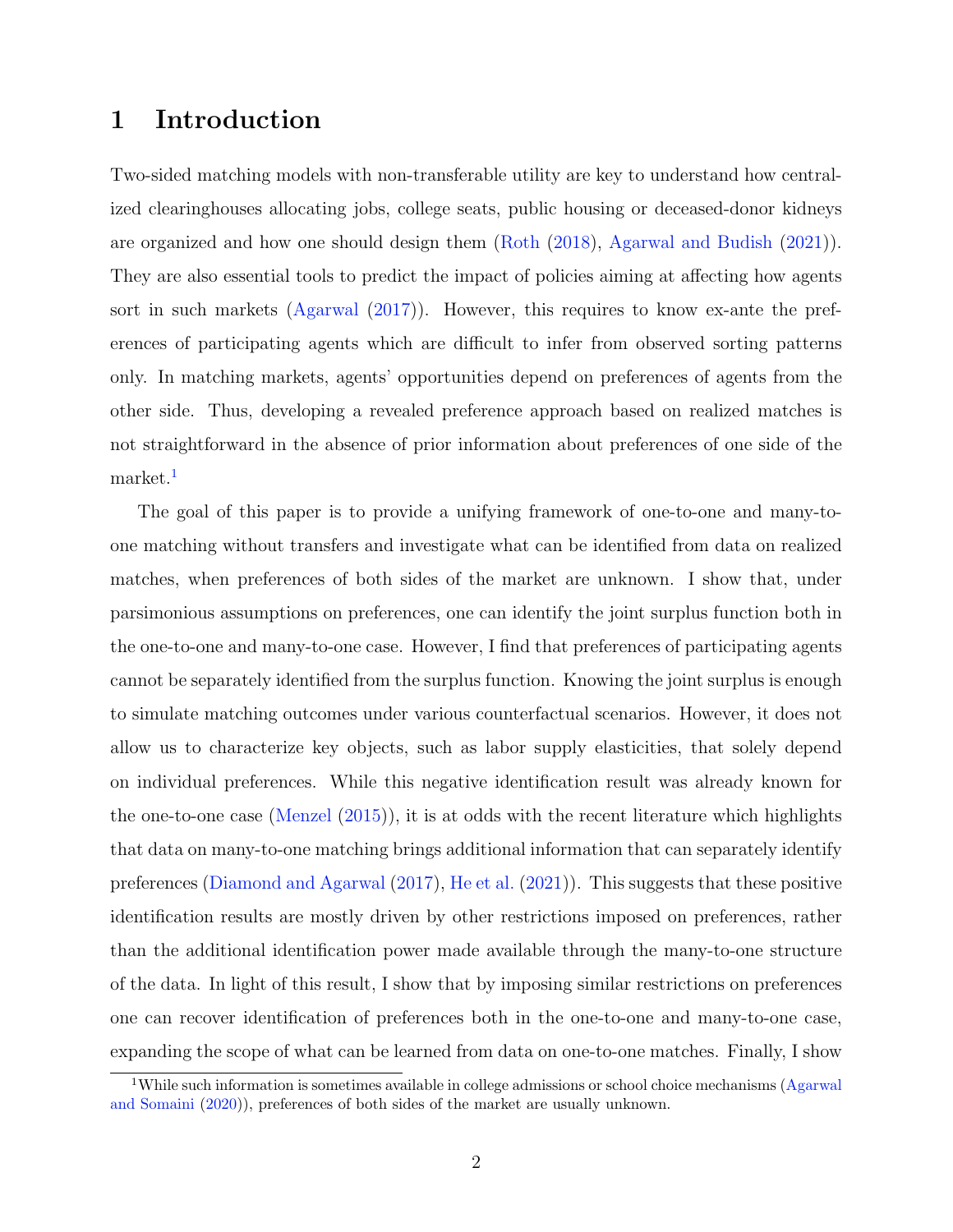that the additional data brought by many-to-one matchings can still be useful to estimate more precisely the distribution of unobserved preference heterogeneity.

To perform this analysis, I build on [Menzel](#page-58-1) [\(2015\)](#page-58-1) to develop a model of two-sided matching where one side is composed of firms and the other side is composed of workers. Each side is characterized by a large set of observed and unobserved attributes. I embed both the one-to-one and many-to-one framework in this model by assuming that each firm has an exogenous finite number of open vacancies, which is larger or equal than one. I impose three assumptions on the payoff functions and the equilibrium: (i) the systematic and unobserved part of the payoff functions are additively separable, (ii) the unobserved taste shocks are iid with type-I upper tail and (iii) the observed matching is stable. While (i) and (iii) are commonly used in the literature, (ii) departs from [Diamond and Agarwal](#page-57-2) [\(2017\)](#page-57-2) and [He](#page-58-2) [et al.](#page-58-2) [\(2021\)](#page-58-2) by restricting the class of distributions taste shocks can follow for tractability purposes. However, (ii) remains nested in the broader classes they consider implying that the generality of the non identification result derived in this paper is not affected. On the other hand, I do not restrict preferences to be homogeneous and the number of agents on one side of the market to be fixed at the cost of allowing for multiple equilibria.

As in [Menzel](#page-58-1) [\(2015\)](#page-58-1), I consider that we observe a random sample of realized matches from a single large market where the number of participating firm and workers grows to infinity. Sorting patterns are thus collapsed into the limit of the joint distribution of matched characteristics. Under the assumptions described above, I characterize the mapping between this limit joint distribution function and agents' payoff functions in four steps. First, I show that stability implies that each worker is matched to its preferred firm among the set of firms that would be willing to hire her. Similarly, each firm is matched to its preferred group of workers among the set of workers that would be willing to work there. This implies that we can reinterpret the realized matches as the outcome of two discrete choice models with unobserved and endogenous choice sets, and where firms choose many alternatives. Second, I abstract away from this complexity and derive the limit of workers and firms' conditional choice probabilities under arbitrary exogenous choice sets. Third, I introduce choice sets' endogeneity and show that the information necessary to characterize conditional choice probabilities can be summarized into sufficient statistics called *inclusive values*. Finally, I show that these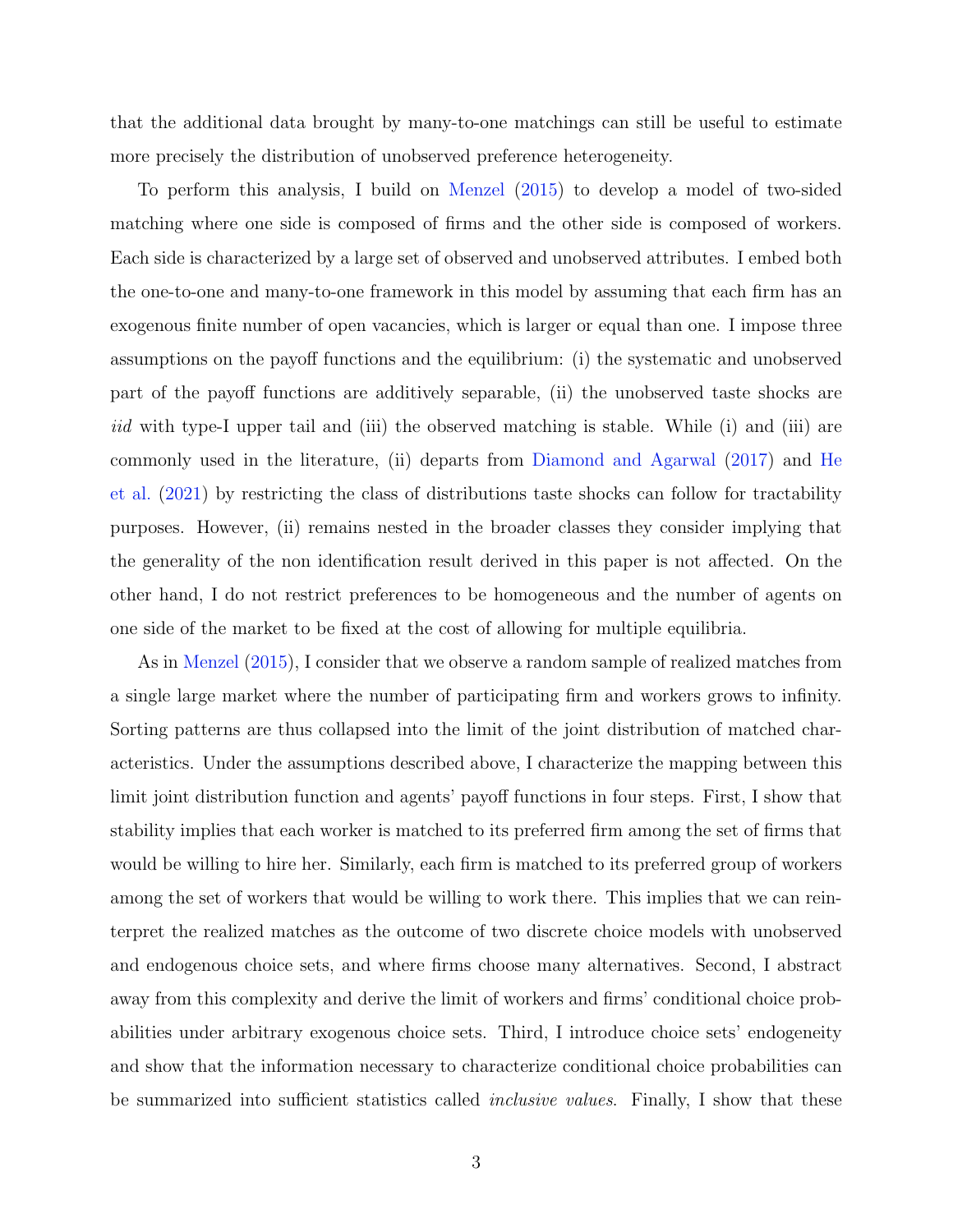sufficient statistics converge to the unique solution of a fixed point problem which explicitly links agents' preferences and choice sets. This implies that all stable matches are observationally equivalent and that the limit joint distribution of matched characteristics can be expressed as a function of agents' payoff functions and inclusive values.

By inverting the mapping between the observed sorting and agents' preferences, I find that, without additional data or restrictions on preferences, one can only identify the joint surplus from data on realized matches. This shows that the additional data brought by many-to-one matchings does not help to separately identify agents' preferences. I then show that when the systematic part of the payoff functions is common to all workers/firms (as in [Diamond and Agarwal](#page-57-2) [\(2017\)](#page-57-2)), one can separately identify preferences from the joint surplus both in the one-to-one case and many-to-one case. Similarly, I find that under appropriate exclusion restrictions (as in [He et al.](#page-58-2) [\(2021\)](#page-58-2) and [Agarwal and Somaini](#page-57-4) [\(2022\)](#page-57-4)), one can also recover preferences in the one-to-one case and many-to-one case. I then propose a maximum likelihood estimator that can be tractably used for a parametric version of this framework. Finally, I validate the theoretical limiting results and test the performance of the estimation procedure proposed through Monte Carlo simulations. I find that having data on manyto-one matches allows to estimate more precisely the distribution of random coefficients, mirroring a similar result found for discrete choice models in [Berry et al.](#page-57-5) [\(2004\)](#page-57-5).

This paper contributes to the literature on empirical models of two-sided matching. One strand of this literature investigates what can be inferred from data on reported preferences within centralized allocation mechanisms (see [Agarwal and Somaini](#page-57-3) [\(2020\)](#page-57-3) for a review). These methods allowed, for example, to make progress in understanding how school choice mechanisms should be designed (Abdulkadiroğlu et al.  $(2017)$ , [Kapor et al.](#page-58-3)  $(2020)$ ). However, in many instances, such data is not available and the econometrician can only rely on realized matches to learn about participating agents' preferences. A large literature examines what can be identified from sorting patterns in models of matching with transferable utility (TU) [\(Choo and Siow](#page-57-7) [\(2006\)](#page-57-7), [Fox](#page-58-4) [\(2010\)](#page-58-4), [Gualdani and Sinha](#page-58-5) [\(2019\)](#page-58-5), [Galichon and](#page-58-6) Salanié [\(Forthcoming\)](#page-58-6)). However, only a handful of papers consider the same problem in the non-transferable utility (NTU) case (see [Agarwal and Somaini](#page-57-8) [\(Forthcoming\)](#page-57-8) for a review). [Menzel](#page-58-1) [\(2015\)](#page-58-1) shows that, under parsimonious assumptions on preferences and when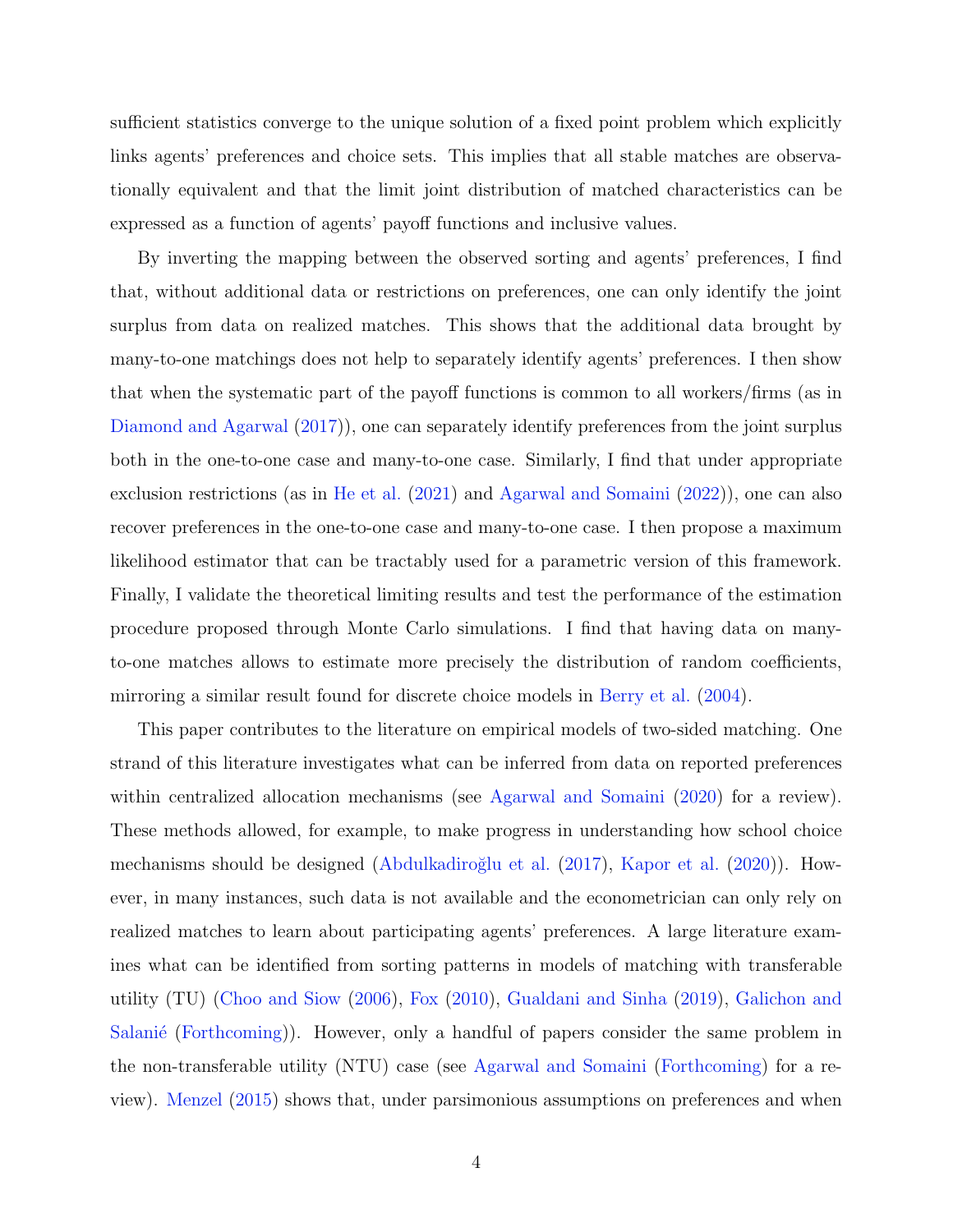matching is one-to-one, only the joint surplus is identified. To circumvent this negative result, [Diamond and Agarwal](#page-57-2) [\(2017\)](#page-57-2) find that, by restricting preferences to be common to all agents from the same side, one can separately identify preferences with data on many-to-one matches. [He et al.](#page-58-2) [\(2021\)](#page-58-2) and [Agarwal and Somaini](#page-57-4) [\(2022\)](#page-57-4) show that, by instead considering a many-to-one matching market where the number of agents on one side is fixed while the other side grows large, exclusion restrictions are sufficient and necessary in order to identify preferences from realized matches. This paper contributes to this literature by providing a unifying empirical framework of one-to-one and many-to-one matching and reconciling the results previously derived in the literature. I find that these recent positive identification results are mostly driven by the extra structure imposed on preferences and not by the inherent additional information brought by having data on many-to-one matches. This means that such methods would also work when having data on one-to-one matches which expands the scope of what can be learned from these models by making them more broadly applicable.<sup>[2](#page-5-0)</sup>

The rest of the paper is organized as follows. Section [2](#page-5-1) introduces the preference model along with the equilibrium concept. Section [3](#page-9-0) defines the objects that are observed in the data and the sampling process that identifies them. Section [4](#page-11-0) establishes the link between the limit joint distribution of matched characteristics and the primitives of the model. Section [5](#page-20-0) discusses identification and estimation in the base model, as well as under a various set of additional restrictions on preferences. Section [6](#page-25-0) displays results from Monte Carlo simulations.

# <span id="page-5-1"></span>2 Model

I consider a large two-sided matching market where the number of agents on both sides grows to infinity. I start by introducing the relevant parts of the model in the finite economy before defining the asymptotic sequence that characterizes the limit economy.

Throughout this section, I refer to one side of the market as workers and the other side as firms. Workers are indexed by  $i \in \mathcal{I}$  where  $\mathcal{I} = \{1, ..., n_w\}$  and firms are indexed by  $j \in \mathcal{J}$ 

<span id="page-5-0"></span><sup>&</sup>lt;sup>2</sup>In many empirical settings, such as centralized labor clearinghouses or college admissions, firms often open only one vacancy, making [Diamond and Agarwal](#page-57-2) [\(2017\)](#page-57-2) unapplicable, and the number of agents on both sides of the market is large, making [He et al.](#page-58-2) [\(2021\)](#page-58-2) and [Agarwal and Somaini](#page-57-4) [\(2022\)](#page-57-4) unapplicable.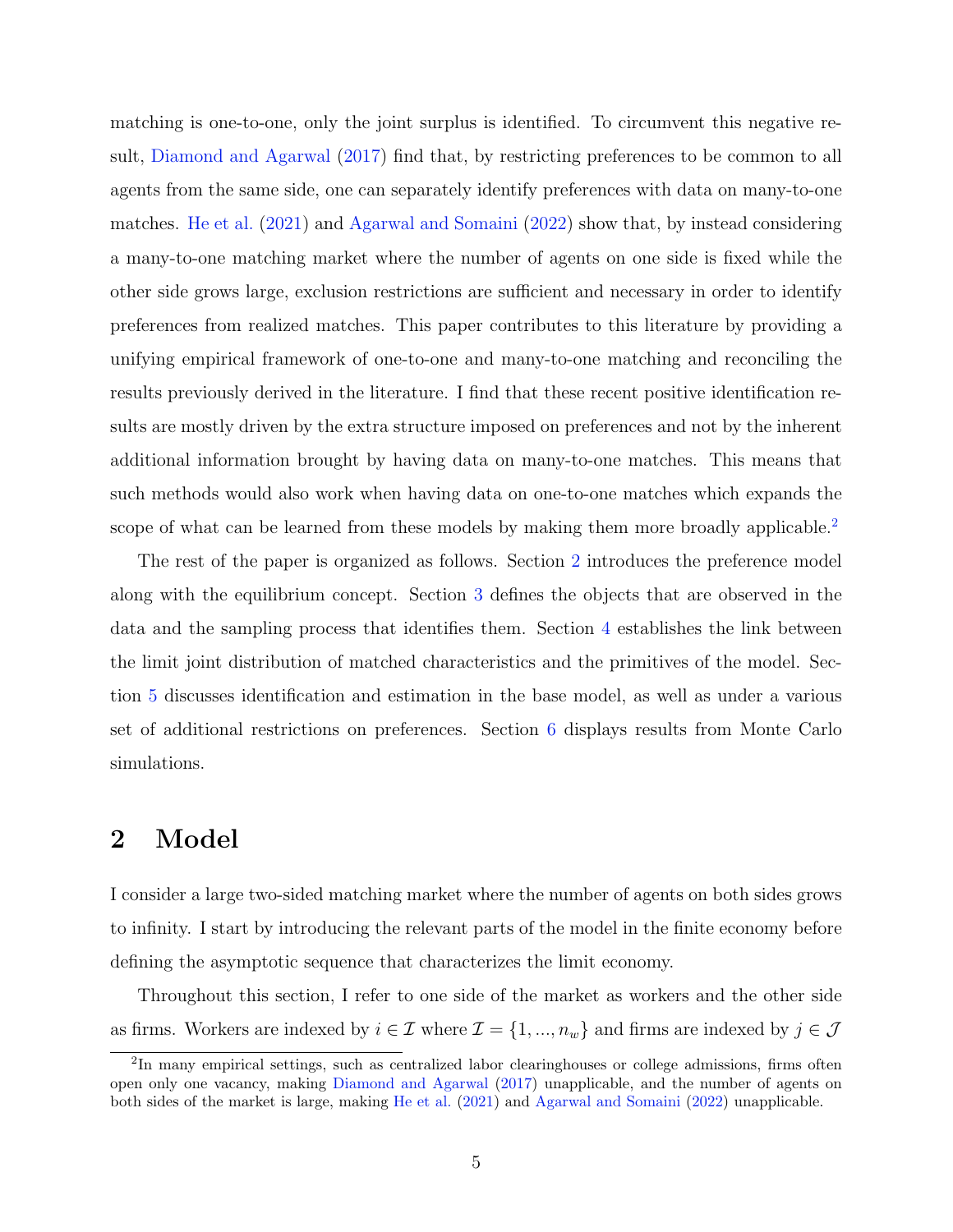where  $\mathcal{J} = \{1, ..., n_m\}$ . I nest both the one-to-one and many-to-one matching framework by allowing each firm j to have a finite and exogenous number  $q \ge 1$  of open vacancies.<sup>[3](#page-6-0)</sup> I define the matching function  $\mu_w$  which maps the set of available workers to their matching outcome, which is either their matched employer or the option to remain unmatched. Similarly,  $\mu_m$ maps the set of available firms to their matching outcome, which is a set of length q including their matched employees as well as the option to leave any open vacancy unfilled.

For instance, consider a given worker i and firm j with  $q = 2$ .  $\mu_w(i) = j$  means that worker *i* is matched with school *j* whereas  $\mu_m(j) = \{i, l\}$  means that firm *j* is matched with workers i and l. Similarly,  $\mu_w(i) = 0$  means that worker i chooses to stay unmatched, while  $\mu_m(j) = \{l, 0\}$  means that firm j is matched with worker l but leaves one of its vacancies unfilled. Note that all elements of the model nest [Menzel](#page-58-1) [\(2015\)](#page-58-1), which corresponds to the one-to-one case  $q = 1$ .

## 2.1 Preferences

Firms and workers are characterized by their observed attributes which collapse into two vectors of random variables  $x_i$  and  $z_j$ . I define their probability distribution functions as  $w(x)$  and  $m(z)$  which have support X and Z, respectively. I specify the utility that worker  $i$  gets from being matched with firm  $j$  as:

$$
U_{ij} = U(\boldsymbol{x}_i, \boldsymbol{z}_j) + \sigma \eta_{ij}
$$

whereas the utility that firm j gets from being matched with worker i is defined as:

$$
V_{ij} = V(\boldsymbol{x}_i, \boldsymbol{z}_j) + \sigma \epsilon_{ij}
$$

 $\epsilon_{ij}$  and  $\eta_{ij}$  are worker-firm specific unobserved preference shocks and are assumed to be additively separable from the systematic part of the payoffs. I also assume that firms' preferences over groups of workers are responsive [\(Roth and Sotomayor](#page-58-7) [\(1992\)](#page-58-7)). This implies that knowing firms' preferences over individual workers is enough to infer firms' preferences over

<span id="page-6-0"></span><sup>&</sup>lt;sup>3</sup>Allowing for each firm j to open a different number of vacancies  $q_j$  does not affect the main results of the analysis.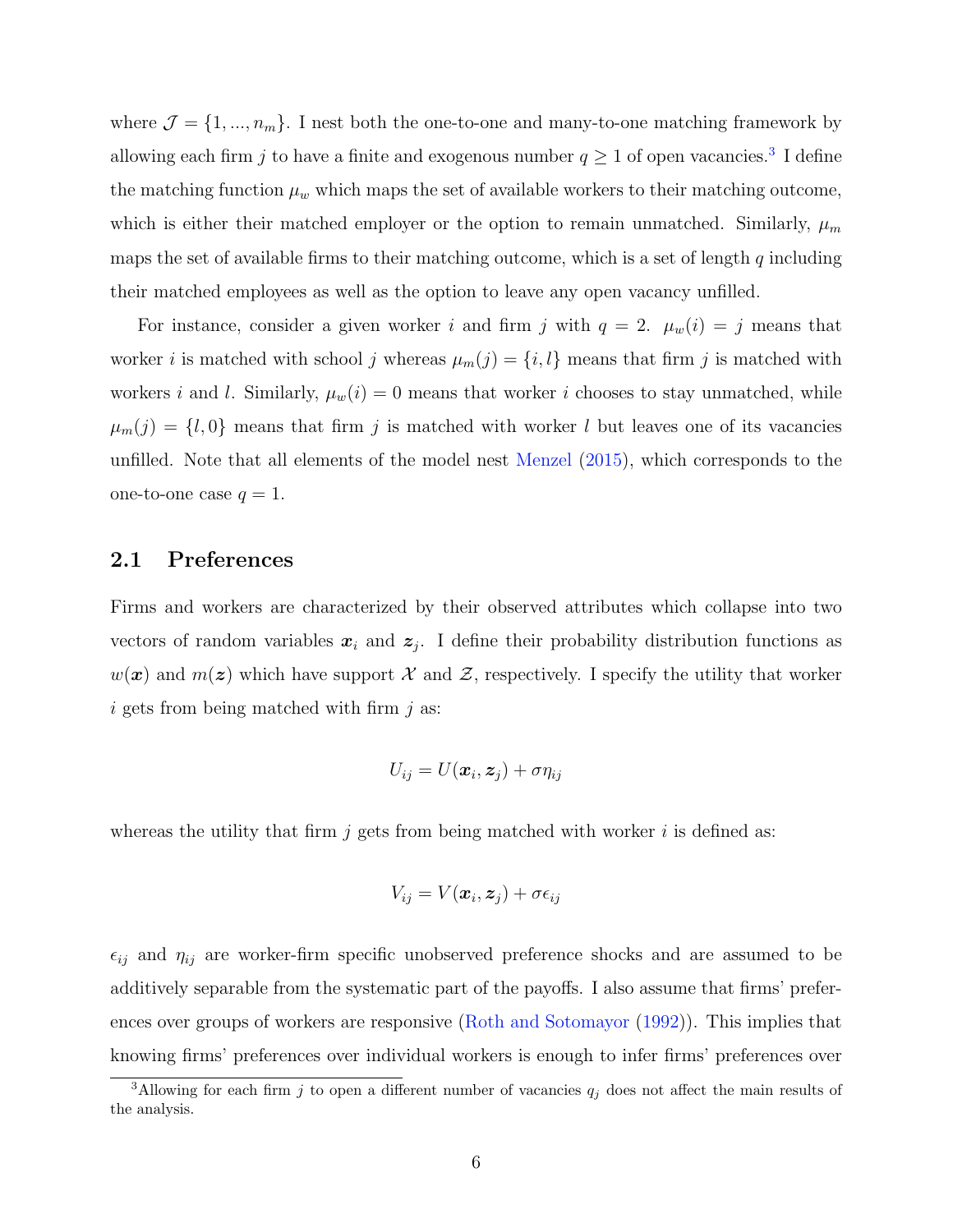groups of workers. Under this assumption, the preferred group of  $q$  workers for a given firm is composed of its q individually preferred workers.<sup>[4](#page-7-0)</sup> I impose the following restrictions on the unknown functions  $U$  and  $V$  and the distribution of unobserved taste shocks.

<span id="page-7-1"></span>Assumption 1 (i). U and V are uniformly bounded in absolute value and  $p \geq 1$  times differentiable with uniformly bounded partial derivatives in  $\mathcal{X} \times \mathcal{Z}$ .

(ii).  $\epsilon_{ij}$  and  $\eta_{ij}$  are iid and drawn independently from  $\boldsymbol{x}_i$  and  $\boldsymbol{z}_j$  from a distribution with absolutely continuous c.d.f.  $G(s)$  and density  $g(s)$ . The upper tail of the distribution  $G(s)$  is of type I with auxiliary function  $a(s) = \frac{1-G(s)}{g(s)}$ .

Assumption [1.](#page-7-1)(i) is a standard regularity condition which ensures that the functions  $U$ and V are well behaved. Assumption [1.](#page-7-1)(ii) deserves more discussion. It first assumes that observables are independent of unobserved preference shocks. This is usual in discrete choice models but might be particularly strong if we consider a market where prices are set endogenously. However, validity of this assumption can be restored through a control function approach, conditional on having an exogenous price shifter available.<sup>[5](#page-7-2)</sup> Assumption [1.](#page-7-1)(ii) also imposes restrictions on the upper tail of the distribution of  $\epsilon$  and  $\eta$  but leaves the lower tail unrestricted. As the number of workers and firms will grow to infinity, the number of independent draws of  $\epsilon$  and  $\eta$  will also grow. All values of  $\epsilon$  and  $\eta$  located in the lower tail of their distribution will thus be inconsequential in determining which alternative is the most preferred. As in [Menzel](#page-58-1)  $(2015)$ , I thus assume that G belongs to a class of distributions which might have different lower tails but for which the upper tail is type I extreme value dis-tributed.<sup>[6](#page-7-3)</sup> Note that this class of functions encompasses most of the parametric distributions traditionally used in discrete choice models. For the Gamma distribution or the Gumbel distribution, this assumption holds for  $a(s) = 1$ . For the standard normal distribution, this holds for  $a(s) = \frac{1}{s}$ .

<span id="page-7-0"></span><sup>&</sup>lt;sup>4</sup>Note that this rules out potential complementarities in preferences over workers. Relaxing this assumption would substantially complicate the analysis given that a stable equilibrium might not even exist in this case. <sup>5</sup>For example, [Agarwal](#page-57-9) [\(2015\)](#page-57-9) uses competing hospitals' Medicare reimbursements to instrument for wages

<span id="page-7-2"></span>in the labor market for medical residents.

<span id="page-7-3"></span><sup>6</sup>This class of distribution is also called the domain of attraction of the Gumbel distribution [\(Resnick](#page-58-8) [\(1987\)](#page-58-8))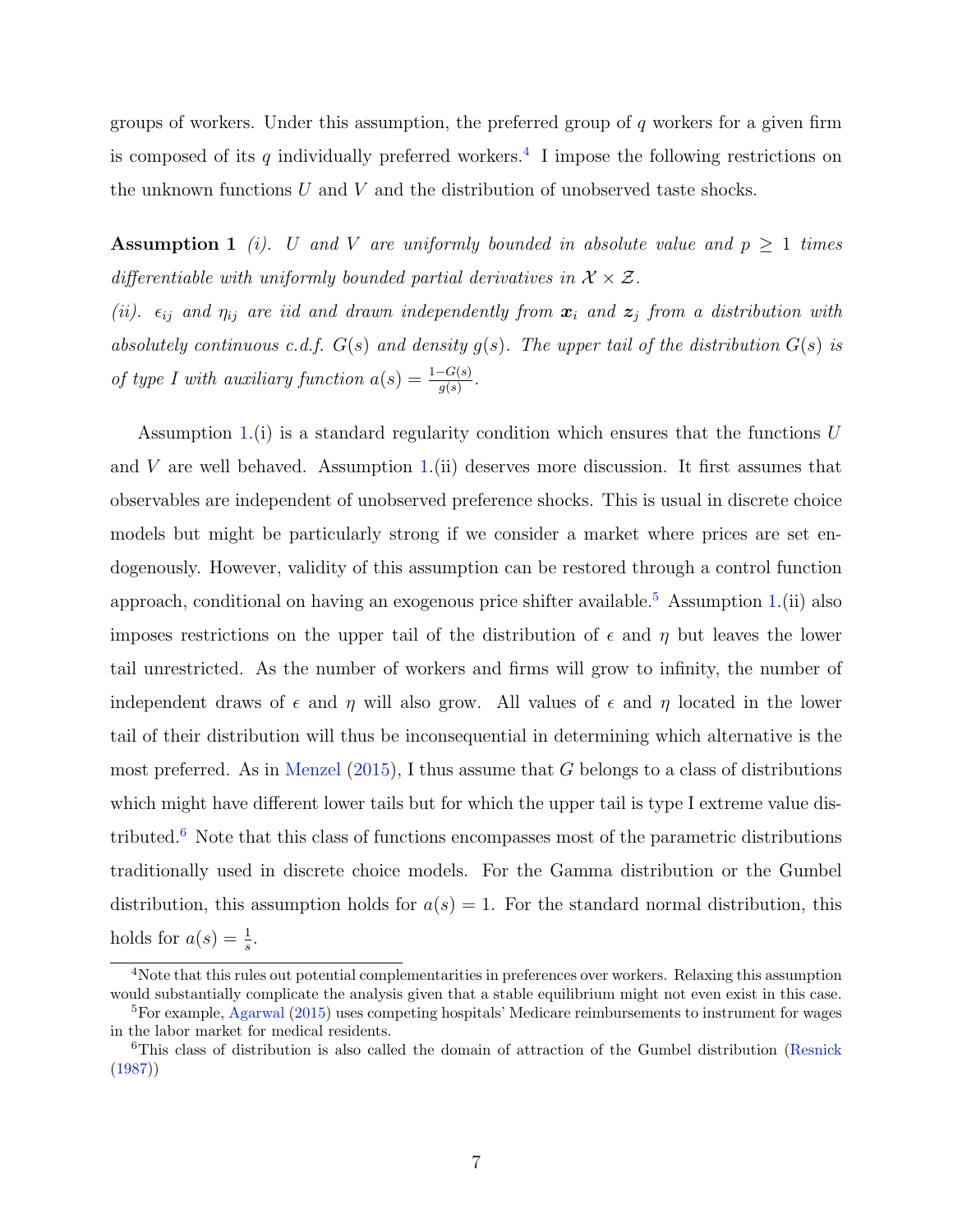## 2.2 Normalizations

For the limit economy to predict sorting patterns that are consistent with the finite economy, I make several additional assumptions. First, I specify the utility of the outside option as:

<span id="page-8-0"></span>
$$
U_{i0} = \sigma \max_{k=1,\dots,J} \eta_{i0,k}
$$

$$
V_{0j} = \sigma \max_{k=1,\dots,J} \epsilon_{0j,k}
$$

As in [Menzel](#page-58-1) [\(2015\)](#page-58-1), I then impose the following normalizations on the asymptotic sequence:

**Assumption 2** The asymptotic sequence is controlled by  $n = 1, 2, ...$  and we define: (i).  $n_w = [\exp(\gamma_w)n], n_m = [\exp(\gamma_m)n]$ (*ii*).  $J = [n^{1/2}]$ (iii).  $\sigma = \frac{1}{a(b)}$  $\frac{1}{a(b_n)}$  where  $b_n = G^{-1}(1 - n^{-1/2})$ 

Assumption [2.](#page-8-0)(i) allows to control flexibly the relative sizes of each side of the market through the parameters  $\gamma_w$  and  $\gamma_m$ . Even if the size of each side converges to infinity, we can still allow for the mass of agents on one side to be larger than the other side and vice versa. Assumption [2.](#page-8-0)(ii) makes sure that the probability that workers stay unmatched or that firms keep one vacancy empty does not become degenerate in the limit. If the size of the outside option does not grow with the size of the market, the probability that it becomes dominated by an alternative option will tend to one given that taste shocks have unbounded support. Assumption [2.](#page-8-0)(iii) controls the scale of the unobserved shocks such that both unobserved and systematic parts of the payoffs jointly determine agents choices in the limit. Given that U and  $V$  are bounded and that the support of the taste shocks is unbounded,  $U$  and  $V$  would become irrelevant in the limit without this restriction. More specifically, if  $G$  is Gumbel, then  $b_n \simeq \frac{1}{2}$  $\frac{1}{2}\log(n)$  and  $\sigma_n = 1$ . If taste shocks are standard normal,  $b_n \approx$ √  $\overline{\log n}$  and  $\sigma_n \asymp b_n$ and for Gamma distributed taste shocks,  $b_n \approx \log(n)$  and  $\sigma_n = 1$ .

## 2.3 Equilibrium

For the remainder of the paper, I refer to a matching as  $\mu$  which collects  $\mu_m$  and  $\mu_w$  and summarizes the matching outcome of each agent. To rationalize the matching we observe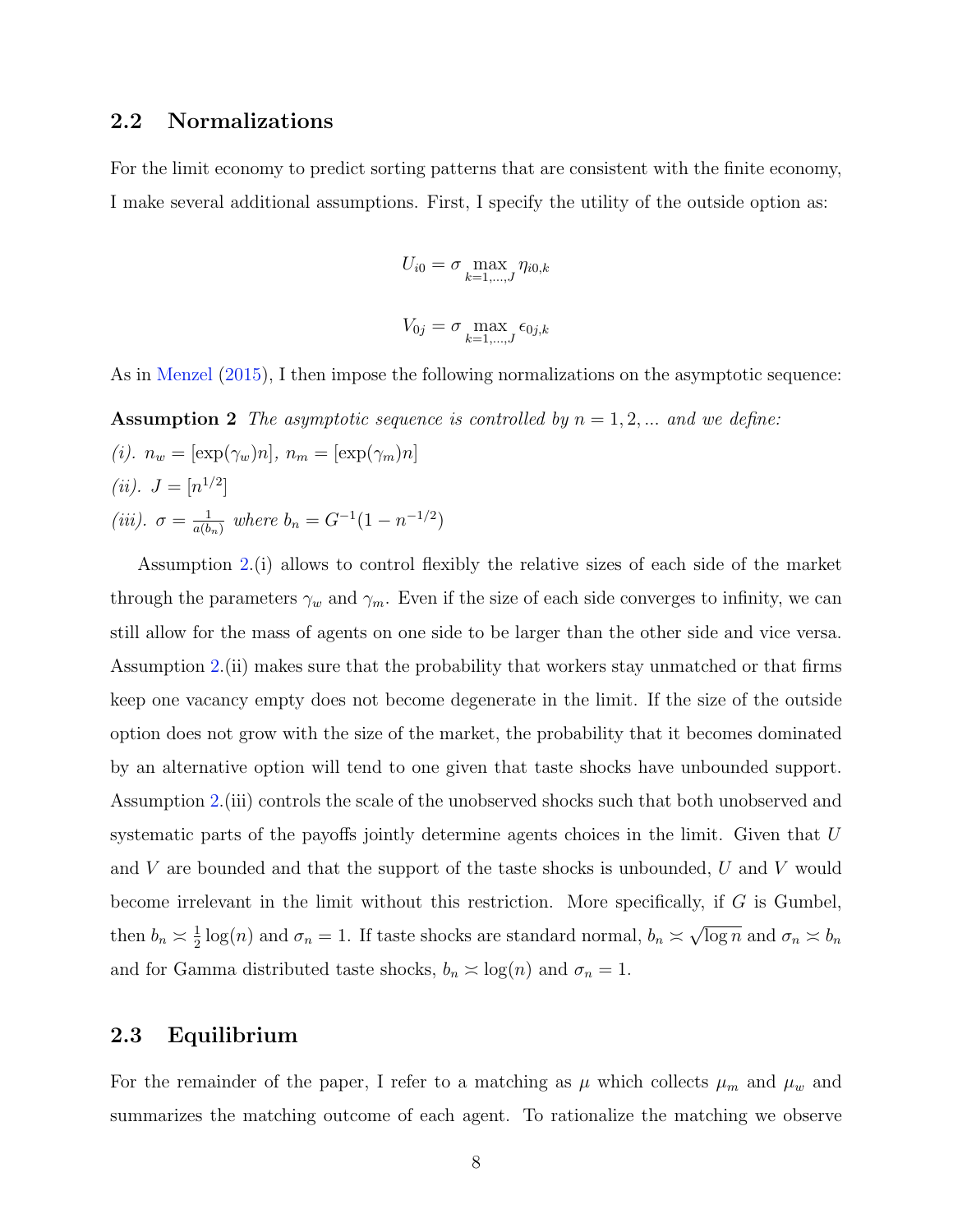and link it to the primitives of our model, I assume that the match is stable.

**Definition 1** For a given  $q \geq 1$ , a matching  $\mu$  is stable if and only if for all  $i = 1, ..., n_w$ and  $j = 1, ..., n_m$ :

(i) Individual rationality:  $U_{i\mu_w(i)} \geq U_{i0}$  and  $V_{lj} \geq V_{0j}$  for all  $l \in \mu_m(j)$ .

(ii) No blocking pairs: There exist no pair i, j such that  $U_{ij} > U_{i\mu_w(i)}$  and  $V_{ij} > \min_{i' \in \mu_m(j)} V_{i'j}$ .

A match is stable if agents weakly prefer their match rather than staying unmatched and if there is no worker-firm pair that would prefer be matched together instead of their current match partners. This assumption is typically used in centralized matching markets as it rules out the presence of mismatches due to frictions. Note that, for  $q > 1$ , this definition is valid only under the assumption that firms' preferences over groups of workers are responsive.[7](#page-9-1) Responsiveness also ensures the existence of a stable match and of the worker-optimal/firmoptimal stable matches for  $q > 1$  [\(Roth and Sotomayor](#page-58-7) [\(1992\)](#page-58-7)).<sup>[8](#page-9-2)</sup> However, when firms' preferences are heterogeneous, many stable matches can exist and their number grow with the size of the market. I impose no restrictions on which stable outcome is reached in the data. Throughout the rest of the paper, I thus refer to any arbitrary stable match as  $\mu^*$ . I also define the worker-optimal stable match as  $\mu^{W}$  and the firm-optimal stable match as  $\mu^{M}$ .

# <span id="page-9-0"></span>3 Data and Sampling Process

I assume that we observe a sample of realized matches randomly drawn from the limit economy. Observed sorting patterns collapse into the matching frequency distribution function. I define this distribution in the finite economy as the function  $F_n$  which gives the expected number of groups of q workers with observable characteristics  $(x_1, x_2, ..., x_q)$  matched with firms with observable characteristics z:

$$
F_n(x_1, ..., x_q, z; \mu) = \frac{1}{J^{q+1}} \frac{1}{q!} \sum_{i_1=1}^{n_w} ... \sum_{i_q=1}^{n_w} \sum_{j=1}^{n_m} P(x_{i_1} \le x_1, ..., x_{i_q} \le x_q, z_j \le z, \mu_m(j) = \{i_1, ..., i_q\})
$$

<span id="page-9-1"></span><sup>&</sup>lt;sup>7</sup>For  $q = 1$ ,  $\mu_m(j)$  is a singleton for all j such that  $\min_{i' \in \mu_m(j)} V_{i'j} = V_{\mu_m(j)j}$ . We thus recover the same definition as in [Menzel](#page-58-1) [\(2015\)](#page-58-1).

<span id="page-9-2"></span><sup>8</sup>The worker-optimal stable match is the most preferred stable outcome from the workers' perspective and the least preferred stable outcome from the firms' perspective. On the contrary, the firm-optimal stable match is the most preferred stable outcome from the firms' perspective and the least preferred stable outcome from the workers' perspective.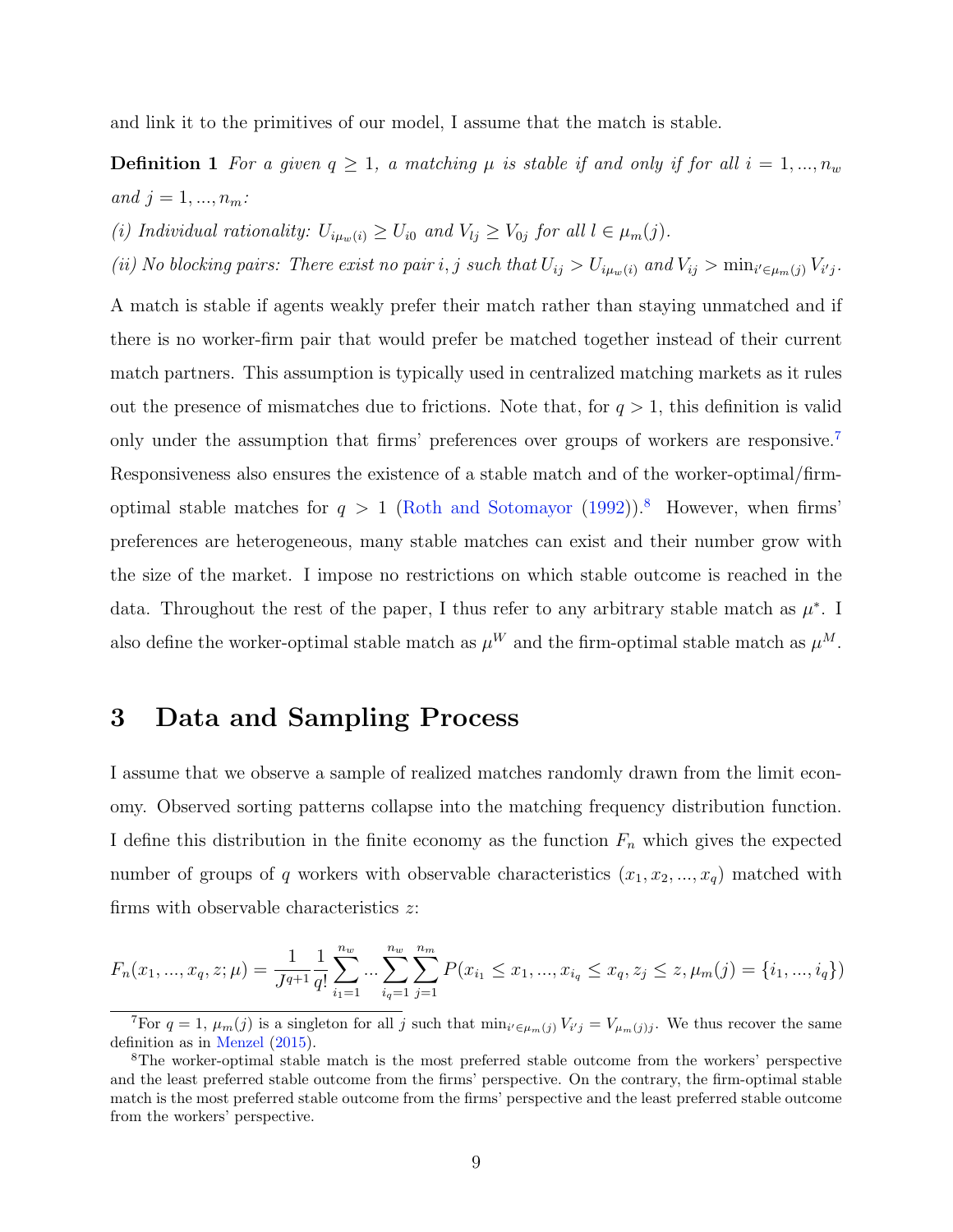Normalizing by q! avoids counting the same matched group several times. Alternatively, for firms with observable characteristics z matched to  $k < q$  workers with observable characteristics  $(x_1, x_2, ..., x_k)$ ,  $F_n$  is defined as:

$$
F_n(x_1, ..., x_k, *, z; \mu) =
$$
  

$$
\frac{1}{J^{k+1}} \frac{1}{k!} \sum_{i_1=1}^{n_w} ... \sum_{i_k=1}^{n_w} \sum_{j=1}^{n_m} P(x_{i_1} \le x_1, ..., x_{i_k} \le x_k, z_j \le z, \mu_m(j) = \{i_1, ..., i_k\} \cup \{0\}^{q-k})
$$

Finally, for firms with observable characteristics  $z$  leaving all their vacancies empty and unmatched workers with observable characteristics  $x, F_n$  is defined as:

$$
F_n(*, z; \mu) = \frac{1}{J^2} \sum_{j=1}^{n_m} P(z_j \le z, \mu_m(j) = \{0\}^q)
$$

$$
F_n(x, *, \mu) = \frac{1}{J^2} \sum_{i=1}^{n_w} P(x_i \le x, \mu_w(i) = 0)
$$

I then denote F the limit of the distribution function  $F_n$  as the size of the market n grows to infinity. I also define the joint density of matched characteristics  $f$  which is the Radon-Nikodym derivative of the limiting measure F.

From there, I link this limiting joint density  $f$  to the density of matched characteristics that would arise under various sampling schemes. I assume that the sampling process draws individuals from the population regardless of whether they are firms or workers. One observation is thus composed of this individual alone, if it is unmatched, or along with its matched partners otherwise. Assuming that  $q = 1$ , the probability that a matched individual is selected by this sampling process is thus twice the probability that an unmatched individual is selected. Indeed, a matched pair could be selected either by drawing the corresponding firm or worker. For any  $q \geq 1$ , the probability that a matched individual is selected will thus depend on the number of other workers matched to the same firm. Indeed, if a firm is matched with three employees, the probability that any of them is selected is four times the probability that a single agent is selected. I thus define the joint density function arising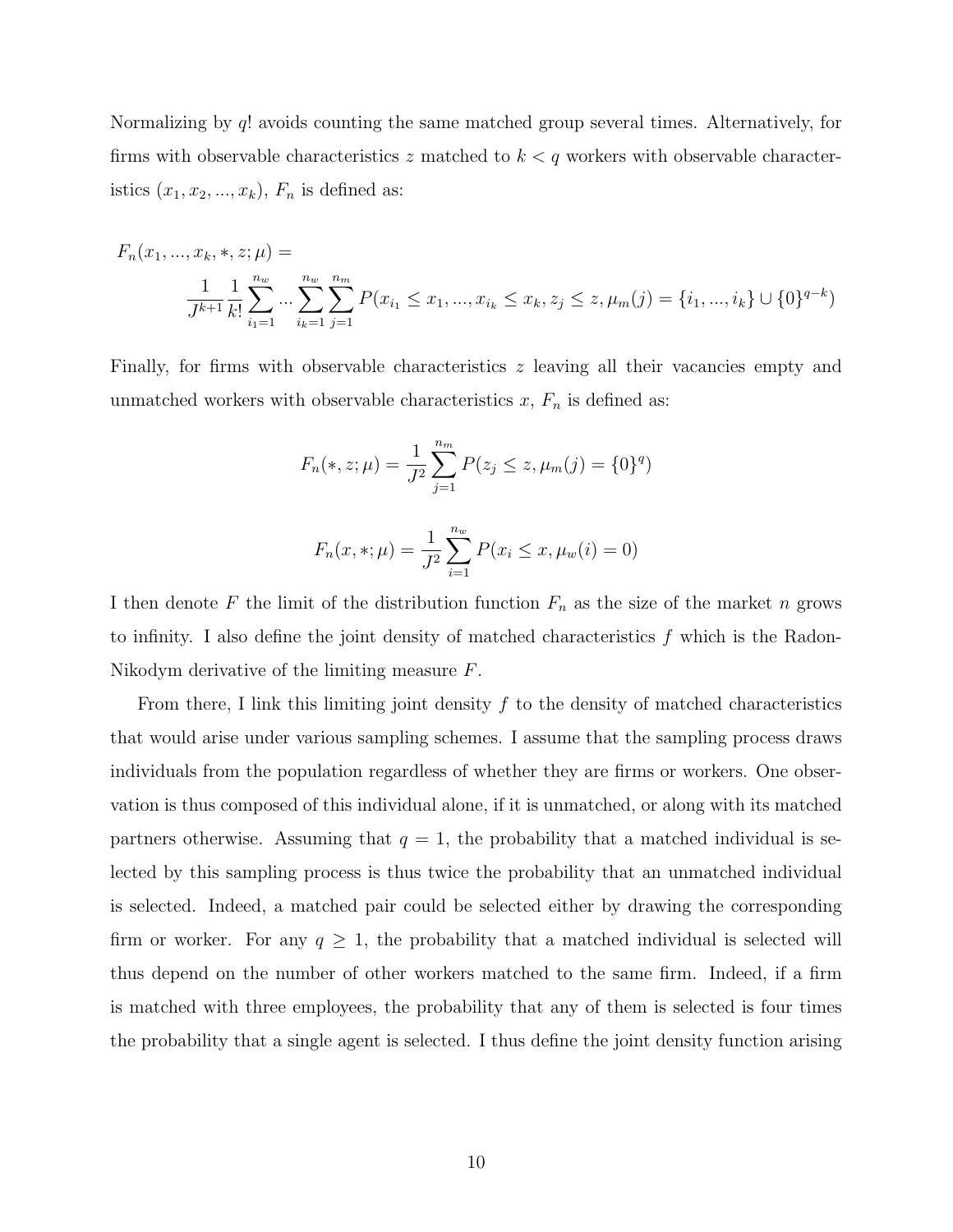from this sampling process as:

$$
h(x_1, ..., x_q, z) = \frac{(q+1)f(x_1, ..., x_q, z)}{\exp{\{\gamma_w\}} + \exp{\{\gamma_m\}}}
$$

where  $h(x_1, ..., x_q, z)$  is the mass of firms with observable z matched with q workers with observed characteristics  $(x_1, ..., x_q)$  arising from the sampling scheme defined above and  $\exp{\{\gamma_w\}} + \exp{\{\gamma_m\}}$  is the total mass of workers and firms available in this economy. Similarly, I define:

$$
h(x_1, ..., x_k, *, z) = \frac{(k+1)f(x_1, ..., x_k, *, z)}{\exp{\gamma_w} + \exp{\gamma_m}}
$$

$$
h(x, *) = \frac{f(x, *)}{\exp{\gamma_w} + \exp{\gamma_m}}
$$

$$
h(*, z) = \frac{f(*, z)}{\exp{\gamma_w} + \exp{\gamma_m}}
$$

where  $h(x_1, ..., x_k, *, z)$  is the mass of firms with observable z matched with k workers with observed characteristics  $(x_1, ..., x_k)$ , and  $h(x, *)$  with  $h(*, z)$  are the mass of unmatched workers and firms. This establishes a direct link between  $f$  and  $h$ . The next section focuses on linking f with agents' payoff functions.

# <span id="page-11-0"></span>4 Characterization of the Limit Economy

This section characterizes  $f$ , the limiting joint distribution of matched characteristics, as a function of the primitives of the model. The proof follows the same steps as [Menzel](#page-58-1) [\(2015\)](#page-58-1) and shows how each intermediary result generalizes to  $q > 1$ . First, I show that stability implies that the realized matches can be interpreted as the outcome of two discrete choice models with endogenous and unobserved choice sets. These choice sets are called opportunity sets and depend on preferences of the other side of the market and which stable match is selected. Second, I consider a simplified economy where opportunity sets would be observed and exogenous and derive the limit of the conditional matching probabilities. Third, I show that, the assumption imposed on the distribution of the tails of the unobserved preference shocks implies that we can use *inclusive values* as sufficient statistics to simplify the problem.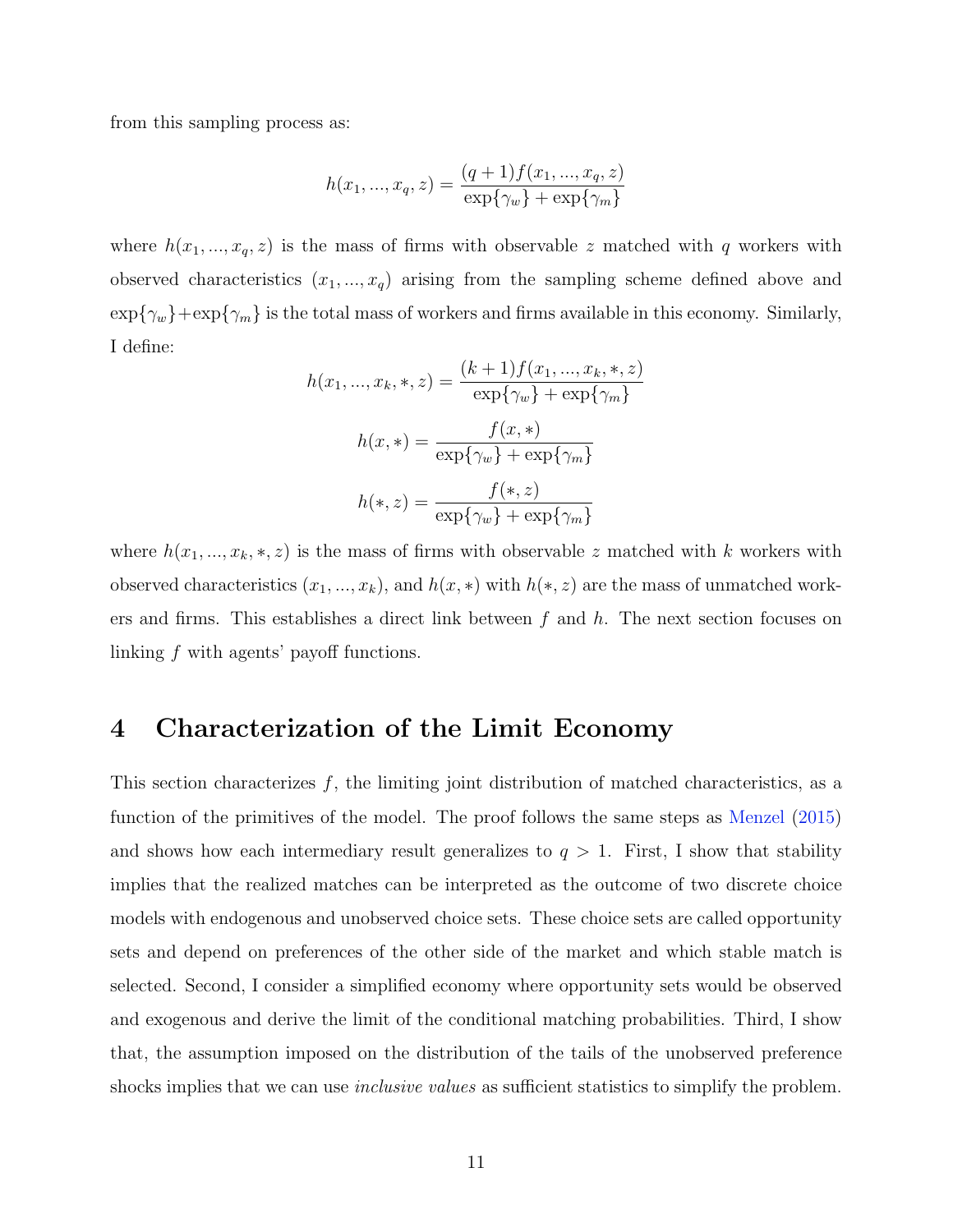These inclusive values collapse all the information contained in opportunity sets needed to characterize conditional matching probabilities. Finally, I show that these inclusive values can be represented as the approximate solution of a fixed point problem making explicit the relationship between agents' opportunity sets and preferences. This fixed point problem has a unique solution in the limit, which implies that all stable matches are observationally equivalent. I then characterize  $f$  as a function of agents' payoff functions and inclusive values.

# 4.1 Opportunity Sets

Given a match  $\mu^*$ , I define the opportunity set of a worker as the set of firms that would be willing to hire her instead of one of its current matched employees. Similarly, the opportunity set of a firm is the set of workers that would be willing to quit its current employer to accept a position there. Formally, I define the opportunity set faced by a given worker  $i \in \mathcal{I}$  under a match  $\mu^*$  as:

$$
M_i(\mu^*) = \{ j \in \mathcal{J} : V_{ij} \ge \min_{i' \in \mu^*_m(j)} V_{i'j} \}
$$

Similarly, I define the opportunity set of firm  $j \in \mathcal{J}$  as:

$$
W_j(\mu^*) = \{ i \in \mathcal{I} : U_{ij} \ge U_{i\mu^*_{w}(i)} \}
$$

I then define:

$$
U_{i,(k)}(M_i(\mu^*)) = \max\{\min\{U_{ij} : j \in \mathcal{K}\} : \mathcal{K} \subset M_i(\mu^*) \cup \{0\} \text{ and } |\mathcal{K}| = k\}
$$

$$
V_{j,(k)}(W_j(\mu^*)) = \max\{\min\{V_{ij} : i \in \mathcal{K}\} : \mathcal{K} \subset W_j(\mu^*) \cup \{0\}^k \text{ and } |\mathcal{K}| = k\}
$$

where  $U_{i,(k)}(M_i(\mu^*))$  denotes the  $k^{th}$  highest element of  $\{U_{ij'} : j' \in M_i(\mu^*) \cup \{0\}\}\.$  Note that  $U_{i,(1)}(M_i(\mu^*)) = \max_{j' \in M_i(\mu^*) \cup \{0\}} U_{ij'}$ . The first important result follows:

<span id="page-12-0"></span>**Proposition 1** For any given  $q \geq 1$ , a match  $\mu^*$  is stable if and only if for all  $i = 1, ..., n_w$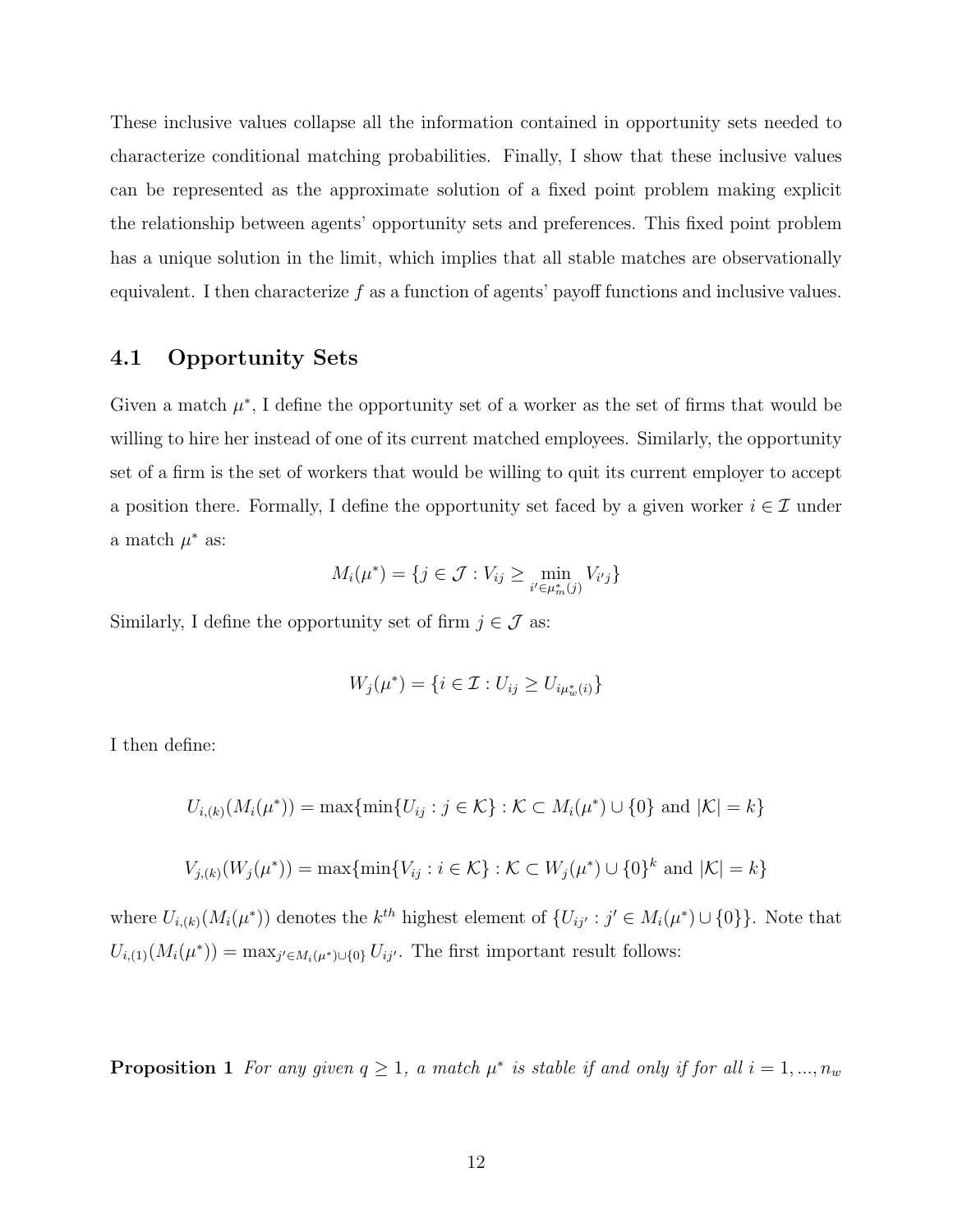and  $j = 1, ..., n_m$ :

<span id="page-13-0"></span>
$$
U_{i\mu_w^*(i)} = U_{i,(1)}(M_i(\mu^*)) \quad \text{and} \quad \forall l \in \mu_m^*(j), V_{lj} \ge V_{j,(q)}(W_j(\mu^*))
$$

See Appendix [A.1](#page-31-0) for a proof of this result. Proposition [1](#page-12-0) states that a match  $\mu^*$  is stable if and only if each worker  $i = 1, ..., n_w$  is matched to her preferred alternative among her opportunity set and each firm  $j = 1, ..., n_m$  is matched to the  $q^{th}$  highest ranked alternatives among its opportunity set. This implies the following corollary:

Corollary 1 For a given stable match  $\mu^*$  and any worker i and firm j: (i).  $j = \mu_w^*(i) \iff i \in \mu_m^*(j) \iff U_{ij} \geq U_{i,(1)}(M_i(\mu^*)) \text{ and } V_{ij} \geq V_{j,(q)}(W_j(\mu^*))$ (*ii*).  $0 \in \mu_m^*(j) \iff V_{0j} \geq V_{j,(q)}(W_j(\mu^*))$ (*iii*).  $\mu_w^*(i) = 0 \iff U_{i0} \ge U_{j,(1)}(M_i(\mu^*))$ 

This corollary states that a stable match  $\mu^*$  can be rewritten as the outcome of two discrete choice models where each agent's choice set is its opportunity set. This equivalence establishes a link between the observed matching and the primitives of the model. However, opportunity sets are unobserved and endogenous objects as they depend on  $\mu^*$  and on the preferences of agents from the other side of the market. Additionally, characterizing the probability of being among a given firm's  $q^{th}$  most preferred workers is not standard when  $q > 1$ . Deriving the limit of conditional matching probabilities is thus not straightforward.

## 4.2 Limit of Conditional Choice Probabilities

To simplify the analysis, I consider here arbitrary exogenous opportunity sets  $M_i = \{1, ..., J\}$ and  $W_j = \{1, ..., J\}$  $W_j = \{1, ..., J\}$  $W_j = \{1, ..., J\}$ . From Corollary 1, we know that conditional matching probabilities can be characterized as two-sided conditional choice probabilities:

$$
\mathbb{P}(j = \mu_w(i)|x_i, z_j) = \mathbb{P}(U_{ij} \ge U_{i,(1)}(M_i) \text{ and } V_{ij} \ge V_{j,(q)}(W_j)|x_i, z_j)
$$
  
= 
$$
\mathbb{P}(U_{ij} \ge U_{i,(1)}(M_i)|x_i, z_j) \times \mathbb{P}(V_{ij} \ge V_{j,(q)}(W_j)|x_i, z_j)
$$

<span id="page-13-1"></span>The limit of these conditional choice probabilities have the following expression: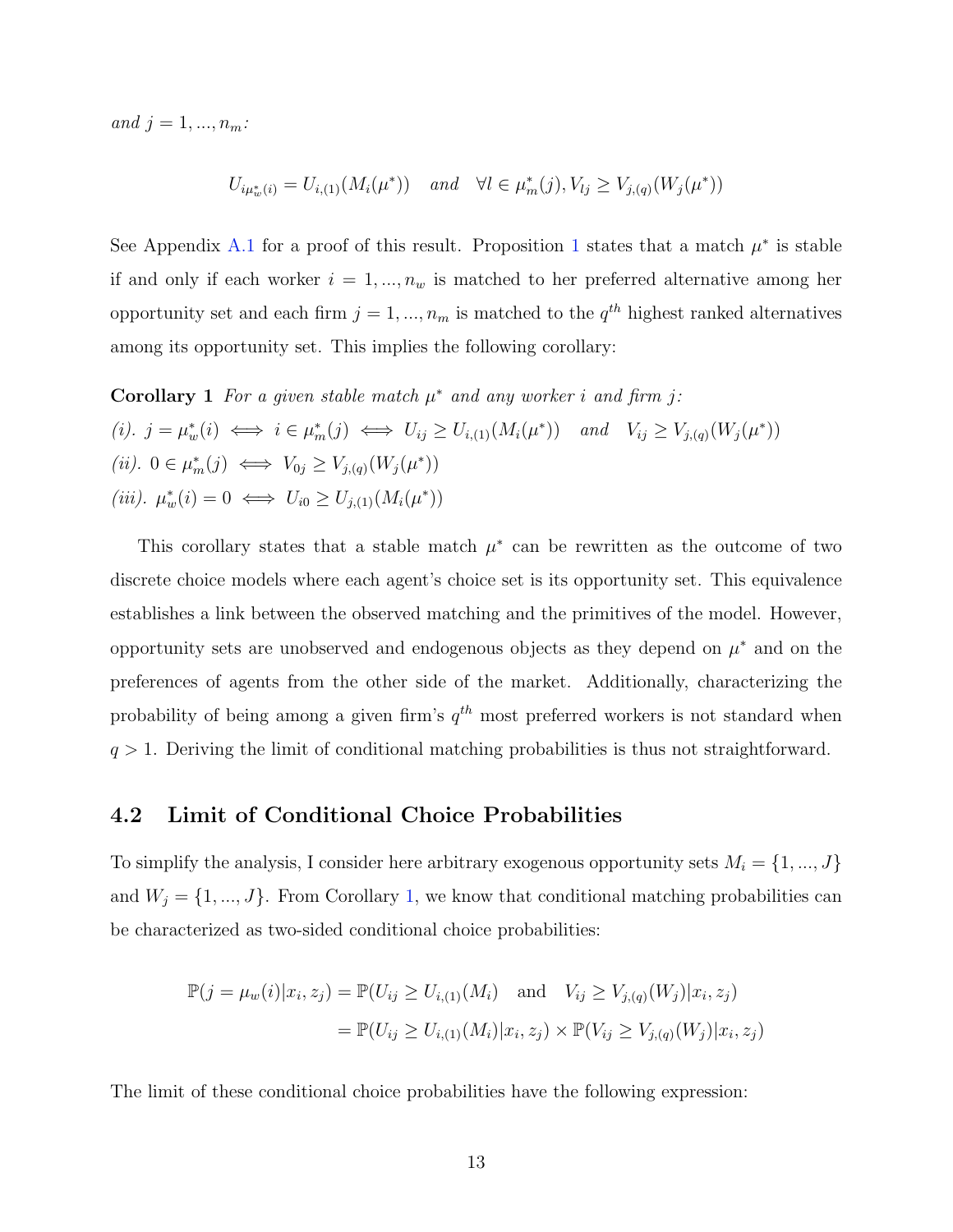**Proposition 2** Under Assumption [1](#page-7-1) and [2,](#page-8-0) as  $J \to \infty$  for a given finite  $q \ge 1$  and for all i and j:

$$
J\mathbb{P}(U_{ij} \ge U_{i,(q)}(M_i)|x_i, z_j) \longrightarrow \exp(U(x_i, z_j)) \times \left[1 - \left(\frac{\int \exp(U(x_i, s))m(s)ds}{1 + \int \exp(U(x_i, s))m(s)ds}\right)^q\right]
$$

$$
\mathbb{P}(U_{i0} \ge U_{i,(q)}(M_i)|x_i) \longrightarrow \left[1 - \left(\frac{\int \exp(U(x_i, s))m(s)ds}{1 + \int \exp(U(x_i, s))m(s)ds}\right)^q\right]
$$

See Appendix [A.2](#page-31-1) for a proof of this result. Proposition [2](#page-13-1) generalizes the Logit formula to cases where agents make many unranked choices among an infinite number of alternatives. For  $q = 1$ , we recover the usual Logit formula derived in [Menzel](#page-58-1) [\(2015\)](#page-58-1). Note that the Independence of Irrelevant Alternatives (IIA) property still holds for  $q > 1$ . This has several implications regarding how one can allow for realistic substitution patterns. Imposing the distribution of  $\epsilon$  and  $\eta$  to be normal would not change this result as the normal distribution has a type-I upper tail. To avoid this problem, one can alternatively introduce unobserved preference heterogeneity for observed characteristics through the use of random coefficients. Note that the CCP of choosing a particular alternative  $j$  would converge to zero if we do not weight it by J, the rate at which the total number of alternatives increases. Lemma [1](#page-39-0) in Appendix [A.3](#page-36-0) establishes that the size of opportunity sets increases at a rate  $\sqrt{n}$  which justifies Assumption [2.](#page-8-0)(ii).

#### 4.3 Inclusive Values

I now introduce that opportunity sets are actually endogenous and unobserved. Endogeneity arises as shifting worker i's taste shocks could make her prefer another feasible firm to its current match. This could then trigger a chain of rematches that could potentially affect her own opportunity set. This problem is even more salient in the context of many-to-one matching as changing firm  $j$ 's taste shocks could trigger at most q chains of rematches, which increases the probability that this ends up changing firm  $j$ 's opportunity set. However, as in [Menzel](#page-58-1) [\(2015\)](#page-58-1), I find that, as the size of the market increases, the probability for such an event to occur vanishes to zero. This result stems mostly from two implications of Proposition [2:](#page-13-1) (i) the probability that firm j rematches with a specific worker i vanishes to zero as the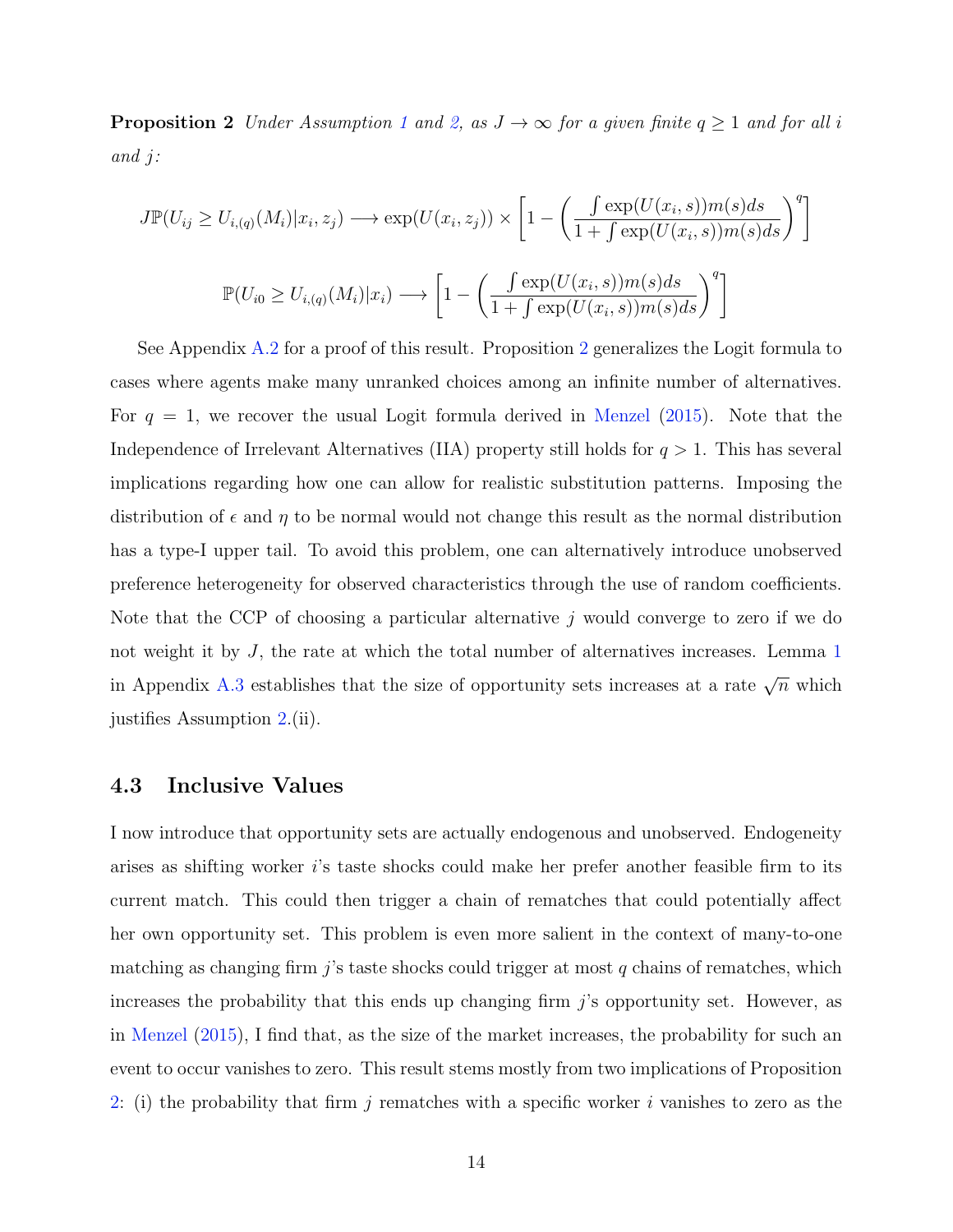size of opportunity sets increase to infinity and (ii) the probability of choosing the outside option instead, which would terminate such a chain of rematches, is non degenerate in the limit. This result is formalized in Lemma [2](#page-42-0) in Appendix [A.3](#page-36-0) where a more detailed discussion and proof can be found.

From this, I then show that the dependence between taste shocks and opportunity sets vanishes in the limit. This means that the distribution of taste shocks conditional on opportunity sets converges to their marginal distribution g. However, this claim can only be proven for the opportunity sets derived from the extremal matchings. The distribution of taste shocks conditional on opportunity sets is only well defined for the extremal matchings, given that they are the only stable matchings that always exist irrespective of the size of the market. Again, this result is formalized in Lemma [3](#page-45-0) in Appendix [A.3.](#page-36-0) This means that we can use this result along with Proposition [2](#page-13-1) to bound<sup>[9](#page-15-0)</sup> the CCPs conditional on the opportunity sets that would arise under the firm-optimal stable match  $\mu^M$  as follows:

<span id="page-15-2"></span><span id="page-15-1"></span>
$$
n^{1/2} \mathbb{P}(U_{ij} \ge U_{i,(1)}(M_i(\mu^M)) | x_i, z_j, (z_k)_{k \in M_i(\mu^M)}, M_i(\mu^M))
$$
  
\n
$$
\le \frac{\exp\{U(x_i, z_j)\}}{1 + n^{-1/2} \sum_{k \in M_i(\mu^M)} \exp\{U(x_i, z_k)\}} + o(1)
$$
\n(1)

$$
n^{1/2} \mathbb{P}(V_{ij} \ge V_{j,(q)}(W_j(\mu^M)) | x_i, z_j, (x_l)_{l \in W_j(\mu^M)}, W_j(\mu^M))
$$
\n
$$
\ge \exp(V(x_i, z_j)) \times \left[1 - \left(\frac{n^{-1/2} \sum_{l \in W_j(\mu^M)} \exp\{V(x_l, z_j)\}}{1 + n^{-1/2} \sum_{l \in W_j(\mu^M)} \exp\{V(x_l, z_j)\}}\right)^q\right] + o(1)
$$
\n(2)

Similar bounds can be computed for the worker-optimal stable match  $\mu^W$  where the direction of the inequalities is reversed. In Equation [1](#page-15-1) and [2,](#page-15-2)  $n^{-1/2} \sum_{k \in M_i(\mu^W)} \exp\{U(x_i, z_k)\}\$  and  $n^{-1/2} \sum_{l \in W_j(\mu^M)} \exp\{V(x_l, z_j)\}\$  serve as sufficient statistics that collapse all the information contained in opportunity sets which is needed to approximate CCPs. These objects are called inclusive values.

<span id="page-15-0"></span><sup>&</sup>lt;sup>9</sup>Note that we only provide bounds given that there are several potential stable matches  $\mu^*$  such that  $M_i(\mu^*) = M_i(\mu^M)$  and  $W_j(\mu^*) = W_j(\mu^M)$ .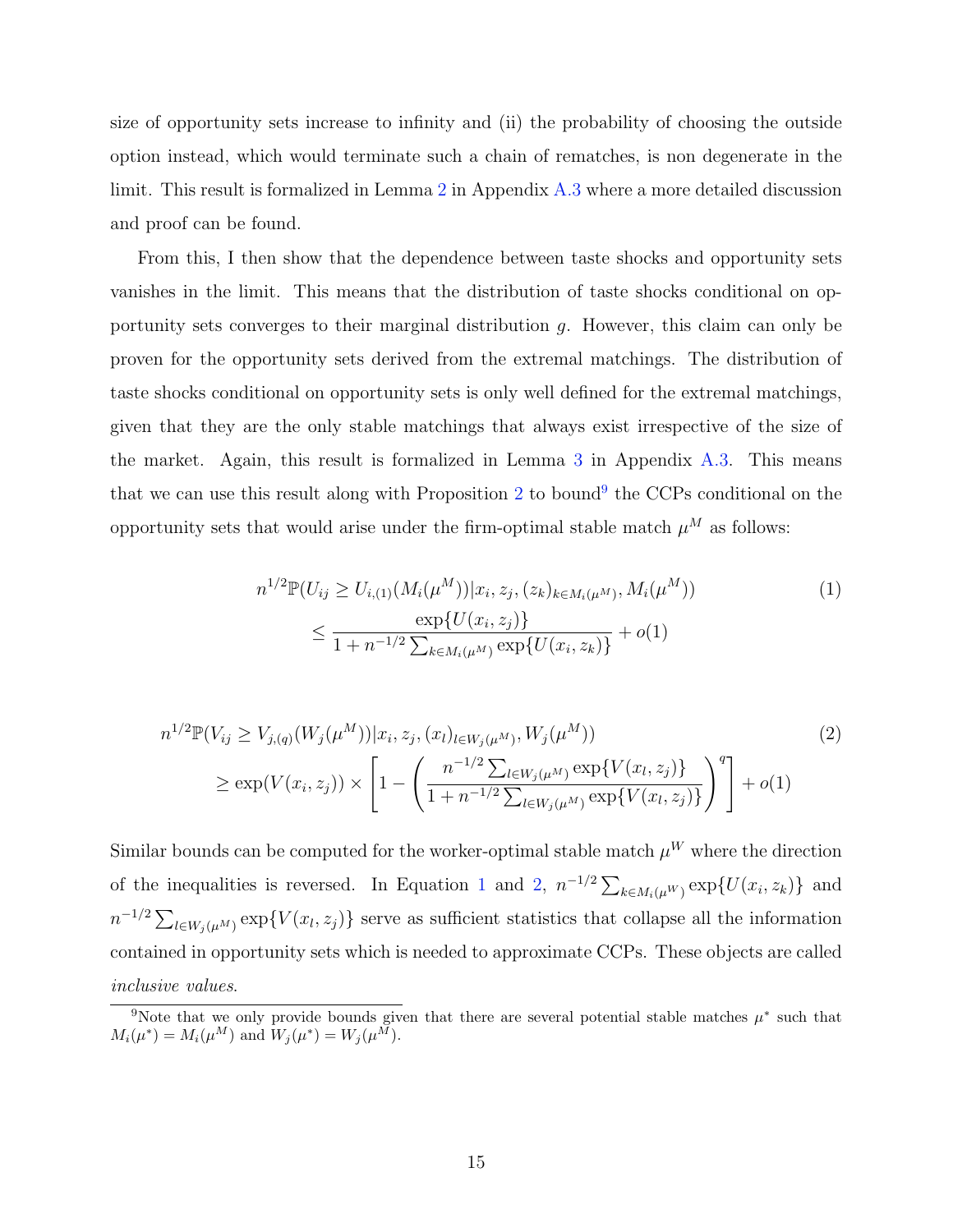More generally, I define worker i's inclusive value given a realized stable match  $\mu^*$  as:

$$
I_{wi}^* = n^{-1/2} \sum_{j \in M_i(\mu^*)} \exp(U(x_i, z_j))
$$

Similarly, I define firm j's inclusive value given  $\mu^*$  as:

$$
I_{mj}^* = n^{-1/2} \sum_{i \in W_j(\mu^*)} \exp(V(x_i, z_j))
$$

I also define  $I_{wi}^M$  and  $I_{mj}^M$  as the inclusive values that would arise under the firm-optimal stable match and  $I_{wi}^W$  and  $I_{mj}^W$  as the inclusive values that would arise under the workeroptimal stable match.

Of course, in practice, inclusive values are unobserved and we do not know which stable match is selected. The rest of this section shows that the inclusive values arising from any stable match  $\mu^*$  can be approximated by the solution of a fixed point problem which has a unique solution in the limit.

## 4.4 Fixed Point Characterization for Inclusive Values

I first show that, for any  $q \geq 1$ , inclusive values arising from the firm-optimal and workeroptimal stable match can be approximated by expected inclusive value functions [\(Menzel](#page-58-1)  $(2015)$ ). I first rewrite  $I_{wi}^M$  as:

$$
I_{wi}^{M} = \frac{1}{n} \sum_{k=1}^{n_m} \exp\{U(x_i, z_k)\} \times \sqrt{n} \mathbb{1}\{k \in M_i(\mu^M)\}
$$
  
= 
$$
\frac{1}{n} \sum_{k=1}^{n_m} \exp\{U(x_i, z_k)\} \times \sqrt{n} \mathbb{1}\{V_{ik} \ge V_{k,(q)}(W_k(\mu^M))\}
$$

The inclusive value of a given worker is determined by the set of firms that would accept her, which in turn depends on the preferences of all firms as well as their opportunity sets. Using Equation [2,](#page-15-2) I then show that:

$$
I_{wi}^M \ge \hat{\Gamma}_w^M(x_i) + o_p(1)
$$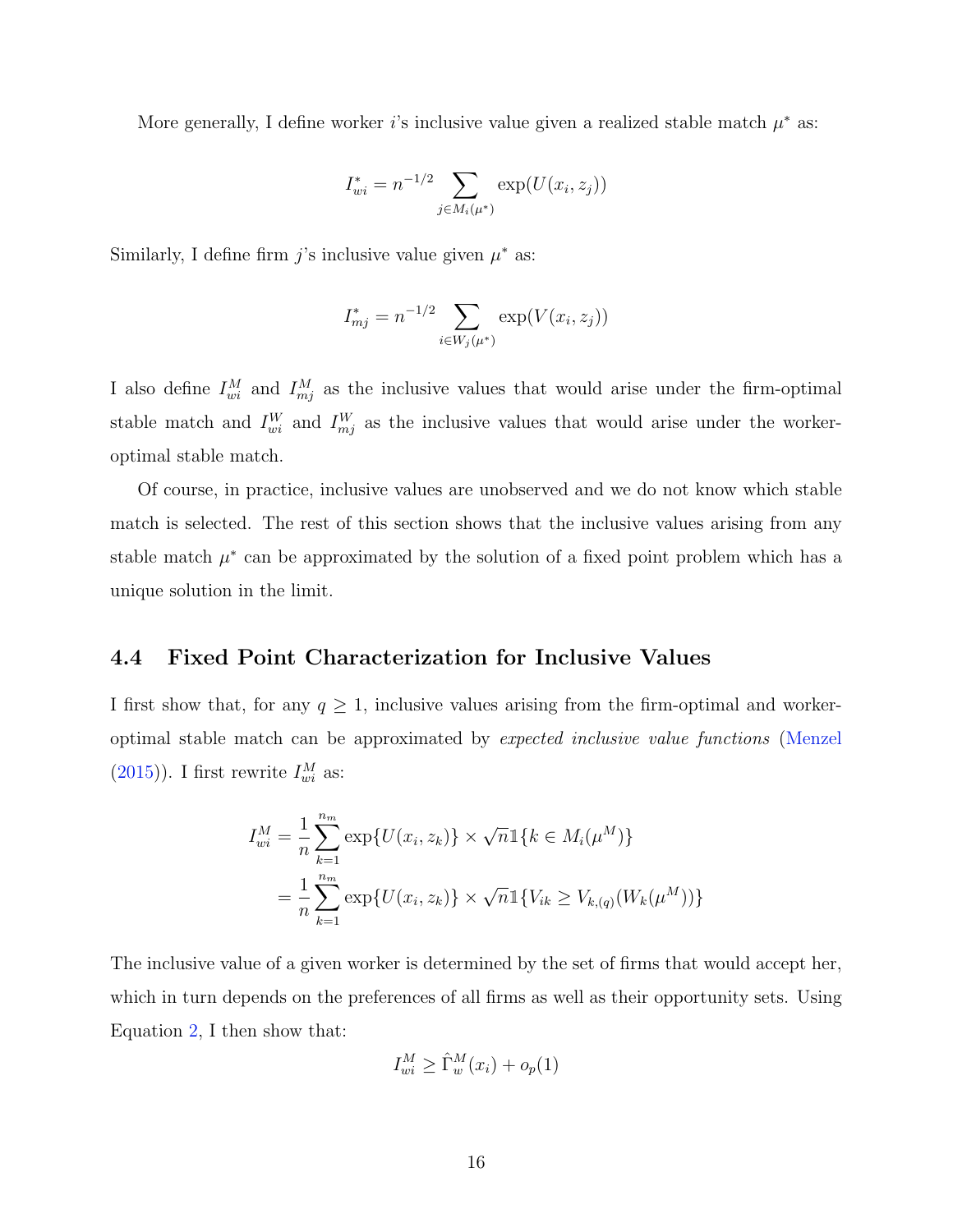where  $\hat{\Gamma}_w^M$  is the firm-optimal expected inclusive value function of workers which is defined as:

$$
\hat{\Gamma}_{w}^{M}(x_{i}) = \frac{1}{n} \sum_{k=1}^{n_{m}} \exp \{ U(x_{i}, z_{k}) + V(x_{i}, z_{k}) \} \times \left[ 1 - \left( \frac{I_{mk}^{M}}{1 + I_{mk}^{M}} \right)^{q} \right]
$$

Similarly, using Equation [1,](#page-15-1) I show that we can approximate  $I_{mj}^M$  as follows:

$$
I_{mj}^M \leq \hat{\Gamma}_m^M(z_j) + o_p(1)
$$

where  $\hat{\Gamma}_m^M$  is the firm-optimal *expected inclusive value function* of firms which is defined as:

$$
\hat{\Gamma}_m^M(z_j) = \frac{1}{n} \sum_{l=1}^{n_w} \frac{\exp\{U(x_l, z_j) + V(x_l, z_j)\}}{1 + I_{wl}^M}
$$

Note that similar bounds can be established for the inclusive values that would arise under the worker-optimal stable match:

$$
I_{wi}^W \leq \hat{\Gamma}_w^W(x_i) + o_p(1) \quad \text{and} \quad I_{mj}^W \geq \hat{\Gamma}_m^W(z_j) + o_p(1)
$$

A formal exposition and proof of this result can be found in Lemma [4](#page-47-0) in Appendix [A.3.](#page-36-0) The inclusive value of a given worker can be approximated by a function of firms' preferences and inclusive values. Similarly, the inclusive value of a given firm can be approximated by a function of workers' preferences and inclusive values. Hence, the two-sided nature of the problem gives rise naturally to a fixed point problem characterizing these inclusive values. I define the fixed point mappings as follows:

$$
\hat{\Psi}_w[\Gamma_m](x) = \frac{1}{n} \sum_{k=1}^{n_m} \exp\{U(x, z_k) + V(x, z_k)\} \times \left[1 - \left(\frac{\Gamma_m(z_k)}{1 + \Gamma_m(z_k)}\right)^q\right]
$$

$$
\hat{\Psi}_m[\Gamma_w](z) = \frac{1}{n} \sum_{l=1}^{n_w} \frac{\exp\{U(x_l, z) + V(x_l, z)\}}{1 + \Gamma_w(x_l)}
$$

From there, I show, using Lemma [4,](#page-47-0) that for any  $x \in \mathcal{X}$  and  $z \in \mathcal{Z}$ :

<span id="page-17-0"></span>
$$
\widehat{\Gamma}^M_w(x) \ge \widehat{\Psi}_w[\widehat{\Gamma}^M_m](x) + o_p(1) \quad \text{and} \quad \widehat{\Gamma}^M_m(z) \le \widehat{\Psi}_m[\widehat{\Gamma}^M_w](z) + o_p(1) \tag{3}
$$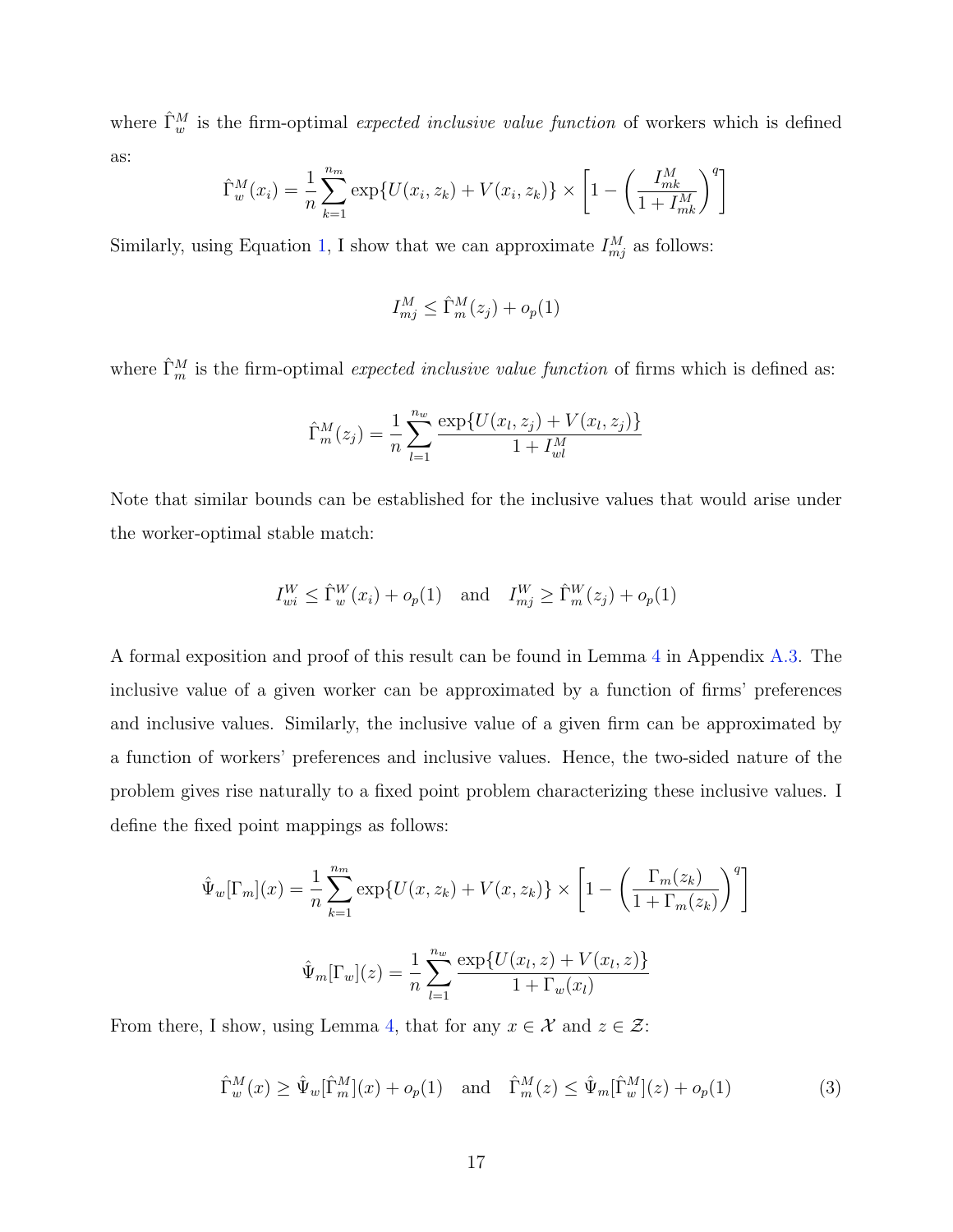<span id="page-18-0"></span>
$$
\hat{\Gamma}_w^W(x) \le \hat{\Psi}_w[\hat{\Gamma}_m^W](x) + o_p(1) \quad \text{and} \quad \hat{\Gamma}_m^W(z) \ge \hat{\Psi}_m[\hat{\Gamma}_w^W](z) + o_p(1) \tag{4}
$$

In addition, the firm-optimal stable match is unanimously preferred by firms while the workeroptimal stable match is unanimously preferred by workers [\(Roth and Sotomayor](#page-58-7) [\(1992\)](#page-58-7)). This implies that  $M_i(\mu^M) \subset M_i(\mu^*) \subset M_i(\mu^W)$  and  $W_i(\mu^W) \subset W_i(\mu^*) \subset W_i(\mu^M)$  which means that for all  $i$  and  $j$ :

$$
I^M_{wi} \le I^*_{wi} \le I^W_{wi} \quad \text{and} \quad I^W_{mj} \le I^*_{mj} \le I^M_{mj}
$$

This in turn implies that for all  $(x, z)$ :

$$
\widehat{\Gamma}^M_w(x) \le \widehat{\Gamma}^*_w(x) \le \widehat{\Gamma}^W_w(x) \quad \text{and} \quad \widehat{\Gamma}^W_m(z) \le \widehat{\Gamma}^*_m(z) \le \widehat{\Gamma}^M_m(z)
$$

Using Equation [3](#page-17-0) and [4,](#page-18-0) we can thus show that, for any stable matching  $\mu^*$ :

<span id="page-18-1"></span>
$$
\hat{\Gamma}^*_{w}(x) = \hat{\Psi}_{w}[\hat{\Gamma}^*_{m}](x) + o_p(1) \quad \text{and} \quad \hat{\Gamma}^*_{m}(z) = \hat{\Psi}_{m}[\hat{\Gamma}^*_{w}](z) + o_p(1) \tag{5}
$$

which concludes the proof that inclusive values arising from any given stable match  $\mu^*$  can be approximated by the solution of a fixed point problem.

I now introduce the population equivalent of the fixed point problem described in Equation [5:](#page-18-1)

<span id="page-18-2"></span>
$$
\Gamma_w^* = \Psi_w[\Gamma_m^*] \quad \text{and} \quad \Gamma_m^* = \Psi_m[\Gamma_w^*]
$$
 (6)

where

$$
\Psi_w[\Gamma_m](x) = \int \exp(U(x, s) + V(x, s) + \gamma_m) \times \left[1 - \left(\frac{\Gamma_m(s)}{1 + \Gamma_m(s)}\right)^q\right] m(s)ds
$$

$$
\Psi_m[\Gamma_w](z) = \int \frac{\exp(U(s, z) + V(s, z) + \gamma_w)}{1 + \Gamma_w(s)} w(s)ds
$$

This population fixed point problem has a unique solution and the approximate solution of the finite sample fixed point problem converges to it. This is stated in the following result:

<span id="page-18-3"></span>**Theorem [1](#page-7-1)** Under Assumption 1 and [2](#page-8-0) and for any  $q \ge 1$ :

- (i). The mapping  $(\log \Gamma_w, \log \Gamma_w) \mapsto (\log \Psi_m[\Gamma_w], \log \Psi_w[\Gamma_m])$  is a contraction.
- (ii). The fixed point problem described in Equation [6](#page-18-2) always has a unique solution  $\Gamma_m^*, \Gamma_w^*$ .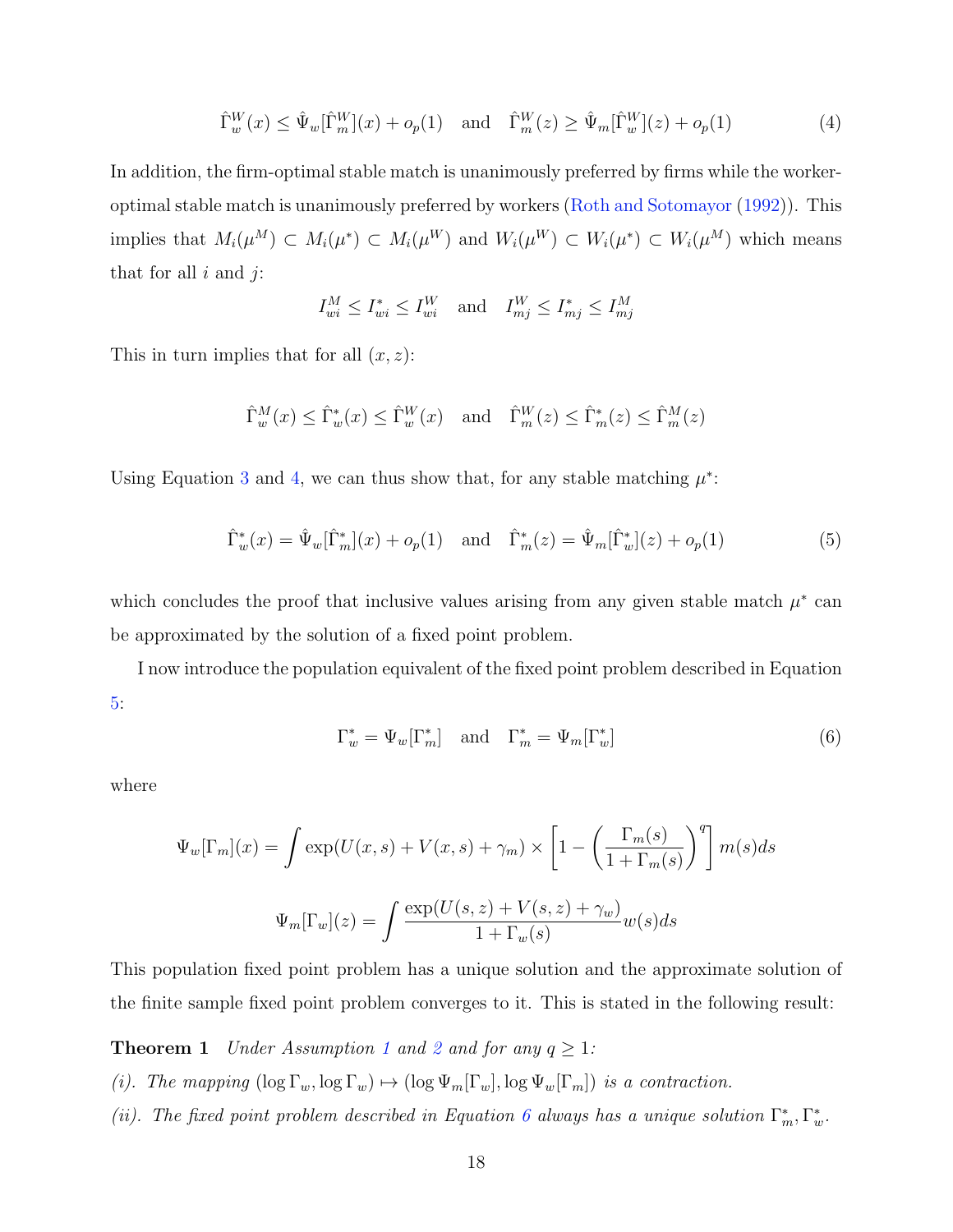(iii). For any given  $\mu^*$ ,  $I^*_{wi} \longrightarrow \Gamma^*_{w}(x_i)$  and  $I^*_{mj} \longrightarrow \Gamma^*_{m}(z_j)$  for all i and j.

A proof of this result can be found in Appendix [A.3.](#page-36-0) Theorem [1](#page-18-3) has several implications. First, it implies that for any  $q \ge 1$  and for any arbitrary stable match  $\mu^*$ , inclusive values converge to the same limit. This means that all stable matches are observationally equivalent in the limit both in the one-to-one and many-to-one case. This implies that we do not need to have any information about the equilibrium selection mechanism nor do we need to impose restrictions on preferences to ensure that there is a unique stable match<sup>[10](#page-19-0)</sup> to infer preferences from observed sorting. Second, it implies that, for any  $q \geq 1$ , we can use inclusive value functions as sufficient statistics to characterize CCPs as functions which only depend on agents' observable characteristics. Additionally, we know that the fixed point mappings are contractions which means that solving for inclusive value functions is computationally feasible.

# 4.5 Limit of Distribution of Matched Characteristics

<span id="page-19-1"></span>Finally, using Theorem [1,](#page-18-3) I characterize the limit of the conditional matching probabilities as follows.

**Proposition 3** (i) For any firm j with  $q \ge 1$  vacancies and any group of workers  $i = 1, ..., k$ where  $k < q$ :

$$
J^{k+1}\mathbb{P}(\mu_m(j) = \{1, ..., k\} \cup \{0\}^{q-k} | (x_i)_{i=1}^k, z_j) \longrightarrow \frac{k! \exp\left\{\sum_{i=1}^k U(x_i, z_j) + V(x_i, z_j)\right\}}{\prod_{i=1}^k (1 + \Gamma_w^*(x_i)) (1 + \Gamma_m^*(z_j))^{k+1}}
$$

(ii) For any firm j with  $q \ge 1$  vacancies:

$$
J^{q+1}\mathbb{P}(\mu_m(j) = \{1, ..., q\} | (x_i)_{i=1}^q, z_j) \longrightarrow \frac{q! \exp\left\{ \sum_{i=1}^q U(x_i, z_j) + V(x_i, z_j) \right\}}{\prod_{i=1}^q (1 + \Gamma_w^*(x_i))(1 + \Gamma_m^*(z_j))^q}
$$

$$
\mathbb{P}(\mu_m(j) = \{0\}^q | z_j) \longrightarrow \frac{1}{1 + \Gamma_m^*(z_j)}
$$

<span id="page-19-0"></span><sup>10</sup>Assuming that firms' preferences are homogenous, as in [Diamond and Agarwal](#page-57-2) [\(2017\)](#page-57-2), makes the stable match unique [\(Roth and Sotomayor](#page-58-7) [\(1992\)](#page-58-7)). Similarly, when we assume that there is a continuum of students matching with a fixed number of colleges, as in [He et al.](#page-58-2) [\(2021\)](#page-58-2) and [Agarwal and Somaini](#page-57-4) [\(2022\)](#page-57-4), there exists a unique stable match [\(Azevedo and Leshno](#page-57-10) [\(2016\)](#page-57-10)).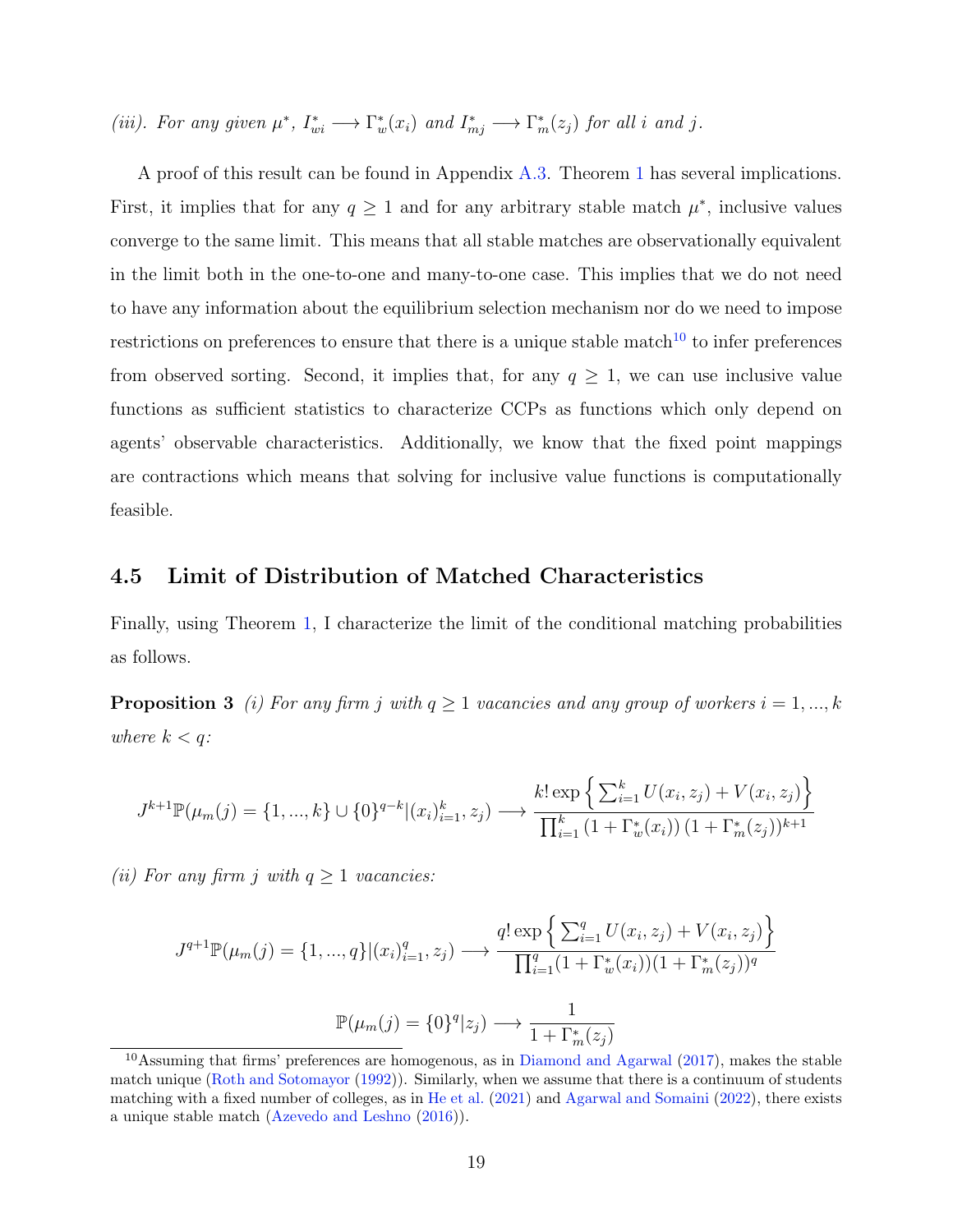A proof of this result can be found in Appendix [A.4.](#page-53-0) The probability that a given match is formed is thus positively correlated with the total match surplus  $\sum_{i=1}^{q} U(x_i, z_j) + V(x_i, z_j)$ . However, it is negatively correlated with inclusive values as they grow with the size of the set of other potential matching opportunities. It can also be noted that the rate at which these quantities converge to their limits depend on  $q$ . The larger is q the slower convergence is. This introduces a trade-off as increasing  $q$  might bring additional identification power at the cost of introducing bias due to approximation errors. From this, I characterize the limit joint distribution of matched characteristics:

$$
f(x_1, ..., x_k, *, z) = \frac{\exp\left\{\sum_{l=1}^k U(x_l, z) + V(x_l, z) + k\gamma_w + \gamma_m\right\}}{\prod_{l=1}^k (1 + \Gamma_w^*(x_l))(1 + \Gamma_m^*(z))^{k+1}} m(z) \Pi_{l=1}^k w(x_l)
$$

$$
f(x_1, ..., x_q, z) = \frac{\exp\left\{\sum_{l=1}^q U(x_l, z) + V(x_l, z) + q\gamma_w + \gamma_m\right\}}{\prod_{l=1}^q (1 + \Gamma_w^*(x_l))(1 + \Gamma_m^*(z))^q} m(z)\Pi_{l=1}^q w(x_l)
$$

$$
f(x, *) = \frac{\exp(\gamma_w)w(x)}{1 + \Gamma_w^*(x)}
$$

$$
f(*, z) = \frac{\exp(\gamma_m)m(z)}{1 + \Gamma_m^*(z)}
$$

Where  $f(x_1, ..., x_k, *, z)$  is the mass of firms with observable z matched with k workers with characteristics  $(x_1, ..., x_k)$ ,  $f(x_1, ..., x_q, z)$  is the mass of firms with observable z matched with q workers with characteristics  $(x_1, ..., x_q)$ ,  $f(x, *)$  is the mass of unmatched workers with characteristic x and  $f(*, z)$  is the mass of unmatched firms with observable z.

# <span id="page-20-0"></span>5 Identification and Estimation

# 5.1 Identification Joint Surplus

From the expression of  $f$  derived in the previous section, we can show that:

$$
\frac{f(x_1, ..., x_k, *, z)}{f(x_1, ..., x_{k-1}, *, z)} = \frac{\exp \{U(x_k, z) + V(x_k, z) + \gamma_w\}}{(1 + \Gamma_w^*(x_k))(1 + \Gamma_m^*(z))} w(x_k)
$$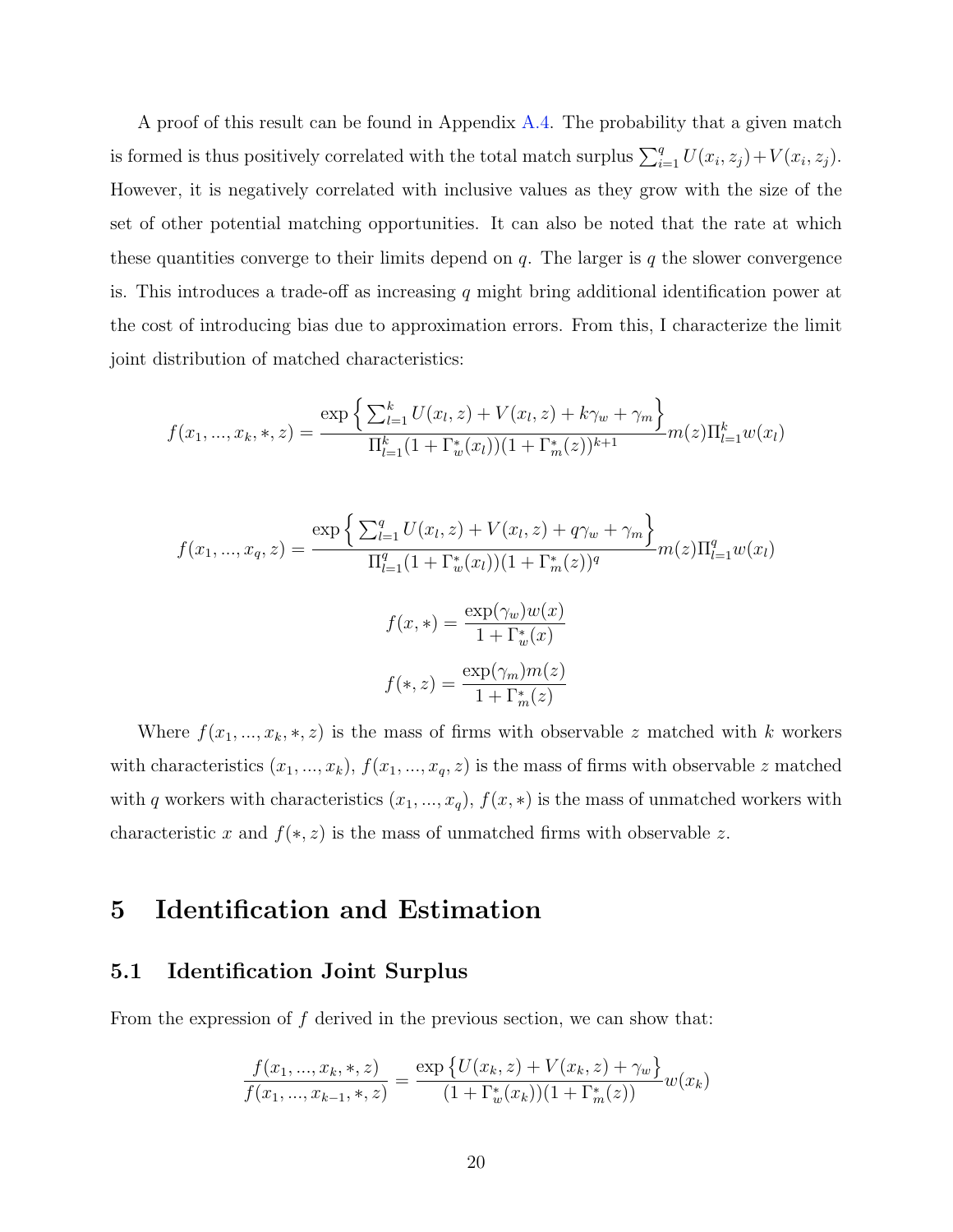Inverting this mapping finally gives us:

$$
U(x_k, z) + V(x_k, z) = \log f(x_1, ..., x_k, *, z) - \log f(x_1, ..., x_{k-1}, *, z) - \log f(x_k, *) - \log \frac{f(*, z)}{\exp(\gamma_m)m(z)}
$$

Given that we can identify  $f$  directly from the data, as was discussed in Section [3,](#page-9-0) this implies that we can identify the surplus function  $U + V$ . Similarly, we can express inclusive values as functions of the distribution of the characteristics of unmatched individuals:

$$
\Gamma_w^*(x) = \frac{\exp(\gamma_w)w(x)}{f(x,*)} - 1
$$

$$
\Gamma_m^*(z) = \frac{\exp(\gamma_m)m(z)}{f(x, z)} - 1
$$

However, we cannot express U as a function of f separately from V and vice versa. This result is formalized in the following proposition.

**Proposition 4** Under Assumption [1](#page-7-1) and [2](#page-8-0) and for any  $q \geq 1$ : (i) The joint surplus function  $U+V$  and the inclusive value functions  $\Gamma_w^*$  and  $\Gamma_m^*$  are identified from the limiting joint distribution of matched characteristics f. (ii) Without further restrictions, we cannot separately identify  $U$  and  $V$ .

This means that the additional data available when  $q > 1$  does not bring any additional information which would be useful to separately identify individual preferences from the joint surplus. This is in sharp contrast with [Diamond and Agarwal](#page-57-2) [\(2017\)](#page-57-2) and [He et al.](#page-58-2) [\(2021\)](#page-58-2) which find that preferences can be separately identified with data on many-to-one matching. This suggests that these positive identification results mostly rely on the extra assumptions they impose on preferences rather than the additional information made available by the many-to-one structure of the data. This would mean that, by using similar restrictions, we could thus achieve similar positive identification results even for  $q = 1$ . The goal of the remainder of this section is to verify this claim.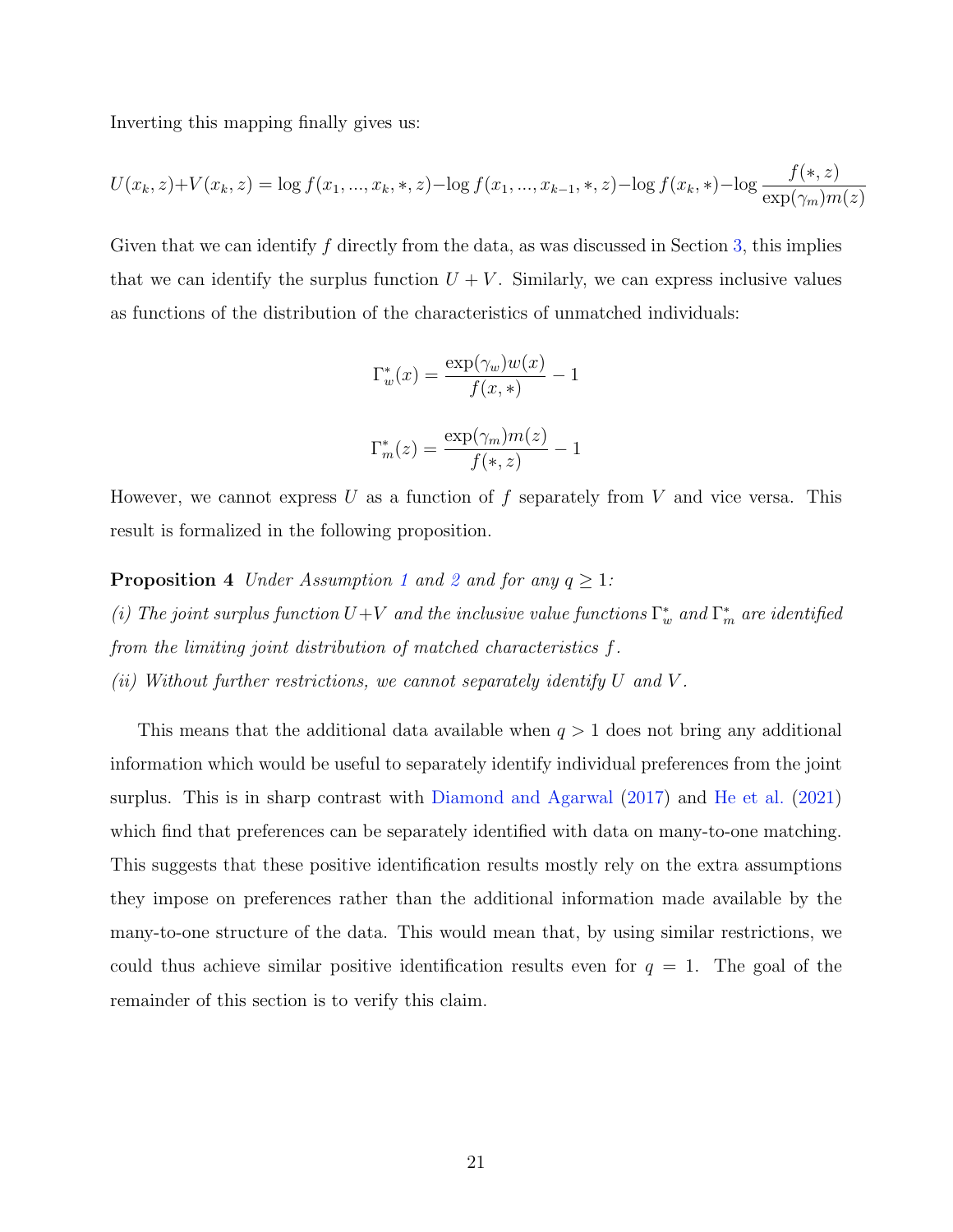#### 5.2 Homogeneous preferences

I mimic the framework developed in [Diamond and Agarwal](#page-57-2) [\(2017\)](#page-57-2) by assuming that the systematic part of the payoff functions is homogeneous across individuals. I thus define the utility that worker i gets from being matched with school  $i$  as:

$$
u_{ij} = U(\boldsymbol{z}_j) + \sigma \eta_{ij}
$$

whereas the utility that firm  $j$  gets from being matched with worker  $i$  is defined as:

$$
v_{ij} = V(\boldsymbol{x}_i) + \sigma \epsilon_{ij}
$$

Additionally, I assume that there exists  $\bar{x}$  such that  $V(\bar{x}) = 0$ . Note that this framework differs from [Diamond and Agarwal](#page-57-2) [\(2017\)](#page-57-2) on two dimensions. Taste shocks are heterogeneous and *iid* over  $i, j$  and the class of distribution to which they belong is more restrictive. Under these assumptions, it is immediate to see that we can recover  $U$  and  $V$  from the joint surplus as  $U(z) + V(\bar{x}) = U(z)$ . I state the following result:

**Proposition 5** Under Assumptions [1](#page-7-1) and [2](#page-8-0) and for any  $q \geq 1$ , the payoff functions U and V are identified from the limiting joint distribution of matched characteristics f.

This shows that a similar positive identification result as the one derived in [Diamond](#page-57-2) [and Agarwal](#page-57-2) [\(2017\)](#page-57-2) can actually be achieved for both  $q > 1$  and  $q = 1$  by using similar restrictions on preferences. In fact, this suggests that their non identification result for  $q = 1$ is mostly driven by the assumption they impose on the correlation structure of the unobserved taste shocks. As is pointed out by the authors, assuming that taste shocks are common to all agents from the same side makes the unique stable match perfectly assortative along these unobserved tastes. This creates an endogeneity problem. It thus becomes necessary to have data on at least two-to-one matching in order to have an additional measurement of these sorting patterns that would allow to disentangle the effect of observed and unobserved preferences. In the framework developed in this paper, this problem does not exist given that taste shocks are iid across individuals. In the limit, conditional matching probabilities are uniquely determined by observable characteristics even when  $q = 1$ .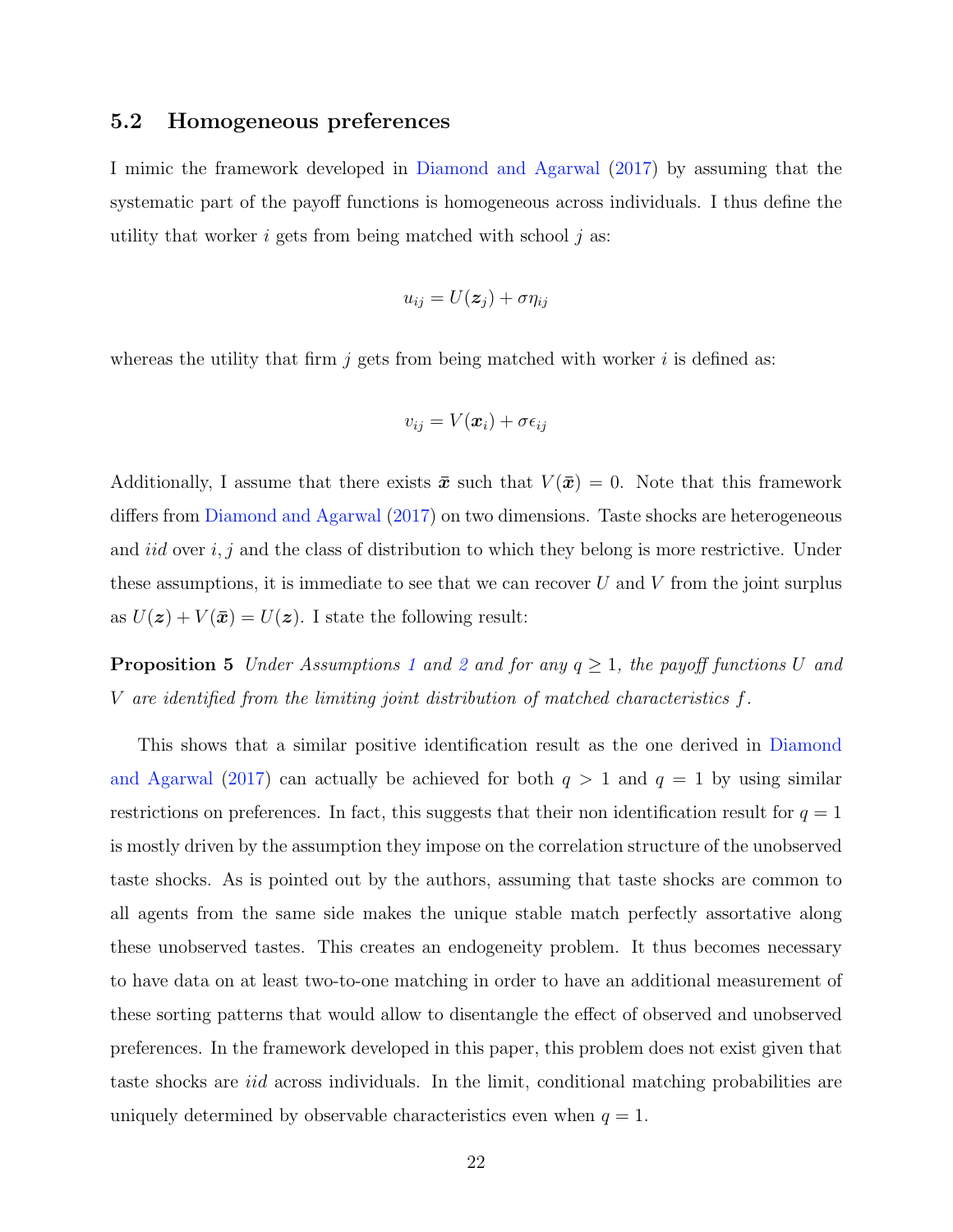#### 5.3 Exclusion restrictions

As in [He et al.](#page-58-2) [\(2021\)](#page-58-2) and [Agarwal and Somaini](#page-57-4) [\(2022\)](#page-57-4), I assume that a set of variables affecting the utility of one side can be excluded from the utility of the other side. I define the utility that worker i gets from being matched with firm  $i$  as:

$$
U_{ij} = U(\boldsymbol{x}_i, \boldsymbol{z}_j) + \sigma \eta_{ij}
$$

whereas the utility that firm  $j$  gets from being matched with worker  $i$  is defined as:

$$
V_{ij} = V(\boldsymbol{x}_i, \boldsymbol{z}_j) + g(w_i) + \sigma \epsilon_{ij}
$$

I additionally assume that g is increasing in w and that  $\lim_{w\to\infty} g(w) = \infty$ .<sup>[11](#page-23-0)</sup> I also assume that there exists  $\bar{w}$  such that  $q(\bar{w}) = 0$ . Under these assumptions, we can state the following result:

<span id="page-23-3"></span>**Proposition 6** Under Assumptions [1](#page-7-1) and [2](#page-8-0) and for any  $q \geq 1$ , the payoff functions U, V and g are identified from the limiting joint distribution of matched characteristics f.

A proof of this result can be found in Appendix [A.5.](#page-55-0) Similarly to the argument used in [He et al.](#page-58-2)  $(2021)$  and [Agarwal and Somaini](#page-57-4)  $(2022)$ , increasing w shifts the probability that a given firm becomes available which allows us to disentangle the role of firms' and workers' preferences in determining the sorting patterns we observe.<sup>[12](#page-23-1)</sup> This argument also holds for  $q = 1$  and the many-to-one structure of the data does not help in making this additional source of identification more salient. Note that we do not need here to have preference shifters for both sides of the market as in [Agarwal and Somaini](#page-57-4) [\(2022\)](#page-57-4) and [He et al.](#page-58-2) [\(2021\)](#page-58-2). As the joint surplus is already identified in the absence of exclusion restrictions, we only need to identify preferences of workers to recover preferences of firms from the surplus.<sup>[13](#page-23-2)</sup>

<span id="page-23-1"></span><span id="page-23-0"></span><sup>&</sup>lt;sup>11</sup>This is similar to Assumption 2 in [Agarwal and Somaini](#page-57-4)  $(2022)$ .

<sup>&</sup>lt;sup>12</sup>The identification argument only works at infinity as the match has not a fixed cutoff structure as in [He](#page-58-2) [et al.](#page-58-2) [\(2021\)](#page-58-2) and [Agarwal and Somaini](#page-57-4) [\(2022\)](#page-57-4). As both the number of firms and workers grow to infinity in our case, the cutoffs grow to infinity as the size of the market grows.

<span id="page-23-2"></span><sup>13</sup>In [Agarwal and Somaini](#page-57-4) [\(2022\)](#page-57-4) and [He et al.](#page-58-2) [\(2021\)](#page-58-2) it is not clear whether the joint surplus is identified in the absence of exclusion restrictions. Further work could determine whether it is only the case when taste shocks have type-I upper tails.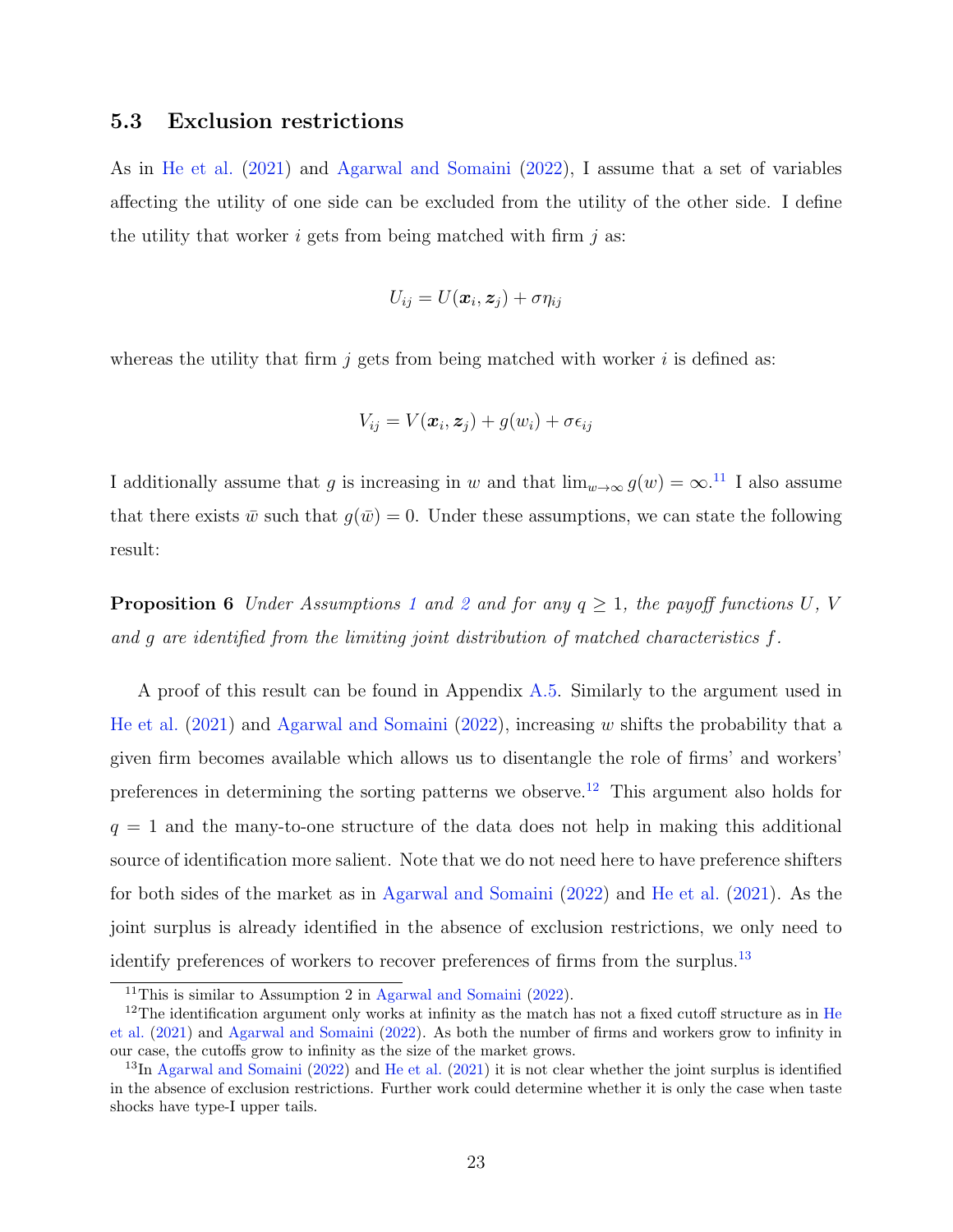## 5.4 Unobserved Preference Heterogeneity

In light of the previous results, one can wonder how we could use the additional information made available by data on many-to-one matching, if not for disentangling preferences from the joint surplus. Using a similar argument as what is used in the discrete choice literature, I claim that having data on several decisions made by the same firm allows to know more about the unobserved "type" this firm belongs to. More specifically, if we were to assume that firms have an unobserved individual and heterogeneous taste for a given worker characteristic  $x_i$ , having more than one measurement of given firm j's choice would be useful to pin it down. This is analogous to what is argued by [Berry et al.](#page-57-5) [\(2004\)](#page-57-5) who show that estimating random coefficients from a cross section of observed choices often fails when having only the first ranked choice of each consumer. Having at least the second choice of each consumer allows to disentangle what drives observed choices between random coefficients and unobserved taste shocks. A similar argument could apply with data on many-to-one matching given that we observe several workers matched to the same firm. I investigate in Section [6,](#page-25-0) whether such gains could also be achieved in a matching market setting thanks to the many-to-one structure of the data.

### 5.5 Estimation

Given that the identification proof is constructive, one could construct naturally a nonparametric estimator for the joint surplus function  $U + V$  and the inclusive value functions  $\Gamma_w^*$  and  $\Gamma_m^*$ . However, this would quickly become intractable as the dimensionality of x and z increases.

I instead consider a parametric version of this framework where I define the payoff functions as  $U(x, z; \theta)$  and  $V(x, z; \theta)$ . I assume that U and V are known for all  $(x, z)$  up to a vector of unknown parameters  $\theta$ . Assume that we observe a random sample of K individuals, drawn from the sampling scheme described in Section [3,](#page-9-0) along with their respective matches. For a given observation k, we observe a vector  $(x_1(k), ..., x_q(k), z(k))$  which has a different structure depending on the type of match we observe. For an unmatched worker, which is indexed by  $w(k) = 0$ , I record its characteristics in  $x_1(k)$  and encode the other variables as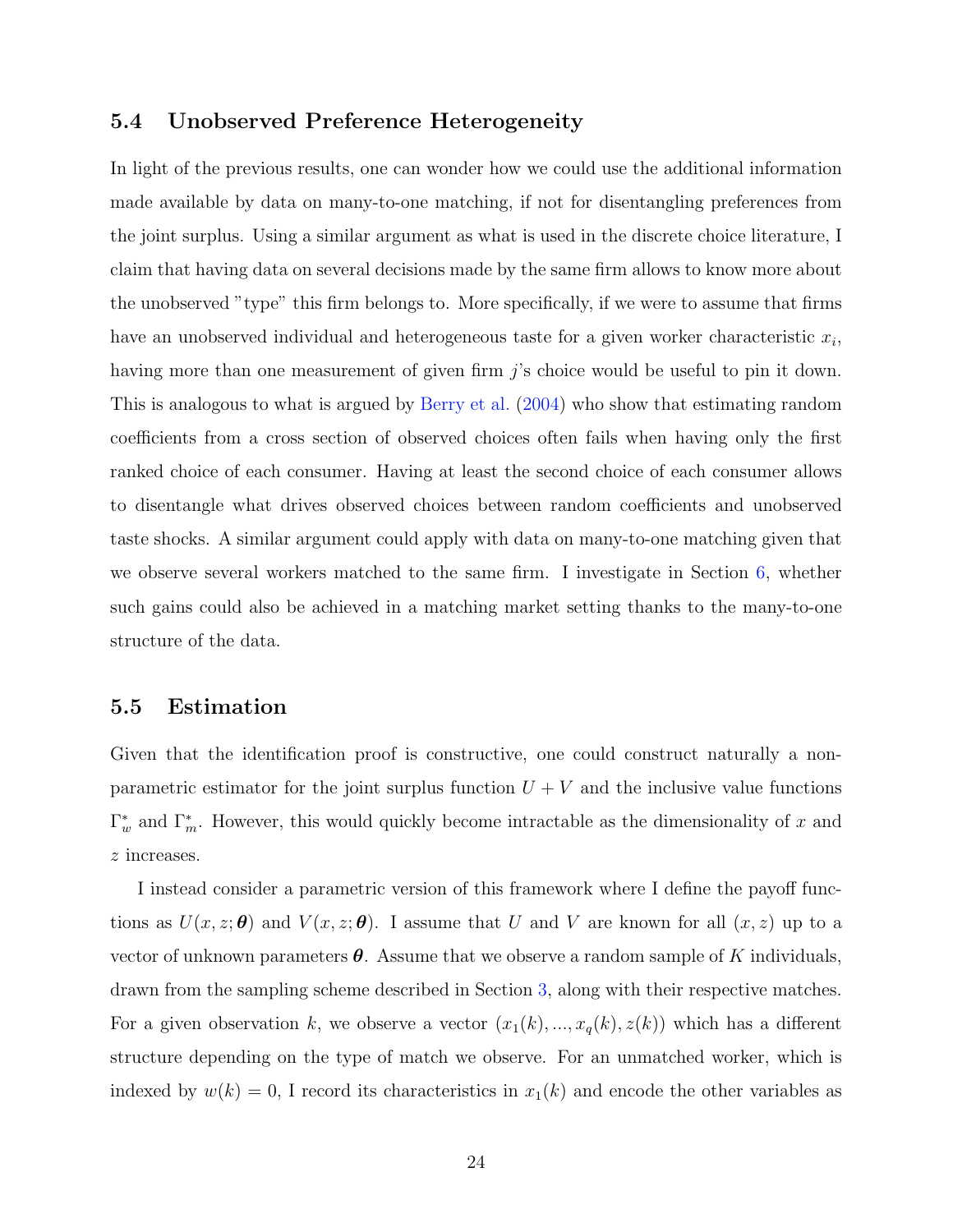missing. For an unmatched firm, which is indexed by  $m(k) = 0$ , I record its characteristics in  $z(k)$ . And for a firm matched with a group of workers of size n, indexed by  $m(k) = n$ , I record the characteristics of all matched workers along with the characteristic of the matched firm in  $(x_1(k),...,x_n(k),z(k))$  and encode the rest as missing. We can then construct the following sample average log-likelihood:

$$
L(\boldsymbol{x}, \boldsymbol{z}; \boldsymbol{\theta}) = \frac{1}{K} \sum_{k=1}^{K} \mathbb{1} \{ w(k) = 0 \} h(x(k), \ast, \boldsymbol{\theta}) + \mathbb{1} \{ m(k) = 0 \} h(\ast, z(k), \boldsymbol{\theta})
$$

$$
+ \mathbb{1} \{ m(k) = 1 \} h(x_1(k), \ast, z(k), \boldsymbol{\theta})
$$

$$
+ \mathbb{1} \{ m(k) = 2 \} h(x_1(k), x_2(k), \ast, z(k), \boldsymbol{\theta})
$$

$$
+ ...
$$

$$
+ \mathbb{1} \{ m(k) = q \} h(x_1(k), ..., x_q(k), z(k), \boldsymbol{\theta})
$$

where  $h$  is the joint density of matched characteristics under the sampling scheme described in Section [3.](#page-9-0) Of course, calculating the likelihood function for a given parameter  $\theta$  first involves solving for the fixed point problem described in Equation [6](#page-18-2) to derive the inclusive value functions. This can be achieved by setting up an inner loop that will apply the contraction mapping until convergence. The estimator proposed is then defined as:

$$
\hat{\boldsymbol{\theta}} = \argmax_{\boldsymbol{\theta} \in \Theta} L(\boldsymbol{x}, \boldsymbol{z}; \boldsymbol{\theta})
$$

Asymptotic inference for  $\hat{\theta}$  is then standard as long as the size of the sample is not too large relative to the size of the overall economy. As is pointed out in [Menzel](#page-58-1) [\(2015\)](#page-58-1) and [Diamond](#page-57-2) [and Agarwal](#page-57-2) [\(2017\)](#page-57-2), the inherent structure of matching markets could introduce dependence between observations. A bootstrap procedure could then be used for inference [\(Diamond and](#page-57-2) [Agarwal](#page-57-2) [\(2017\)](#page-57-2), [Menzel](#page-58-9) [\(2021\)](#page-58-9)).

# <span id="page-25-0"></span>6 Monte Carlo Simulations

In this section, I perform several Monte Carlo simulations in order to assess: (i) the validity of the convergence results derived in Section [4](#page-11-0) and (ii) the validity of the estimation strategy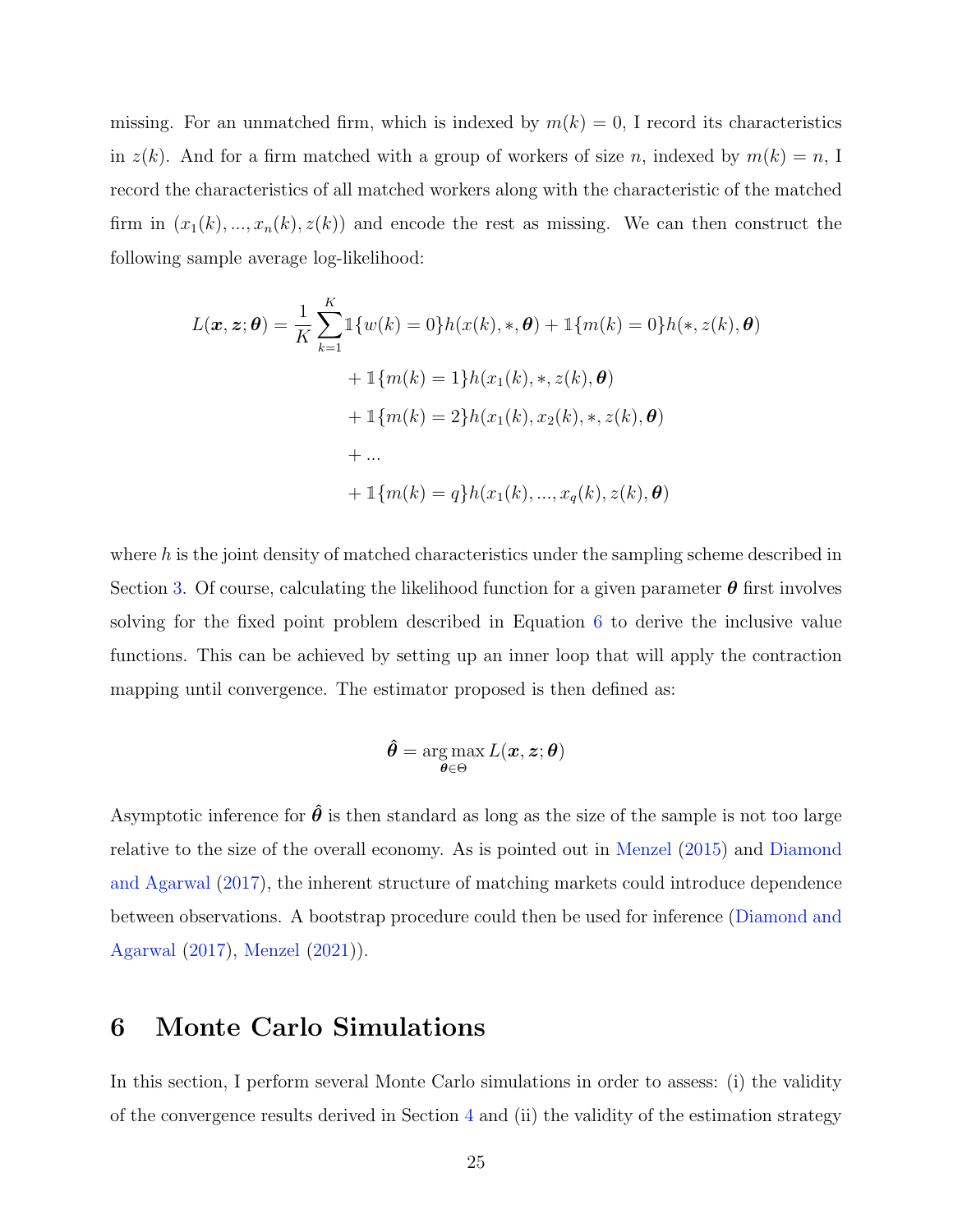| $\boldsymbol{n}$ | Unmatched<br>Workers | Firms with One<br>Unfilled Vacancy | Firms with Two<br>Unfilled Vacancies | $I_w$  | $I_m$  |  |
|------------------|----------------------|------------------------------------|--------------------------------------|--------|--------|--|
| <b>20</b>        | 0.5894               | 0.6778                             | 0.2339                               | 0.7617 | 0.5343 |  |
| 50               | 0.5714               | 0.6712                             | 0.2290                               | 0.8007 | 0.5365 |  |
| 100              | 0.5608               | 0.6661                             | 0.2285                               | 0.8245 | 0.5350 |  |
| <b>200</b>       | 0.5521               | 0.6621                             | 0.2279                               | 0.8406 | 0.5344 |  |
| 500              | 0.5449               | 0.6588                             | 0.2273                               | 0.8546 | 0.5313 |  |
| 1000             | 0.5418               | 0.6577                             | 0.2263                               | 0.8611 | 0.5320 |  |
| 2000             | 0.5389               | 0.6561                             | 0.2268                               | 0.8662 | 0.5335 |  |
| Model            | 0.5321               | 0.6527                             | 0.2267                               | 0.8794 | 0.5321 |  |

<span id="page-26-0"></span>Table 1: Monte Carlo: Convergence of Matching Frequencies and Inclusive Values

NOTES. This table reports the average share of unmatched firms and workers in each period taken over 200 sample draws for different sample sizes  $n$ .

proposed in Section [5.](#page-20-0)

## 6.1 Convergence of Conditional Match Probabilities

Consider a simple model where  $q = 2$  and  $U(\mathbf{x}, \mathbf{z}) = V(\mathbf{x}, \mathbf{z}) = 0$  for all  $(x, z) \in \mathcal{X} \times \mathcal{Z}$ . In this example, we can easily solve for the fixed point problem described in Equation [6](#page-18-2) given that inclusive value functions collapse to a fixed number which does not vary with  $(x, z)$ . This results in  $\Gamma_w^* = 0.8794$  and  $\Gamma_m^* = 0.5321$ . I also compute the limit matching frequencies:

$$
\mathbb{P}\left(U_{i0} \ge U_{i,(1)}^*\right) \longrightarrow 0.5321
$$
\n
$$
\mathbb{P}\left(V_{0j} \ge V_{i,(1)}^*\right) \longrightarrow 0.2267
$$
\n
$$
\mathbb{P}\left(V_{i,(1)}^* > V_{0j} \ge V_{i,(2)}^*\right) \longrightarrow 0.6527
$$

To verify the validity of the large market approximation, I first simulate  $n$  individuals along with their taste shocks over the individuals from the other side of the market  $\epsilon_{ij}$  and  $\eta_{ij}$ for all  $(i, j)$ . I then use the worker-proposing Deferred Acceptance algorithm to get the worker-optimal stable match. Finally, I compute the empirical matching frequencies and the inclusive values under this stable match and check whether they converge to their theoretical limits as  $n$  grows large. Table [1](#page-26-0) displays the result of this exercise. Both the inclusive values and the matching frequencies converge to their theoretical limits. This table also shows that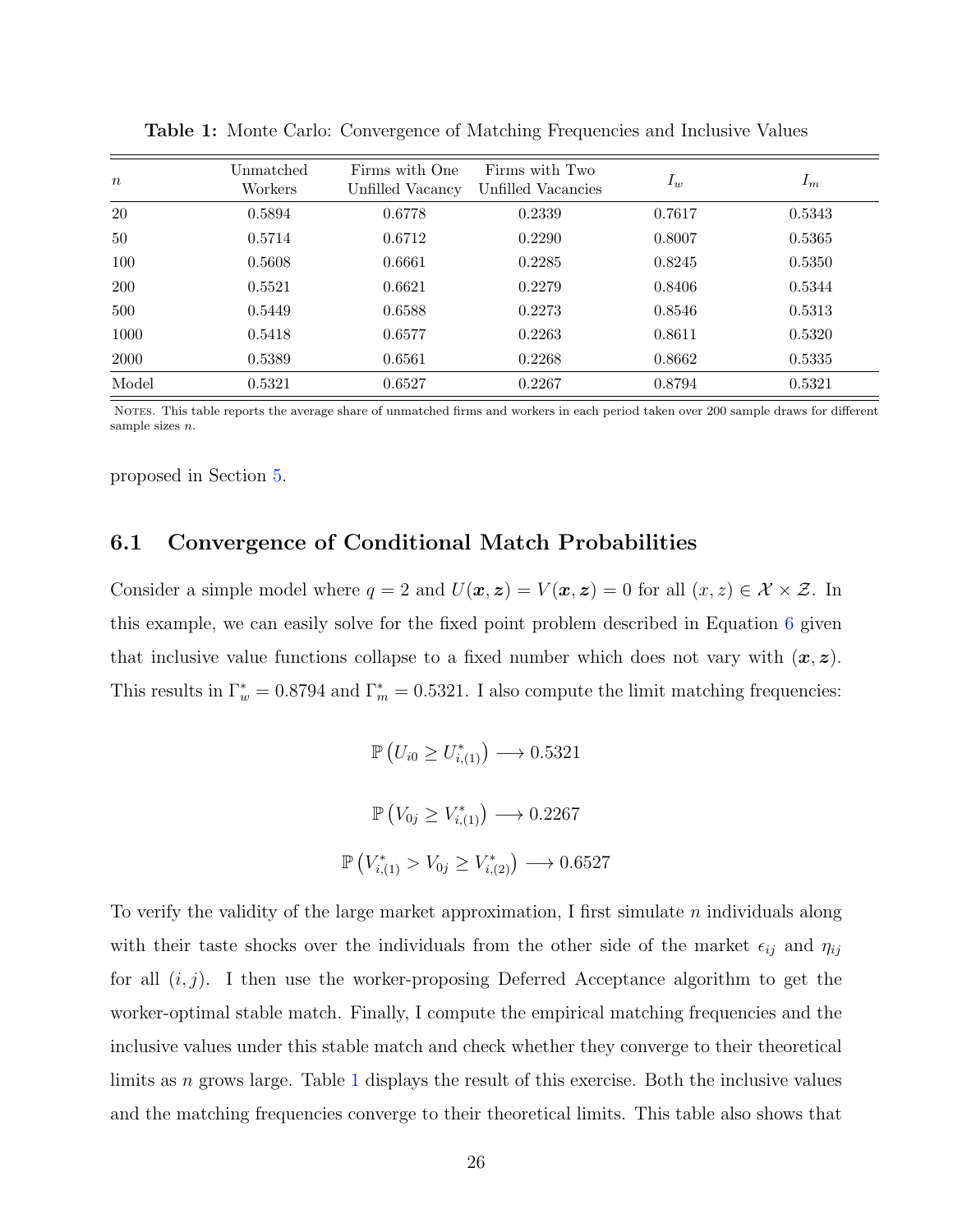<span id="page-27-0"></span>

|            |                   | $q=1$            |                  |                   | $q=2$      |                  | $q=3$      |                  |                  |  |
|------------|-------------------|------------------|------------------|-------------------|------------|------------------|------------|------------------|------------------|--|
| $\,n$      | $\ddot{\theta}_1$ | $\hat{\theta}_2$ | $\hat{\theta}_3$ | $\ddot{\theta}_1$ | $\theta_2$ | $\hat{\theta}_3$ | $\theta_1$ | $\hat{\theta}_2$ | $\hat{\theta}_3$ |  |
| 100        | 0.989             | 1.048            | 0.511            | 0.942             | 1.053      | 0.494            | 0.944      | 1.051            | 0.457            |  |
|            | (0.309)           | (0.374)          | (0.231)          | (0.202)           | (0.334)    | (0.173)          | (0.159)    | (0.372)          | (0.152)          |  |
| <b>200</b> | 0.999             | 0.962            | 0.487            | 0.957             | 1.047      | 0.486            | 0.951      | 1.045            | 0.468            |  |
|            | (0.223)           | (0.236)          | (0.150)          | (0.155)           | (0.229)    | (0.121)          | (0.125)    | (0.236)          | (0.113)          |  |
| 500        | 0.991             | 0.997            | 0.497            | 0.976             | 1.018      | 0.479            | 0.966      | 1.013            | 0.476            |  |
|            | (0.153)           | (0.155)          | (0.101)          | (0.101)           | (0.153)    | (0.082)          | (0.082)    | (0.143)          | (0.071)          |  |
| 1000       | 0.989             | 0.992            | 0.500            | 0.987             | 1.009      | 0.486            | 0.974      | 1.005            | 0.485            |  |
|            | (0.108)           | (0.111)          | (0.069)          | (0.066)           | (0.102)    | (0.055)          | (0.060)    | (0.097)          | (0.047)          |  |
| Model      |                   |                  | 0.5              |                   |            | $0.5\,$          | 1          |                  | $0.5\,$          |  |

Table 2: Monte Carlo: Estimation without Random Coefficient

NOTES. This table reports the average and standard deviation of the ML estimator of  $\theta$  for different values of q taken over 200 sample draws for different sample sizes  $n$ .

the limit economy is a relatively good approximation even when the size of the market is moderately large.

# 6.2 Convergence of ML Estimator

I now evaluate the performance of the estimator proposed in Section [5](#page-20-0) through two Monte Carlo exercises. In the first exercise, I consider the following simple parametric framework:

$$
U_{ij} = \theta_1 z_j + \eta_{ij} \quad \text{and} \quad V_{ij} = \theta_2 x_i + \theta_3 x_i z_j + \epsilon_{ij}
$$

and estimate  $\theta$  on simulated data. To do so, I draw n individuals along with their observed characteristics  $x_i$  and  $z_j$  drawn from a standard normal distribution. I draw the taste shocks  $\epsilon_{ij}$  and  $\eta_{ij}$  from the Gumbel distribution and set  $\boldsymbol{\theta} = (1, 1, 0.5)$  to compute  $U_{ij}$  and  $V_{ij}$ for all  $(i, j)$ . I then derive the worker-optimal stable match using the Deferred Acceptance algorithm. Finally, I estimate  $\theta$  and repeat this process 200 times to report the mean and standard deviation of  $\hat{\theta}$  over the sample draws. Table [2](#page-27-0) shows that the estimator seems to converge to its true value as the size of the market increases given that the mean converges to the true value while the standard deviation vanishes. We can also see that, while increasing q lowers the variance of the estimator, it also seems to introduce bias. This is consistent with Proposition [3,](#page-19-1) given that the joint conditional matching probabilities converge to their theoretical limits at a slower rate when  $q$  increases. There is thus a trade off involved as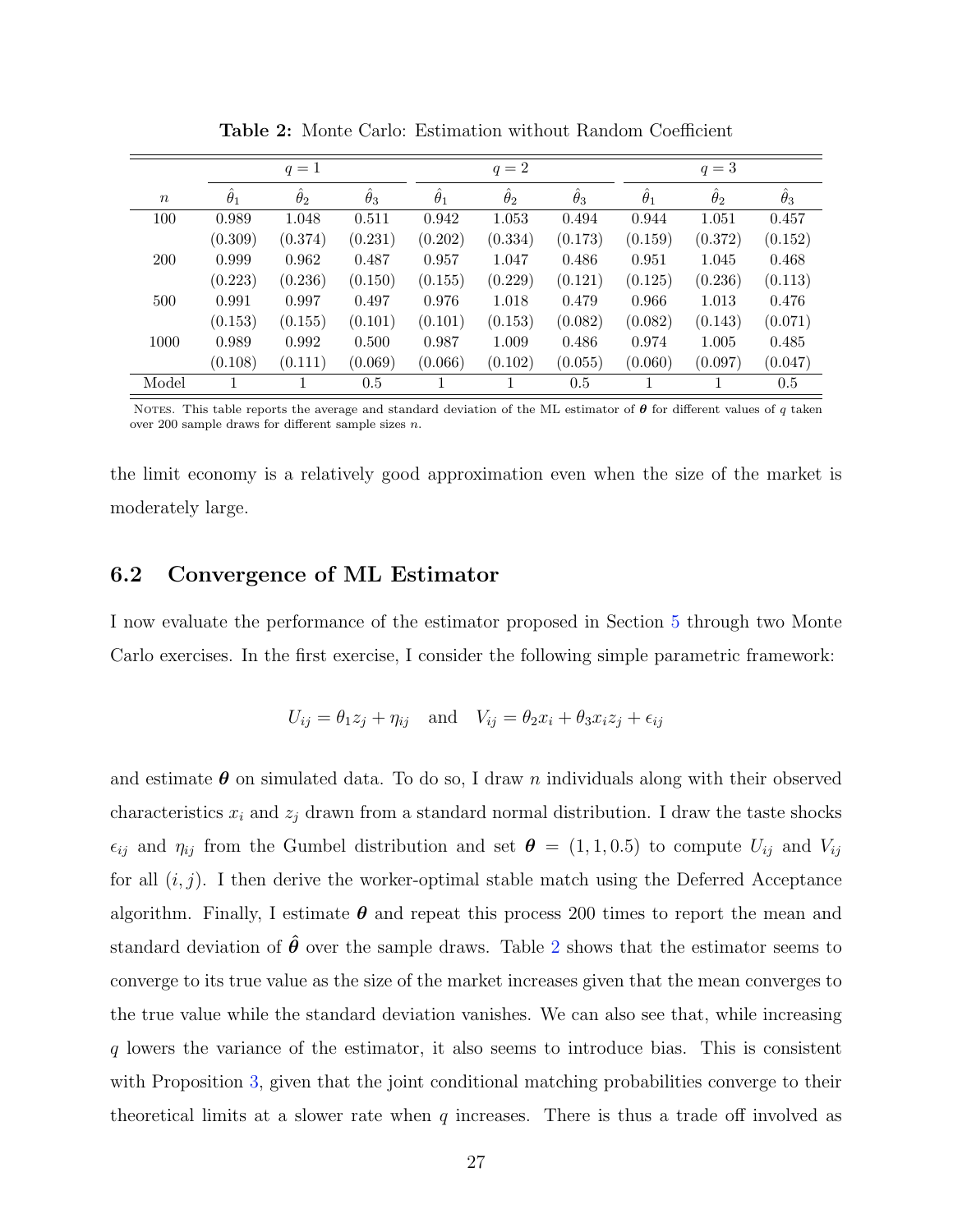<span id="page-28-0"></span>

|                  | $q=1$            |                   |                               |                                         |                  | $q=2$            |                               |                                |                  | $q=3$                         |                               |                                |  |
|------------------|------------------|-------------------|-------------------------------|-----------------------------------------|------------------|------------------|-------------------------------|--------------------------------|------------------|-------------------------------|-------------------------------|--------------------------------|--|
| $\boldsymbol{n}$ | $\hat{\theta}_1$ | $\ddot{\theta}_2$ | $\hat{\theta}_3$              | $\mathbb{P}(\hat{\theta}_3=0)$          | $\hat{\theta}_1$ | $\hat{\theta}_2$ | $\hat{\theta}_3$              | $\mathbb{P}(\hat{\theta}_3=0)$ | $\hat{\theta}_1$ | $\hat{\theta}_2$              | $\ddot{\theta}_3$             | $\mathbb{P}(\hat{\theta}_3=0)$ |  |
| 100              | 1.006            | 0.997             | 0.300                         | 0.485                                   | 0.995            | 0.992            | 0.311                         | 0.280                          | 0.976            | 0.990                         | 0.267                         | 0.315                          |  |
|                  |                  |                   | $(0.334)$ $(0.352)$ $(0.363)$ | $\mathcal{L}^{\text{max}}_{\text{max}}$ |                  |                  | $(0.217)$ $(0.307)$ $(0.260)$ | $\sim 10^{-11}$                |                  |                               | $(0.168)$ $(0.265)$ $(0.234)$ | $\sim$ $-$                     |  |
| 200              | 1.037            | 0.969             | 0.286                         | 0.425                                   | 0.993            | 0.965            | 0.317                         | 0.210                          | 0.964            | 0.960                         | 0.327                         | 0.110                          |  |
|                  |                  |                   | $(0.191)$ $(0.206)$ $(0.301)$ | $\sim 100$                              |                  |                  | $(0.152)$ $(0.208)$ $(0.224)$ | $\pm$                          |                  |                               | $(0.113)$ $(0.195)$ $(0.169)$ | $\overline{\phantom{a}}$       |  |
| 500              | 0.995            | 0.974             | 0.294                         | 0.310                                   | 0.992            | 0.970            | 0.350                         | 0.065                          | 0.991            | 0.977                         | 0.389                         | 0.025                          |  |
|                  |                  |                   | $(0.125)$ $(0.130)$ $(0.256)$ | $\omega$                                |                  |                  | $(0.086)$ $(0.122)$ $(0.146)$ | $\blacksquare$                 |                  | $(0.068)$ $(0.128)$ $(0.116)$ |                               |                                |  |
| 1000             | 1.007            | 0.963             | 0.348                         | 0.115                                   | 0.995            | 0.981            | 0.405                         | 0.005                          | 0.995            | 0.981                         | 0.414                         | $\Omega$                       |  |
|                  |                  |                   | $(0.100)$ $(0.101)$ $(0.190)$ | $\equiv$                                |                  |                  | $(0.060)$ $(0.086)$ $(0.105)$ | $\qquad \qquad -$              |                  | $(0.056)$ $(0.077)$ $(0.073)$ |                               |                                |  |
| Model            |                  |                   | 0.5                           |                                         |                  |                  | 0.5                           | $\overline{\phantom{a}}$       |                  |                               | 0.5                           |                                |  |

Table 3: Monte Carlo: Estimation with Random Coefficient

NOTES. This table reports the average and standard deviation of the ML estimator of  $\theta$  for different values of q taken over 200 sample draws for different sample sizes *n*.

increasing  $q$  allows to have a more precise estimator, given that we are using more information, but might introduce distortions as conditional matching frequencies converge to their limit at a slower rate.

In a second exercise, I now consider the following parametric framework:

$$
U_{ij} = \theta_1 z_j + \eta_{ij} \quad \text{and} \quad V_{ij} = \theta_2 x_i + \theta_3 x_i \nu_j + \epsilon_{ij}
$$

where  $\nu_j$  is unobserved and follows a  $\mathcal{N}(0,1)$ . In this example, I assume that there is unobserved heterogeneity in schools' tastes over  $x_i$  which is parametrized through a normal distributed random coefficient with mean  $\theta_2$  and standard deviation  $\theta_3$ . I then follow similar steps as for the first exercise to get the mean and the standard deviation of the ML estimator of  $\theta$  for different values of q and different sizes of the economy n. Note that to approximate the integral over  $\nu_i$  to compute the conditional matching probabilities, I use a Gaussian-Hermite quadrature [\(Judd](#page-58-10) [\(1998\)](#page-58-10)). Table [3](#page-28-0) shows that  $\hat{\theta}$  converges to its true value as n increases. However, the standard deviation of the random coefficient  $\theta_3$  is poorly estimated when  $q = 1$ . Even with large  $n, \hat{\theta}_3$  is equal to 0 in 11% of the cases. Given that the log-likelihood function is symmetric around  $\theta_3 = 0$ , this indicates that it is maximized while being not differentiable at this point. In this case, traditional inference breaks down and this estimator is not informative. Although this issue also arises for  $q = 2$  and  $q = 3$ when n is small, we can see that as q increases this is less likely to happen. In fact, increasing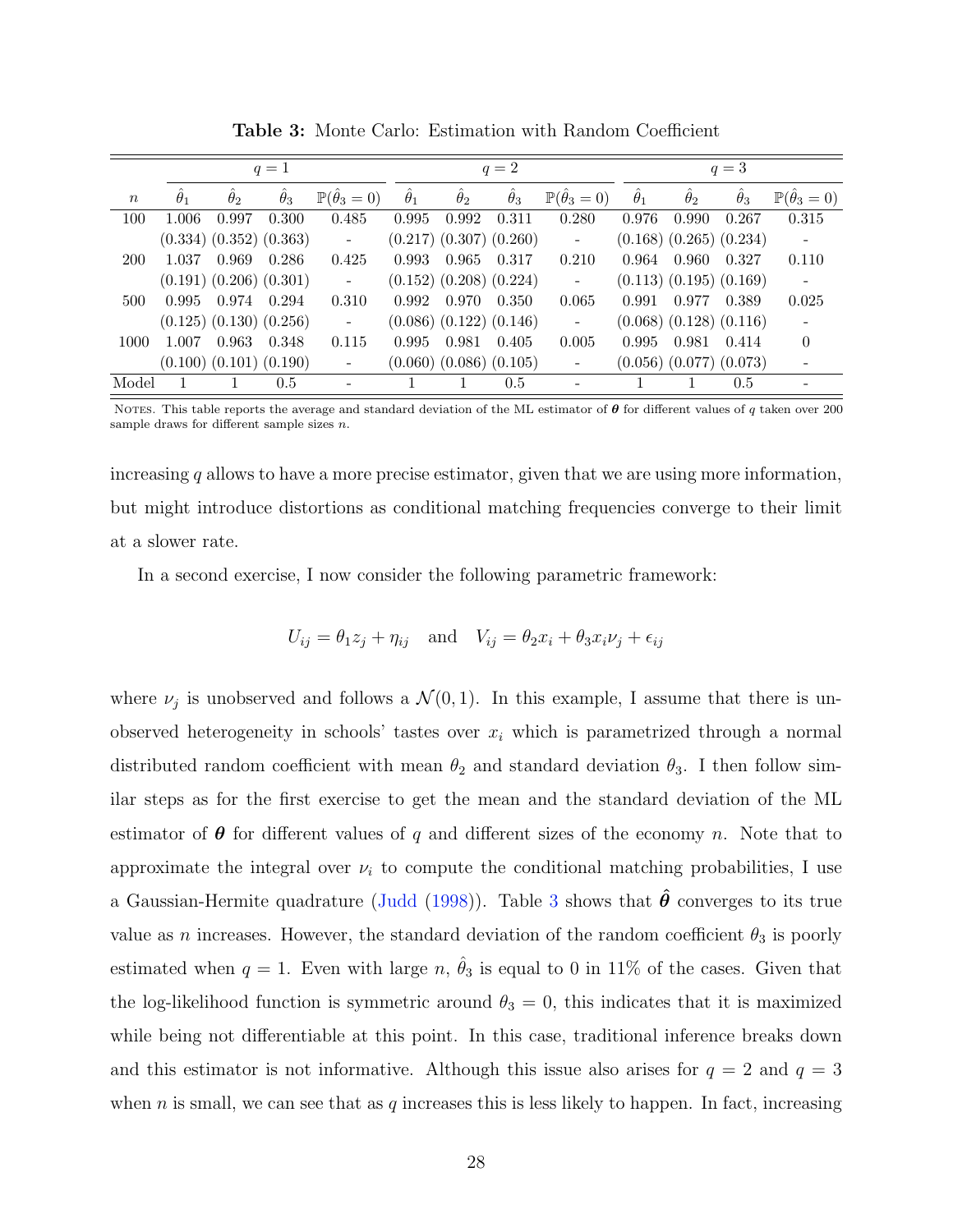q from 1 to 2 is already enough to drastically reduce the probability of estimating  $\theta_3$  to 0. This indicates that having data on two-to-one matching is already enough to bring additional identification power necessary to pin down the distribution of random coefficients. This mirrors the result found in [Berry et al.](#page-57-5) [\(2004\)](#page-57-5) which shows that having data on consumers' second choices allows to estimate random coefficients more easily.

# 7 Conclusion

This paper develops a unifying empirical framework of one-to-one and many-to-one matching without transfers to understand what can be inferred on agents' preferences from observed sorting in such markets. I impose few restrictions on preferences and assume that the observed matching is stable. Stability allows me to rewrite the model as a two-sided discrete choice model with endogenous and unobserved choice sets. I use a sufficient statistics approach to take into account choice sets' endogeneity and characterize agents' conditional choice probabilities. This allows me to form a clear mapping between the joint distribution of matched characteristics and agents' payoff functions.

I then show that we can identify the joint surplus from both one-to-one and many-toone matching data. However, without further restrictions, individual preferences are not identified. While this negative identification result was already established in the one-to-one case, the literature has argued that many-to-one matchings can bring additional information which would allow to separately identify preferences from the joint surplus. I find that these positive identification results are ultimately not driven by the availability of such additional information but mostly by the extra assumptions imposed on preferences.

I then argue that, by imposing similar restrictions on preferences, one can extend these positive identification result to the one-to-one matching case. More specifically, by either assuming that the systematic parts of the payoffs is homogenous across individuals (as in [Diamond and Agarwal](#page-57-2) [\(2017\)](#page-57-2)) or under appropriate exclusion restrictions (as in [He et al.](#page-58-2) [\(2021\)](#page-58-2) and [Agarwal and Somaini](#page-57-4) [\(2022\)](#page-57-4)), one can separately identify preferences from the joint surplus both in the one-to-one and many-to-one case. Finally, I show that the additional information brought by the many-to-one structure of the data can instead be used to estimate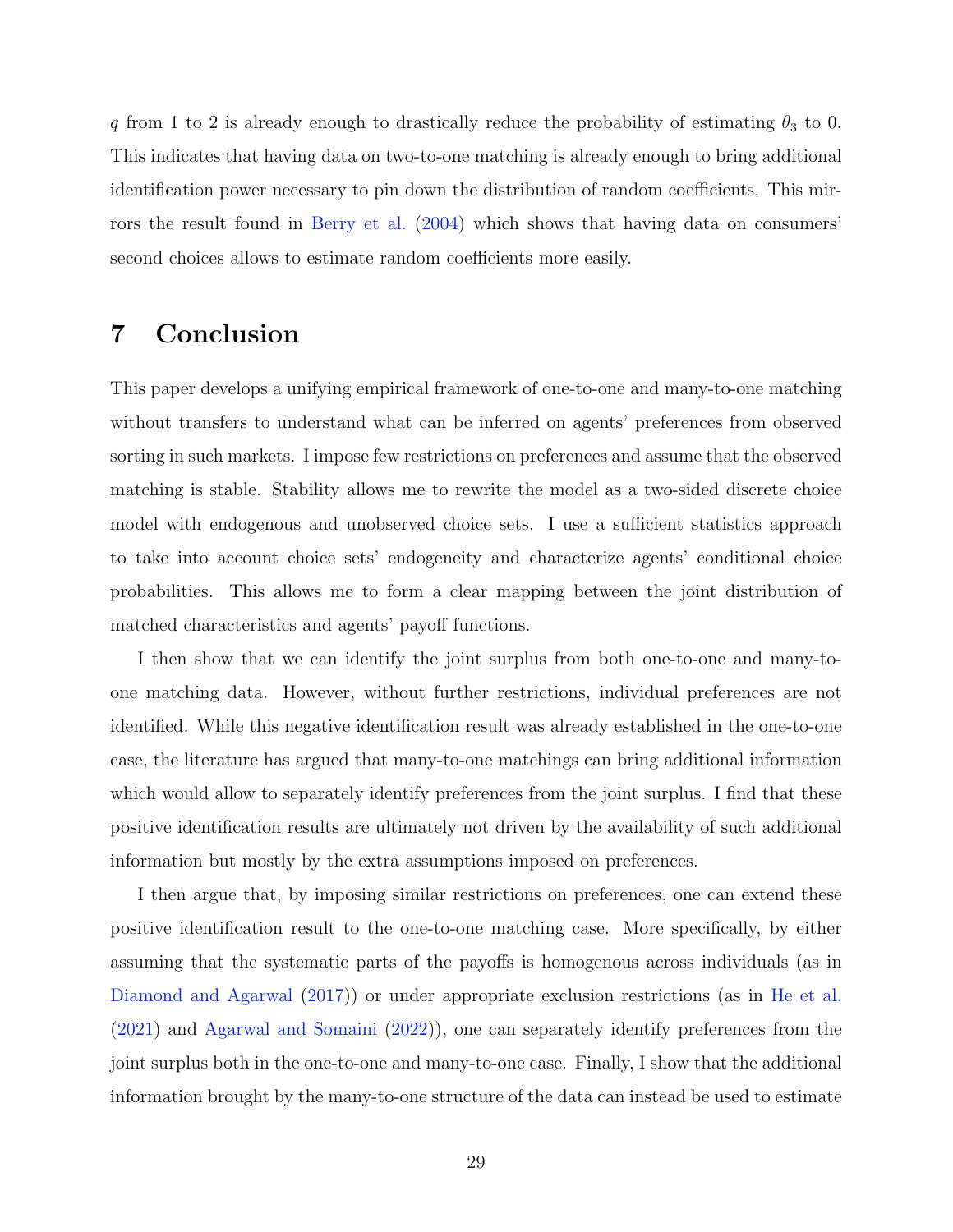more precisely the distribution of random coefficients in a parametric framework.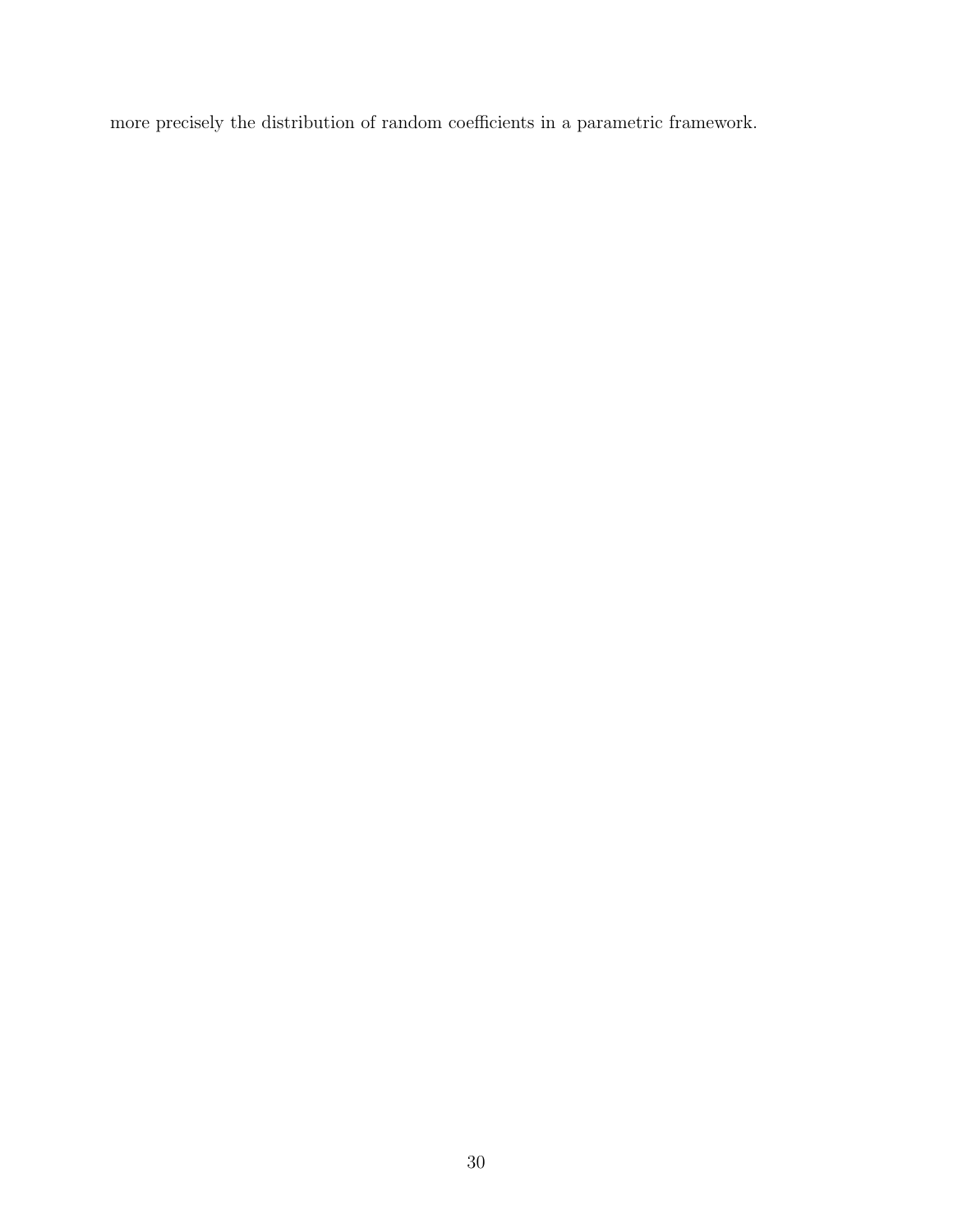# A Proofs

# <span id="page-31-0"></span>A.1 Proof of Proposition [1](#page-12-0)

Suppose first that  $\mu$  is not stable. This could imply first, by definition of stability, that there exists a pair  $(i, j)$  such that  $U_{ij} > U_{i\mu_w(i)}$  and  $V_{ij} > \min_{i' \in \mu_m(j)} V_{i'j}$ . This would mean that there exists a pair  $(i, j)$  such that  $j \in M_i(\mu)$  and  $U_{ij} > U_{i\mu_w(i)}$  which contradicts that  $U_{i\mu_w(i)} =$  $\max_{j' \in M_i(\mu) \cup \{0\}} U_{ij'}$ . This could also imply that  $U_{i0} > U_{i\mu_w(i)}$  or  $V_{0j} > \min_{i' \in \mu_m(j)} V_{i'j}$ . In the first case, this would contradict that  $U_{i\mu_w(i)} = \max_{j' \in M_i(\mu) \cup \{0\}} U_{ij'}$ . In the second case, this would mean that there exist a  $l \in \mu_m(j)$  such that  $V_{0j} > V_{lj}$  which contradicts that  $V_{lj} \geq V_{j,(q)}(W_j(\mu)).$ 

Now, suppose that for a given  $i, U_{i\mu_w(i)} < \max_{j' \in M_i(\mu) \cup \{0\}} U_{ij'}$ . This means that there exist a firm  $k \in M_i(\mu) \cup \{0\}$  such that  $U_{ik} > U_{i\mu_w(i)}$ . If  $k = 0$ , this immediately contradicts stability. If  $k \in M_i(\mu)$ , this implies that there exist a firm k such that  $V_{ik} \ge \min_{i' \in \mu_m(k)} V_{i'k}$ and  $U_{ik} > U_{i\mu_w(i)}$ . If  $V_{ik} = \min_{i' \in \mu_w(k)} V_{i'k}$ , this implies that  $k = \mu_w(i)$  and we reach a contradiction. Otherwise, we have that  $U_{ik} > U_{i\mu_w(i)}$  and  $V_{ik} > \min_{i' \in \mu_m(k)} V_{i'k}$  which contradicts stability.

Finally, suppose that for a given j and for a given  $l \in \mu_m(j)$ ,  $V_{lj} < V_{j,(q)}(W_j(\mu))$ . This means that there exist a worker s such that  $s \in W_j(\mu) \cup \{0\}$  and  $V_{sj} > V_{lj}$ . If  $s = 0$ , this contradicts stability. If  $s \in W_j(\mu)$ , this implies that  $U_{sj} \geq U_{s\mu_w(s)}$  and  $V_{sj} > V_{lj}$ . Again, we restrict ourselves to the case where  $j \neq \mu_w(s)$  which implies that  $U_{sj} > U_{s\mu_w(s)}$  and  $V_{sj} > V_{lj}$ which contradicts stability. This concludes the proof.

## <span id="page-31-1"></span>A.2 Proof of Proposition [2](#page-13-1)

I first consider the case  $q = 2$ . The proof for  $q = 1$  can be found in [Menzel](#page-58-1) [\(2015\)](#page-58-1). I start by decomposing in two terms the conditional probability that  $U_{ij}$  is above or equal  $U_{i,(2)}(M_i)$  where  $M_i = \{0, ..., J\}$ . I remove the dependence on  $M_i$  for simplicity such that  $U_{i,(q)}(M_i) = U_{i,(q)}$  for all q. I also rewrite  $U_{ij} = u_{ij} + \sigma \eta_{ij}$  for simplicity.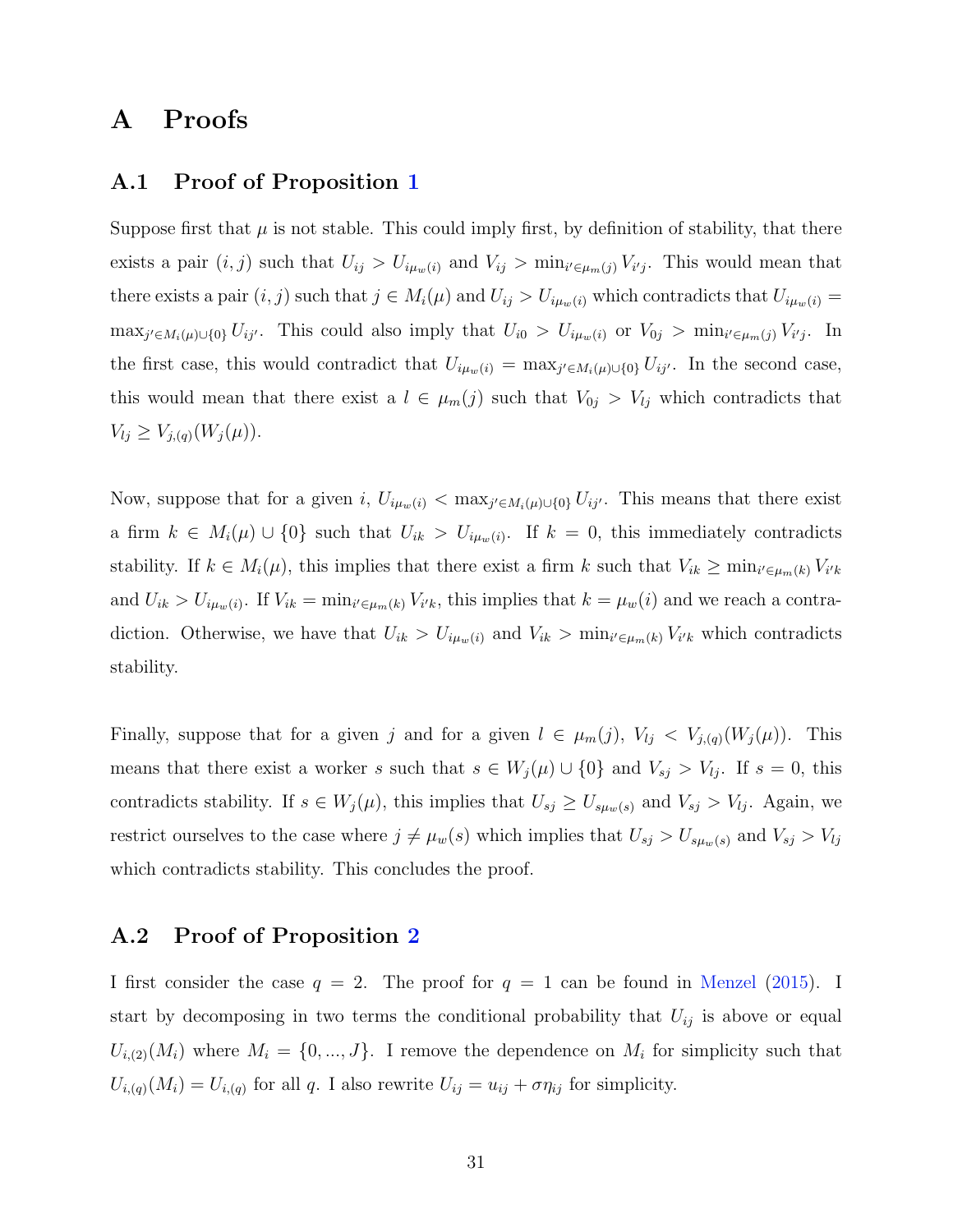$$
\mathbb{P}(U_{ij} \ge U_{i,(2)}|(u_{ik})_{k=1}^J) = \mathbb{P}(U_{ij} \ge U_{i,(1)}|(u_{ik})_{k=1}^J) + \mathbb{P}(U_{i,(1)} > U_{ij} \ge U_{i,(2)}|(u_{ik})_{k=1}^J)
$$

The first term is known already and is the conditional choice probability for  $q = 1$ . The second term can be expressed as the probability that there exists one alternative preferred to  $j$  but that  $j$  is preferred to the rest:

$$
\mathbb{P}(U_{i,(1)} > U_{ij} \ge U_{i,(2)} | (u_{ik})_{k=1}^J) = \int \sum_{k=1}^J \mathbb{P}(U_{ik} > U_{ij}, U_{ij} \ge U_{il}, l \in \mathcal{I} - \{k, j\} | (u_{ik})_{k=1}^J, \eta_{ij} = s)g(s)ds
$$
  

$$
= \int \sum_{k=1}^J (1 - G(\sigma^{-1}(u_{ij} - u_{ik}) + s)) \prod_{l \in \mathcal{I} - \{k, j\}} G(\sigma^{-1}(u_{ij} - u_{il}) + s)g(s)ds
$$
  

$$
= \int \sum_{k=1}^J \frac{1 - G(\sigma^{-1}(u_{ij} - u_{ik}) + s)}{G(\sigma^{-1}(u_{ij} - u_{ik}) + s)} \prod_{l=1}^{2J} G(\sigma^{-1}(u_{ij} - u_{il}) + s) \frac{g(s)}{G(s)} ds
$$

As in [Menzel](#page-58-1) [\(2015\)](#page-58-1), I then do the change of variables  $s = a_J t + b_J$  where  $a_J = a(b_J)$  and  $b_J = G^{-1}(1 - J^{-1/2})$  and multiply by J on both sides:

$$
J\mathbb{P}(U_{i,(1)} > U_{ij} \geq U_{i,(2)}|(u_{ik})_{k=1}^J) = \int \frac{1}{J} \sum_{k=1}^J \frac{J(1 - G(a_J(u_{ij} - u_{ik} + t) + b_J))}{G(a_J(u_{ij} - u_{ik} + t) + b_J)}
$$
  
 
$$
\times \exp\left(\frac{1}{J} \sum_{l=1}^{2J} J \log G(a_J(u_{ij} - u_{il} + t) + b_J)\right) \frac{J a_J g(a_J t + b_J)}{G(a_J t + b_J)} dt
$$

Following [Resnick](#page-58-8) [\(1987\)](#page-58-8) and under Assumption [1](#page-7-1) we can show that:

$$
J(1 - G(a_J(u_{ij} - u_{ik} + t) + b_J)) \rightarrow e^{-(u_{ij} - u_{ik} + t)}
$$

$$
G(a_J(u_{ij} - u_{ik} + t) + b_J) \rightarrow 1
$$

$$
J \log G(a_J(u_{ij} - u_{il} + t) + b_J) \rightarrow -e^{-(u_{ij} - u_{ik} + t)}
$$

$$
\frac{J a_J g(a_J t + b_J)}{G(a_J t + b_J)} \rightarrow e^{-t}
$$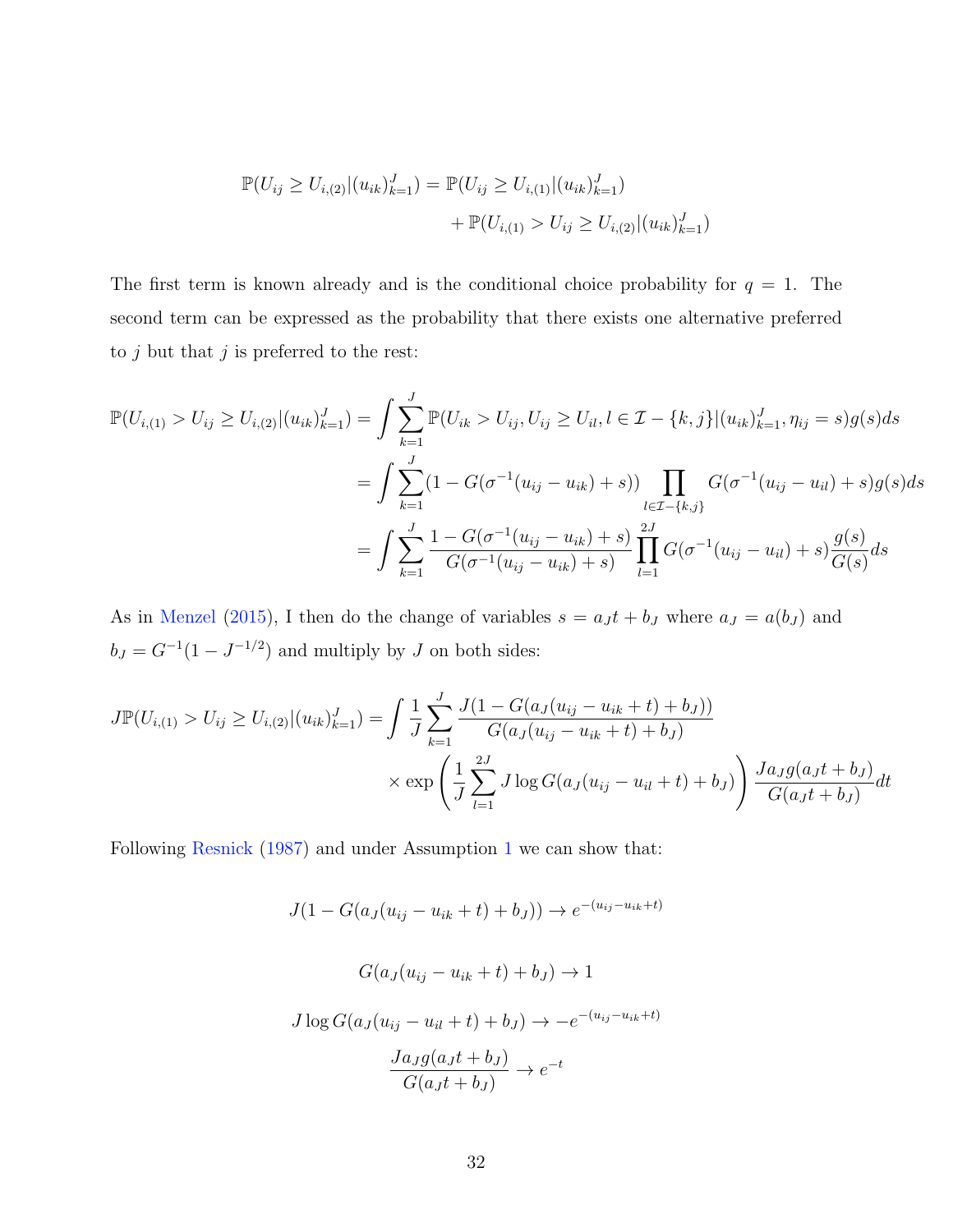We thus have under Assumption [1:](#page-7-1)

$$
J\mathbb{P}(U_{i,(1)} > U_{ij} \geq U_{i,(2)}|(u_{ik})_{k=1}^J) = \int \frac{1}{J} \sum_{k=1}^J e^{-(u_{ij}-u_{ik}+t)} \exp\left(-\frac{1}{J} \sum_{l=1}^{2J} e^{-(u_{ij}-u_{ik}+t)}\right) e^{-t} dt + o(1)
$$
  
= 
$$
\int \frac{1}{J} \sum_{k=1}^J e^{(u_{ik}-u_{ij})} \exp\left(-\frac{1}{J} \sum_{l=1}^{2J} e^{-t} e^{(u_{ik}-u_{ij})}\right) e^{-t} e^{-t} dt + o(1)
$$

I then do a final change of variable  $s = e^{-t}$  such that we get:

$$
J\mathbb{P}(U_{i,(1)} > U_{ij} \ge U_{i,(2)}|(u_{ik})_{k=1}^J) = \int_0^{+\infty} \frac{1}{J} \sum_{k=1}^J e^{(u_{ik}-u_{ij})} \exp\left(-\frac{1}{J} \sum_{l=1}^{2J} s e^{(u_{ik}-u_{ij})}\right) s ds + o(1)
$$
  

$$
= \frac{1}{J} \sum_{k=1}^J e^{(u_{ik}-u_{ij})} \left(\frac{1}{J} \sum_{k=1}^{2J} e^{(u_{ik}-u_{ij})}\right)^{-2} + o(1)
$$
  

$$
= \frac{1}{J} \sum_{k=1}^J e^{u_{ik}} \frac{\exp(u_{ij})}{\left(\frac{1}{J} \sum_{k=1}^{2J} \exp(u_{ik})\right)^2} + o(1)
$$
  

$$
= \frac{\exp(u_{ij})}{1 + \frac{1}{J} \sum_{k=1}^J \exp(u_{ik})} \times \frac{\frac{1}{J} \sum_{k=1}^J \exp(u_{ik})}{1 + \frac{1}{J} \sum_{k=1}^J \exp(u_{ik})} + o(1)
$$

From this we can finally show that:

$$
J\mathbb{P}(U_{i,(1)} > U_{ij} \geq U_{i,(2)} | x_i, (z_k)_{k=1}^J) = \frac{\exp(U(x_i, z_j))}{1 + \frac{1}{J} \sum_{k=1}^J \exp(U(x_i, z_k))} \times \frac{\frac{1}{J} \sum_{k=1}^J \exp(U(x_i, z_k))}{1 + \frac{1}{J} \sum_{k=1}^J \exp(U(x_i, z_k))} + o(1)
$$

which implies that:

$$
J\mathbb{P}(U_{i,(1)} > U_{ij} \geq U_{i,(2)} | x_i, z_j) \longrightarrow \frac{\exp(U(x_i, z_j))}{1 + \int \exp(U(x_i, s))m(s)ds} \times \frac{\int \exp(U(x_i, s))m(s)ds}{1 + \int \exp(U(x_i, s))m(s)ds}
$$

We know from [Menzel](#page-58-1)  $(2015)$  that:

$$
J\mathbb{P}(U_{ij} \geq U_{i,(1)}|x_i,z_j) \longrightarrow \frac{\exp(U(x_i,z_j))}{1 + \int \exp(U(x_i,s))m(s)ds}
$$

So we can conlude that:

$$
J\mathbb{P}(U_{ij} \geq U_{i,(2)}|x_i,z_j) \longrightarrow \frac{\exp(U(x_i,z_j))}{1 + \int \exp(U(x_i,s))m(s)ds} \times \left(1 + \frac{\int \exp(U(x_i,s))m(s)ds}{1 + \int \exp(U(x_i,s))m(s)ds}\right)
$$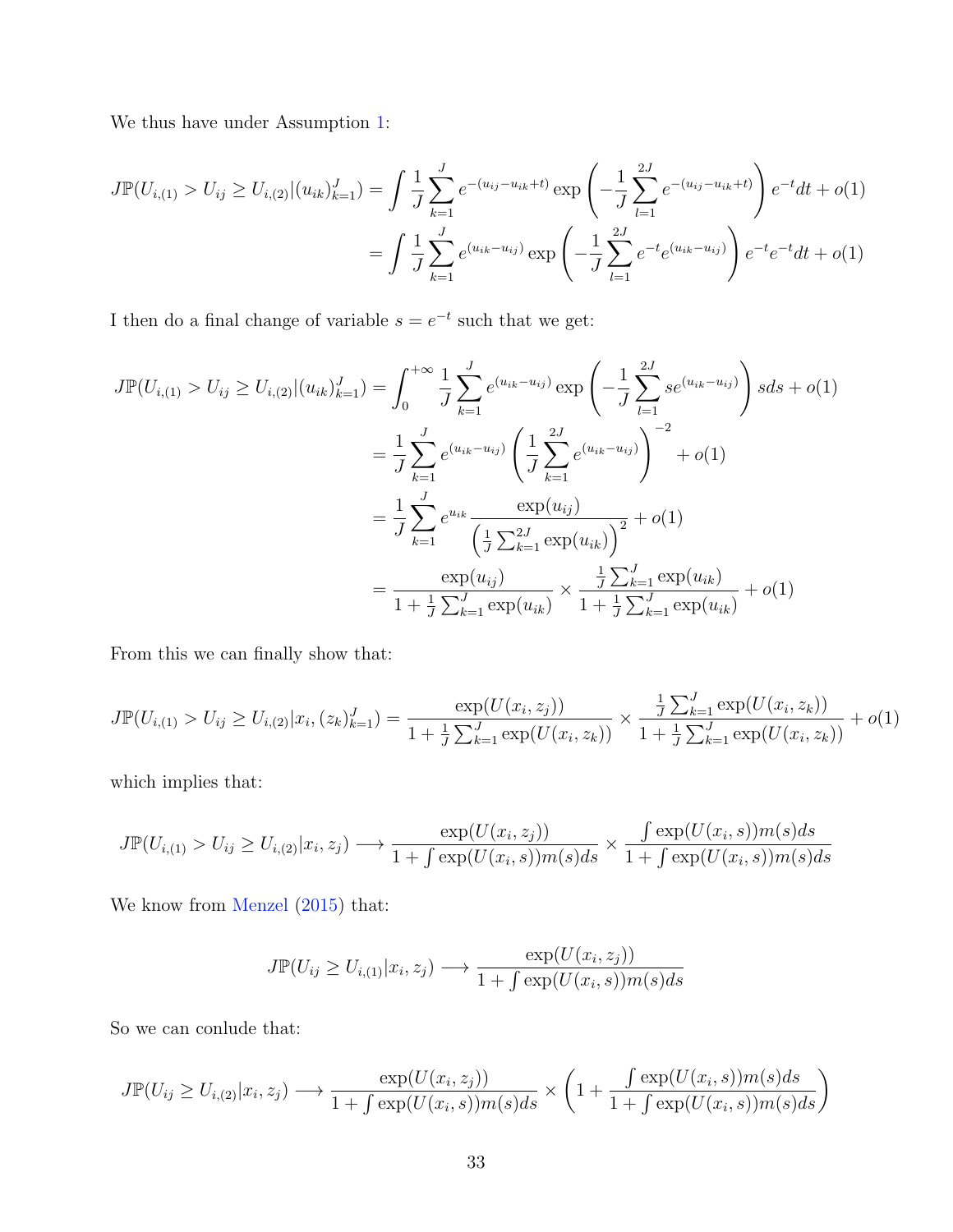Following similar steps, we can prove that:

$$
\mathbb{P}(U_{i0} \ge U_{i,(2)}|x_i) \longrightarrow \frac{1}{1 + \int \exp(U(x_i, s))m(s)ds} \times \left(1 + \frac{\int \exp(U(x_i, s))m(s)ds}{1 + \int \exp(U(x_i, s))m(s)ds}\right)
$$

To illustrate how this iterates to any  $q$ , I write here the proof for  $q = 3$ . Similarly, we want to characterize the probability that there exists two alternatives preferred to  $j$  but that  $j$  is preferred to the rest:

$$
\mathbb{P}(U_{i,(2)} > U_{ij} \ge U_{i,(3)} | (u_{ik})_{k=1}^{J})
$$
\n
$$
= \int \frac{1}{2} \sum_{k=1}^{J} \sum_{\substack{m=1 \ m \neq k}}^{J} \mathbb{P}(U_{ik} > U_{ij}, U_{im} > U_{ij}, U_{ij} \ge U_{il}, l \in \mathcal{I} \setminus \{k, m, j\} | (u_{ik})_{k=1}^{J}, \eta_{ij} = s) f(s) ds
$$
\n
$$
= \int \frac{1}{2} \sum_{k=1}^{J} \frac{1 - G(\sigma^{-1}(u_{ij} - u_{ik}) + s)}{G(\sigma^{-1}(u_{ij} - u_{ik}) + s)} \sum_{\substack{m=1 \ m \neq k}}^{J} \frac{1 - G(\sigma^{-1}(u_{ij} - u_{im}) + s)}{G(\sigma^{-1}(u_{ij} - u_{im}) + s)} \prod_{l=1}^{2J} G(\sigma^{-1}(u_{ij} - u_{im}) + s) \frac{g(s)}{G(s)} ds
$$
\n
$$
= \int \frac{1}{2} \frac{1}{J} \sum_{k=1}^{J} \frac{J(1 - G(\sigma^{-1}(u_{ij} - u_{ik}) + s))}{G(\sigma^{-1}(u_{ij} - u_{ik}) + s)} \frac{1}{J - 1} \sum_{\substack{m=1 \ m \neq k}}^{J} \frac{(J - 1)(1 - G(\sigma^{-1}(u_{ij} - u_{im}) + s))}{G(\sigma^{-1}(u_{ij} - u_{im}) + s)}
$$
\n
$$
\times \exp \left( \frac{1}{J} \sum_{l=1}^{J} J \log G(\sigma^{-1}(u_{ij} - u_{il}) + s) \right) \frac{Jg(s)}{G(s)} ds
$$
\n
$$
= \int \frac{1}{2} \frac{1}{J} \sum_{k=1}^{J} e^{-(u_{ij} + t - u_{ik})} \frac{1}{J - 1} \sum_{\substack{m=1 \ m \neq k}}^{J} e^{-(u_{ij} + t - u_{im})} \exp \left( -\frac{1}{J} \sum_{l=1}^{2J} \exp(-(u_{ij} + s - u_{il})) \right) e^{-t} dt + o(1)
$$
\n
$$
= \int \frac{1}{2} \frac{1}{J} \sum_{k=1}^{J} e^{(u_{
$$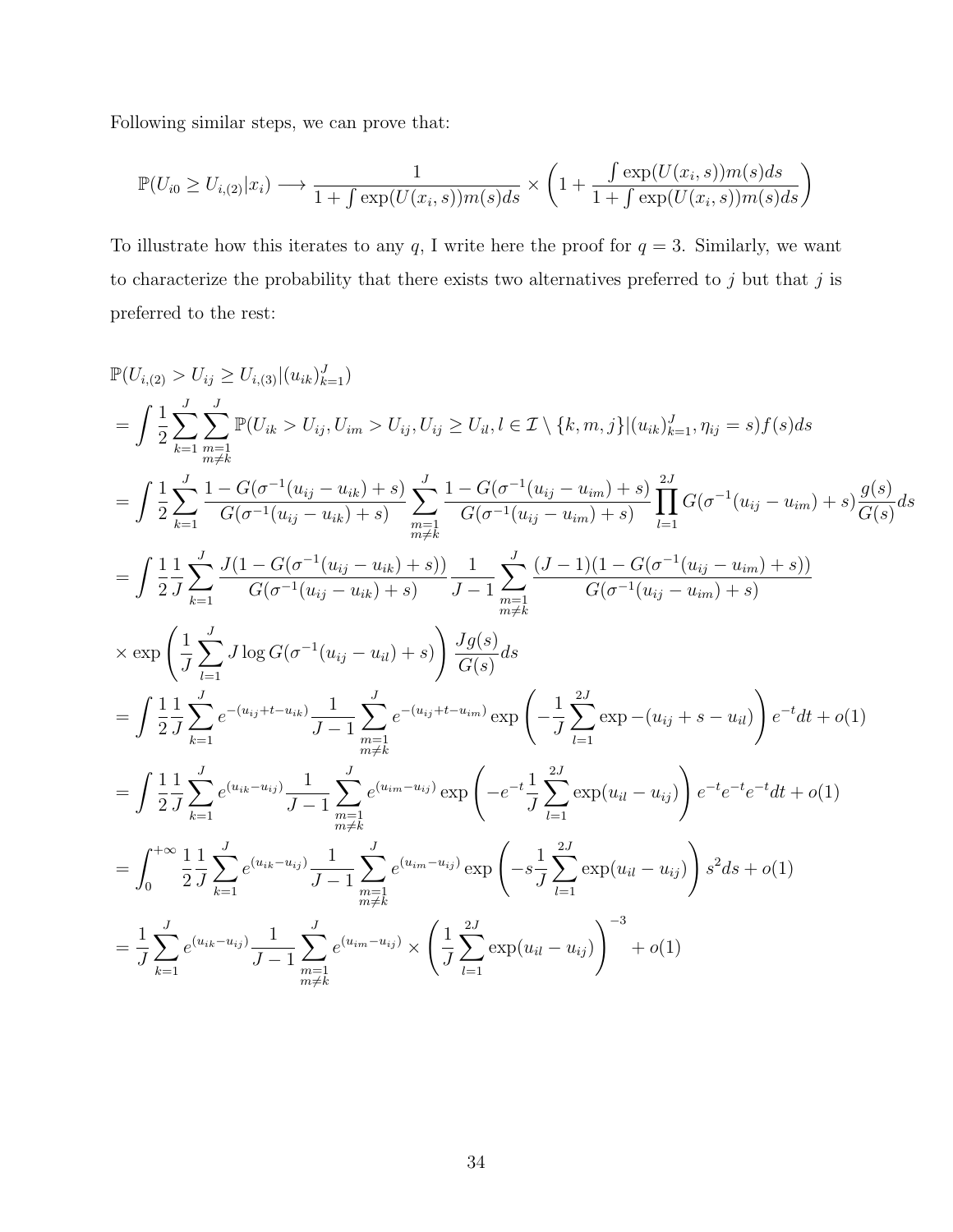$$
= \frac{\exp(u_{ij})}{\frac{1}{J}\sum_{k=1}^{2J}\exp(u_{ik})} \times \frac{\frac{1}{J}\sum_{k=1}^{J}\exp(u_{ik})\frac{1}{J-1}\sum_{m=1}^{J}\exp(u_{im})}{\left(\frac{1}{J}\sum_{l=1}^{2J}\exp(u_{il})\right)^2} + o(1)
$$

$$
= \frac{\exp(u_{ij})}{1 + \frac{1}{J}\sum_{k=1}^{J}\exp(u_{ik})} \times \left(\frac{\frac{1}{J}\sum_{k=1}^{J}\exp(u_{ik})}{1 + \frac{1}{J}\sum_{k=1}^{J}\exp(u_{ik})}\right)^2 + o(1)
$$

From this we then have that:

$$
J\mathbb{P}(U_{i,(2)} > U_{ij} \geq U_{i,(3)} | x_i, z_j) \longrightarrow \frac{\exp(U(x_i, z_j))}{1 + \int \exp(U(x_i, s))m(s)ds} \times \left(\frac{\int \exp(U(x_i, s))m(s)ds}{1 + \int \exp(U(x_i, s))m(s)ds}\right)^2
$$

We can thus conclude that:

$$
J\mathbb{P}(U_{ij} \geq U_{i,(3)}|x_i,z_j) \longrightarrow \frac{\exp(U(x_i,z_j))}{1 + \int \exp(U(x_i,s))m(s)ds} \times \sum_{k=1}^3 \left(\frac{\int \exp(U(x_i,s))m(s)ds}{1 + \int \exp(U(x_i,s))m(s)ds}\right)^{k-1}
$$

$$
\mathbb{P}(U_{i0} \ge U_{i,(3)} | x_i, z_j) \longrightarrow \frac{1}{1 + \int \exp(U(x_i, s)) m(s) ds} \times \sum_{k=1}^{3} \left( \frac{\int \exp(U(x_i, s)) m(s) ds}{1 + \int \exp(U(x_i, s)) m(s) ds} \right)^{k-1}
$$

To prove this result for any  $q$ , I derive the limit of the following conditional probability:

$$
\mathbb{P}(U_{i,(q-1)} > U_{ij} \geq U_{i,(q)} | (u_{ik})_{k=1}^J)
$$

Following the same steps, the probability that there exists  $q-1$  alternatives preferred to j but that  $j$  is preferred to the rest can be expressed as:

$$
\mathbb{P}(U_{i,(q-1)} > U_{ij} \ge U_{i,(q)} | (u_{ik})_{k=1}^J) \n= \int \frac{1}{(q-1)!} \sum_{j_1=1}^J \dots \sum_{\substack{j_{q-1}=1 \\ j_{q-1} \notin \{j_1, \dots, j_{q-2}\}}} \mathbb{P}(U_{ij_1} > U_{ij}, \dots, U_{ij_{q-1}} > U_{ij}, U_{ij} \ge U_{il}, l \in \mathcal{I} \setminus \{j_1, \dots, j_{q-1}, j\} | (u_{ik})_{k=1}^J, \eta_{ij} = s) f(s) ds
$$

which results in:

$$
J\mathbb{P}(U_{i,(q-1)} > U_{ij} \ge U_{i,(q)} | x_i, z_j) \longrightarrow \frac{\exp(U(x_i, z_j))}{1 + \int \exp(U(x_i, s))m(s)ds} \times \left(\frac{\int \exp(U(x_i, s))m(s)ds}{1 + \int \exp(U(x_i, s))m(s)ds}\right)^{q-1}
$$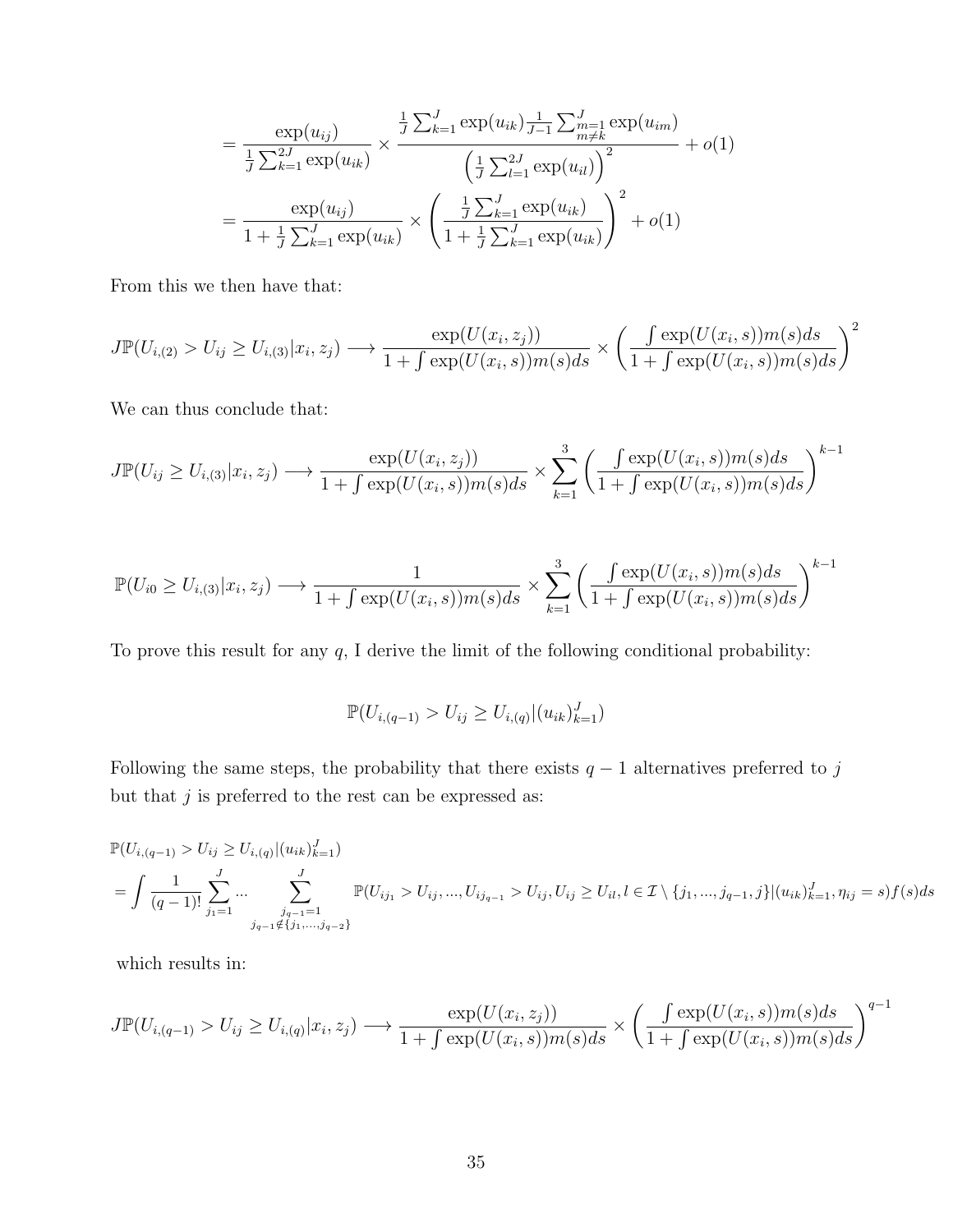We can thus derive the following result:

$$
J\mathbb{P}(U_{ij} \ge U_{i,(q)}|x_i, z_j) \longrightarrow \frac{\exp(U(x_i, z_j))}{1 + \int \exp(U(x_i, s))m(s)ds} \times \sum_{k=1}^q \left(\frac{\int \exp(U(x_i, s))m(s)ds}{1 + \int \exp(U(x_i, s))m(s)ds}\right)^{k-1}
$$

$$
= \exp(U(x_i, z_j)) \times \left[1 - \left(\frac{\int \exp(U(x_i, s))m(s)ds}{1 + \int \exp(U(x_i, s))m(s)ds}\right)^q\right]
$$

$$
\mathbb{P}(U_{i0} \ge U_{i,(q)}|x_i, z_j) \longrightarrow \frac{1}{1 + \int \exp(U(x_i, s))m(s)ds} \times \sum_{k=1}^q \left(\frac{\int \exp(U(x_i, s))m(s)ds}{1 + \int \exp(U(x_i, s))m(s)ds}\right)^{k-1}
$$

$$
= \left[1 - \left(\frac{\int \exp(U(x_i, s))m(s)ds}{1 + \int \exp(U(x_i, s))m(s)ds}\right)^q\right]
$$

This concludes the proof of Proposition [2.](#page-13-1)

# <span id="page-36-0"></span>A.3 Proof of Theorem [1](#page-18-3)

I start by proving part (i) and (ii) of Theorem [1.](#page-18-3) As in [Menzel](#page-58-1) [\(2015\)](#page-58-1), I first restrict the space of functions to which the solutions to the fixed point problem described in Equation [6](#page-18-2) can belong. Namely, I show that we can restrict ourselves to a Banach space of continuous functions.

Assume that there exists a pair of functions  $\Gamma_w^*$  and  $\Gamma_m^*$  that solve the fixed point problem. By definition of  $\Psi_w$  and using that  $\Gamma_m^* \geq 0$ , we have for any  $q \geq 1$ :

$$
\Gamma_w^*(x) = \Psi[\Gamma_m^*](x) = \int \exp\{U(x, s) + V(x, s)\} \left[1 - \left(\frac{\Gamma_m^*(s)}{1 + \Gamma_m^*(s)}\right)^q\right] m(s)ds
$$
  
\n
$$
\leq \int \exp\{U(x, s) + V(x, s)\} m(s)ds
$$
  
\n
$$
\leq \exp\{\bar{U} + \bar{V}\}
$$

where  $\bar{U}$  and  $\bar{V}$  are the upper bounds of the functions U and V, respectively. Given that this bound holds also for  $q = 1$ , this implies that we can bound similarly  $\Gamma_m^*(x) \leq \exp{\{\overline{U} + \overline{V}\}}$ .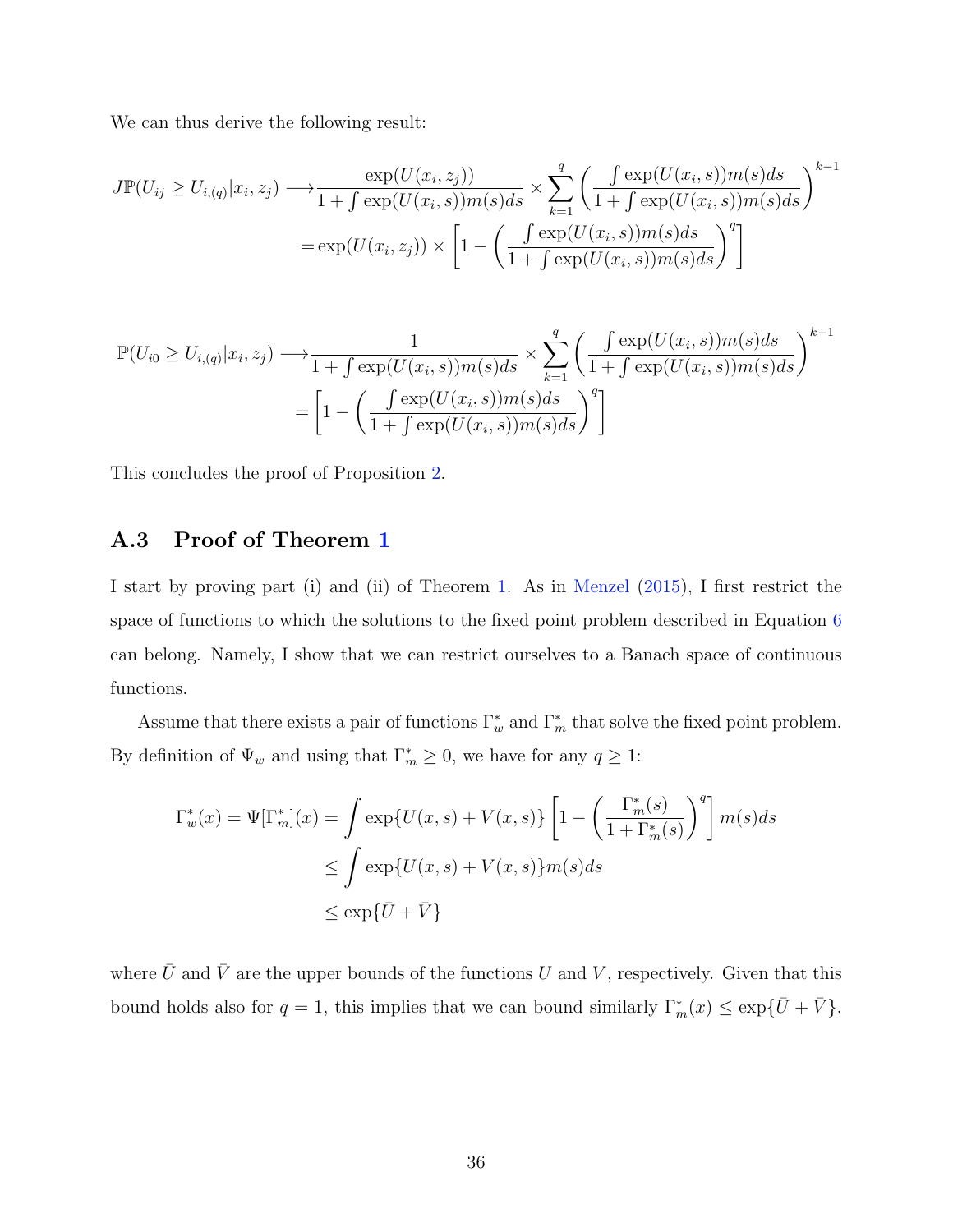I now establish continuity of the solutions  $\Gamma_w^*$  and  $\Gamma_m^*$ . By definition, I rewrite:

$$
\Gamma_w^*(x) = \Psi_w[\Psi_m[\Gamma_w^*]](x)
$$
  
= 
$$
\int \exp\{U(x,s) + V(x,s)\} \left[1 - \left(\frac{\int \frac{\exp\{U(t,s) + V(t,s)\}}{1 + \Gamma_w^*(t)} w(t) dt}{1 + \int \frac{\exp\{U(t,s) + V(t,s)\}}{1 + \Gamma_w^*(t)} w(t) dt}\right)^q\right] m(s) ds
$$

Similarly, I write:

$$
\Gamma_m^*(z) = \Psi_m[\Psi_w[\Gamma_m^*]](z)
$$
  
= 
$$
\int \frac{\exp\{U(t,z) + V(t,z)\}}{1 + \int \exp\{U(t,s) + V(t,s)\} \left[1 - \left(\frac{\Gamma_m^*(s)}{1 + \Gamma_m^*(s)}\right)^q\right] m(s) ds} w(t) dt
$$

Since U and V are continuous and all the integrals are nonnegative,  $\Psi_w[\Psi_m[\Gamma^*_w]]$  and  $\Psi_m[\Psi_w[\Gamma^*_m]]$ are also continuous which establishes continuity of the solutions  $\Gamma_w^*$  and  $\Gamma_m^*$ . Differentiability of  $\Gamma_w^*$  and  $\Gamma_m^*$  also follows from differentiability of U and V which is stated in Assumption [1.](#page-7-1) We can thus restrict the spaces in which  $\Gamma_w^*$  and  $\Gamma_m^*$  belong to a Banach space of nonnegative bounded continuous functions that I call  $\mathcal{C}^*$ .

Consider now two pairs of functions  $(\Gamma_w, \Gamma_m)$  and  $(\tilde{\Gamma}_w, \tilde{\Gamma}_m)$  belonging to  $\mathcal{C}^* \times \mathcal{C}^*$ . I first rewrite:

$$
\log \Psi_w[\log \Gamma_m](x) = \int \exp \{U(x, s) + V(x, s)\} \left[1 - \left(\frac{\exp \{\log \Gamma_m^*(s)\}}{1 + \exp \{\log \Gamma_m^*(s)\}}\right)^q\right] m(s) ds
$$

Given that  $\Psi_w$  and  $\Psi_m$  are Gâteaux differentiable, I use the mean value inequality to establish that:

$$
\left| \left| \log \Psi_w[\Gamma_m](x) - \log \Psi_w[\tilde{\Gamma}_m](x) \right| \right|_{\infty} \le \sup_{a \in [0,1]} \left| \left| d \log \Psi_w[a \log \Gamma_m + (1-a) \log \tilde{\Gamma}_m](x) \right| \right|_{\infty} \left| \left| \log \Gamma_m(x) - \log \tilde{\Gamma}_m(x) \right| \right|_{\infty}
$$

where we can write:

$$
d \log \Psi_w[\log \Gamma_m](x) = -\frac{1}{\Psi_w[\log \Gamma_m](x)} \int \frac{\exp\{U(x, s) + V(x, s)\}}{1 + \Gamma_m(s)} \left(\frac{\Gamma_m(s)}{1 + \Gamma_m(s)}\right)^q m(s)ds
$$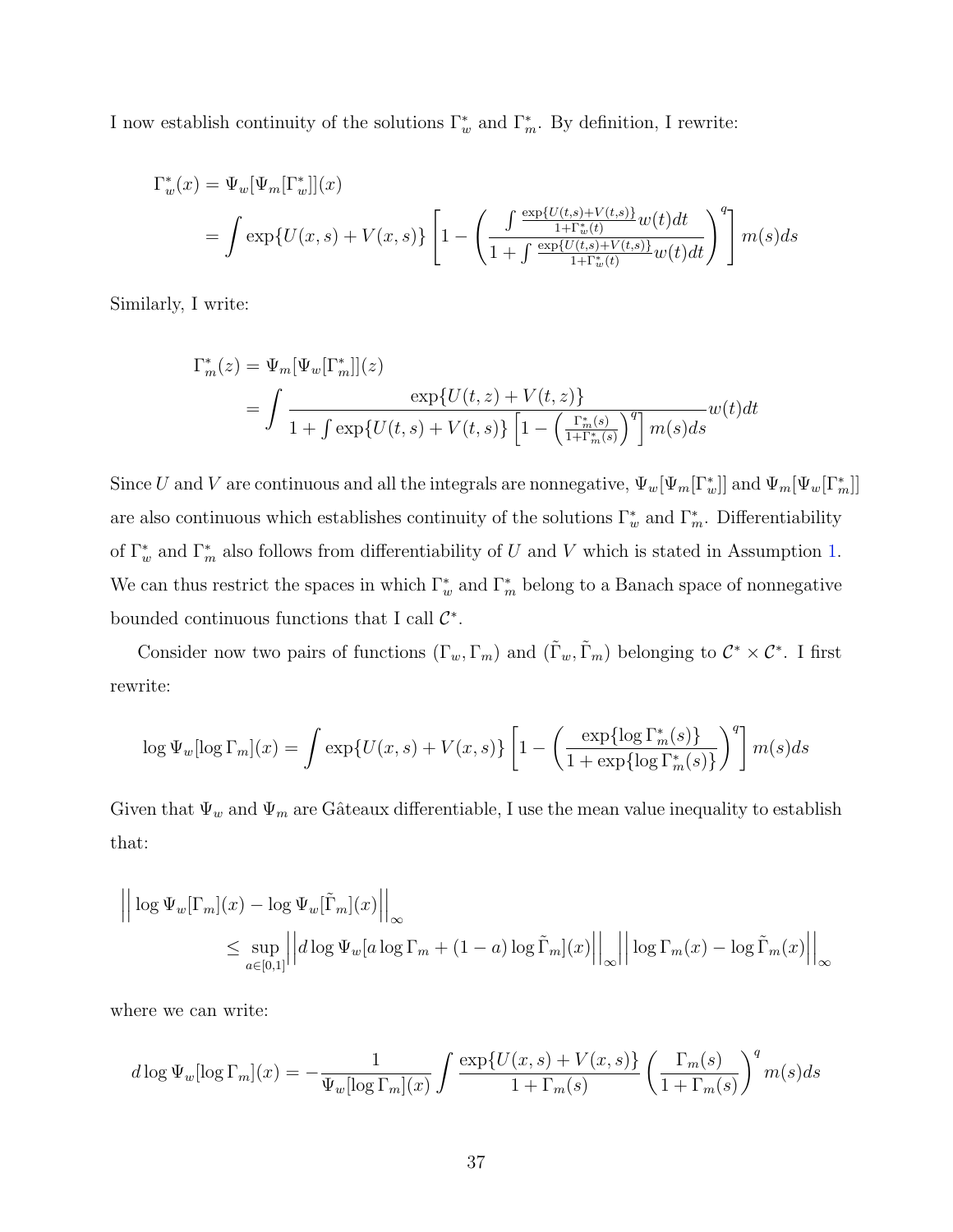Rearranging this expression gives the following:

$$
d \log \Psi_w[\log \Gamma_m](x) = -\frac{1}{\Psi_w[\log \Gamma_m](x)} \int \exp\{U(x, s) + V(x, s)\} \left[1 - \left(\frac{\Gamma_m(s)}{1 + \Gamma_m(s)}\right)^q\right]
$$

$$
\times \frac{q(\Gamma_m(s))^q}{(1 + \Gamma_m(s))^{q+1} - (\Gamma_m(s))^q - (\Gamma_m^*(s))^{q+1}} m(s) ds
$$

Since  $\Gamma_m^*$  has to be positive, we can show that:

$$
\frac{q(\Gamma_m(s))^q}{(1+\Gamma_m(s))^{q+1}-(\Gamma_m(s))^q-(\Gamma_m(s))^{q+1}} = \frac{q(\Gamma_m(s))^q}{\sum_{k=0}^{q+1} \frac{(q+1)!}{k!(q+1-k)!}(\Gamma_m(s))^k - (\Gamma_m(s))^q - (\Gamma_m(s))^{q+1}}
$$

$$
= \frac{q(\Gamma_m(s))^q}{\sum_{k=0}^{q-1} \frac{(q+1)!}{k!(q+1-k)!}(\Gamma_m(s))^k + q(\Gamma_m(s))^q}
$$

$$
\leq \frac{q(\exp{\{\bar{U} + \bar{V}\}})^q}{\sum_{k=0}^{q-1} \frac{(q+1)!}{k!(q+1-k)!}(\exp{\{\bar{U} + \bar{V}\}})^k + q(\exp{\{\bar{U} + \bar{V}\}})^q} := \lambda_q
$$

This implies that:

$$
|d \log \Psi_w[\log \Gamma_m](x)| \leq \frac{\lambda_q}{\Psi_w[\log \Gamma_m](x)} \int \exp \{U(x, s) + V(x, s)\} \left[1 - \left(\frac{\Gamma_m^*(s)}{1 + \Gamma_m^*(s)}\right)^q\right] m(s) ds
$$
  
=  $\lambda_q \leq 1$ 

From this, I conclude that:

$$
\sup_{a \in [0,1]} \left| \left| d \log \Psi_w[a \log \Gamma_m + (1-a) \log \tilde{\Gamma}_m](x) \right| \right|_{\infty} \le \lambda_q
$$

which implies that:

$$
\left| \left| \log \Psi_w[\Gamma_m](x) - \log \Psi_w[\tilde{\Gamma}_m](x) \right| \right|_{\infty} \le \lambda_q \left| \left| \log \Gamma_m(x) - \log \tilde{\Gamma}_m(x) \right| \right|_{\infty}
$$

Given that this holds for any  $q \geq 1$ , I conclude that the mapping  $(\log \Gamma_w, \log \Gamma_m) \mapsto$  $(\log \Psi_w[\Gamma_m], \log \Psi_m[\Gamma_w])$  is a contraction which proves claim (i) of Theorem [1.](#page-18-3) The proof of part (ii) is a direct implication of the Banach fixed point theorem.

Before proving part (iii) of Theorem [1,](#page-18-3) intermediary steps are needed. In what follows, I first prove that the size of opportunity sets grow at a rate  $\sqrt{n}$  for any  $q \geq 1$ . From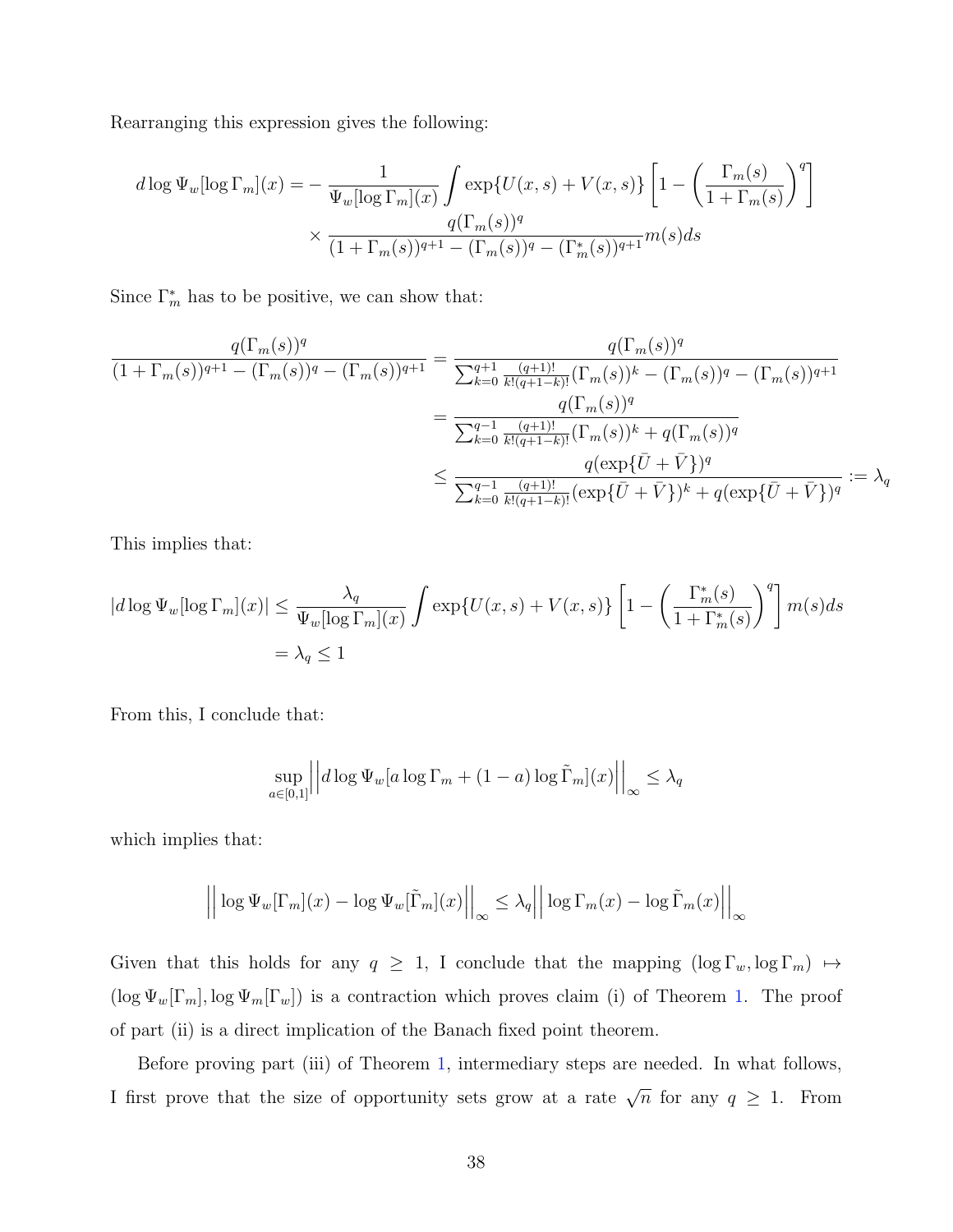this, I then show that the dependence between opportunity sets and taste shocks under the extremal matchings vanishes as  $n$  grows to infinity. I then use this result to show that we can approximate inclusive values arising from any stable match by inclusive value functions which have an approximate fixed point representation. I then finally prove that the solution to the finite sample fixed point problem converges to the unique solution of the population fixed point problem which concludes the proof of Theorem [1.](#page-18-3)(iii).

#### A.3.1 Rate of Size of Feasible Choice Sets

Define, for a given stable matching  $\mu^*$ , the number of firms feasible to worker i and the number of workers feasible to firm  $i$  as:

$$
J_{wi}^* = \sum_{j=1}^{n_m} \mathbb{1}\{V_{ji} \ge V_{j,(q)}(W_j(\mu^*))\} \text{ and } J_{mj}^* = \sum_{i=1}^{n_w} \mathbb{1}\{U_{ji} \ge U_{i,(1)}(M_i(\mu^*))\}
$$

Similarly, define the number of firm that worker  $i$  would accept and the number of workers that firm  $j$  would accept:

$$
L_{wi}^* = \sum_{j=1}^{n_m} \mathbb{1}\{U_{ji} \ge U_{i,(1)}(M_i(\mu^*))\} \text{ and } L_{mj}^* = \sum_{i=1}^{n_w} \mathbb{1}\{V_{ji} \ge V_{j,(q)}(W_j(\mu^*))\}
$$

To characterize the limit of the conditional matching probabilities, we need to know at which rate these objects grow. [Menzel](#page-58-1) [\(2015\)](#page-58-1) showed that for  $q = 1$ , we can bound each of these by quantities that grow at a rate  $\sqrt{n}$ . I show that this extends to any  $q > 1$  by proving the following:

<span id="page-39-0"></span>**Lemma [1](#page-7-1)** Under Assumptions 1 and [2](#page-8-0) and for any stable matching  $\mu^*$ , we have for any finite  $q \geq 1$ :

$$
n^{1/2} \frac{\exp(-\bar{V} + \gamma_m)}{1 + \exp(\bar{U} + \bar{V} + \gamma_w)} \leq J_{wi}^* \leq n^{1/2} \exp(\bar{V} + \gamma_m)
$$
  

$$
n^{1/2} \frac{\exp(-\bar{U} + \gamma_w)}{1 + \exp(\bar{U} + \bar{V} + \gamma_m)} \leq J_{mj}^* \leq n^{1/2} \exp(\bar{U} + \gamma_w)
$$
  

$$
n^{1/2} \frac{\exp(-\bar{U} + \gamma_m)}{1 + \exp(\bar{U} + \bar{V} + \gamma_m)} \leq L_{wi}^* \leq n^{1/2} \exp(\bar{U} + \gamma_m)
$$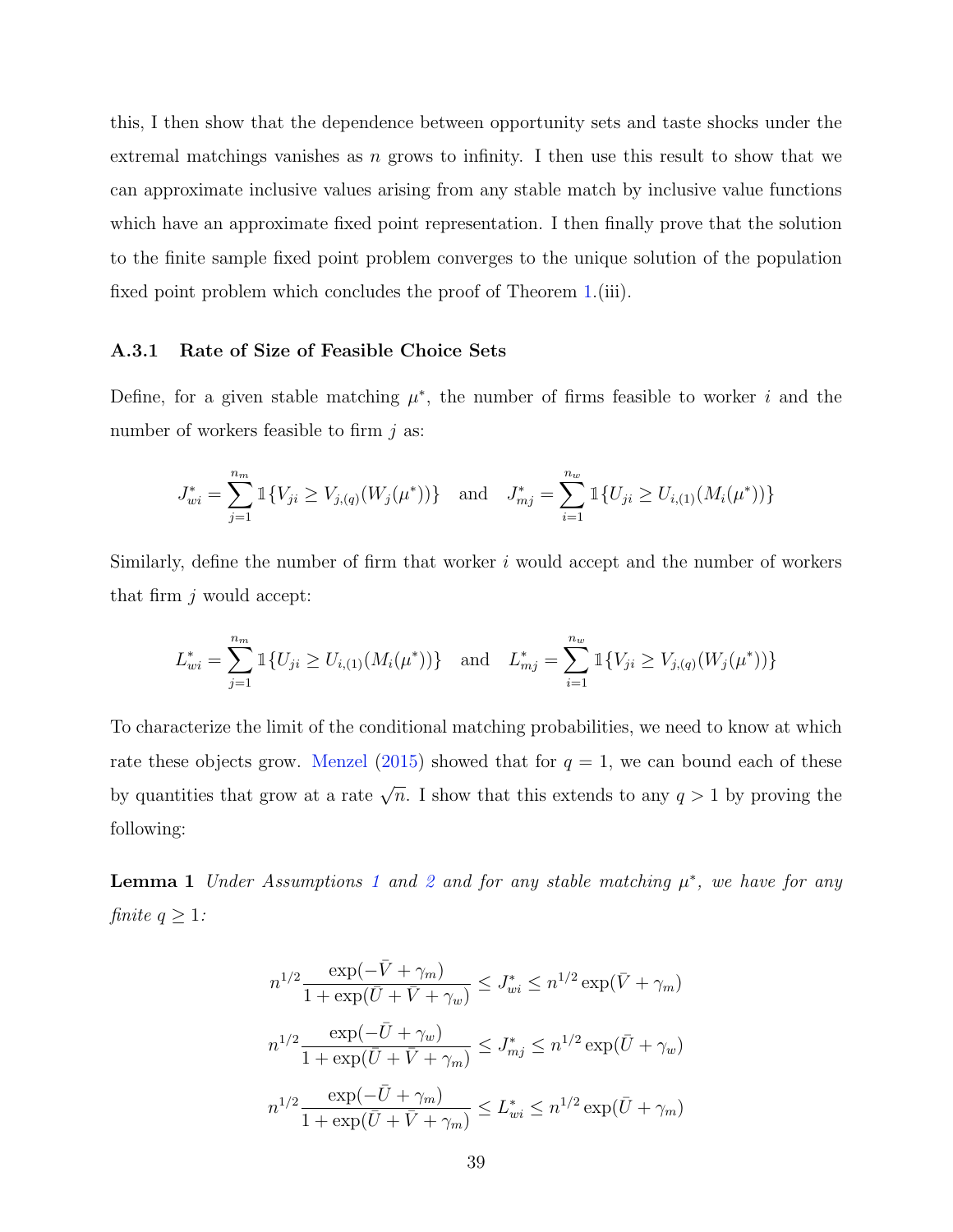$$
n^{1/2} \frac{\exp(-\bar{V} + \gamma_w)}{1 + \exp(\bar{U} + \bar{V} + \gamma_w)} \le L_{mj}^* \le n^{1/2} \exp(\bar{V} + \gamma_w)
$$

for each  $i = 1, ..., n_w$  and  $j = 1, ..., n_m$  with probability approaching 1 as  $n \to \infty$ .

PROOF: I rely on two important observations:

(a). We can bound, for any  $q \ge 1$ ,  $V_{j,(q)}(W_j(\mu^*))$  from above by  $V_{j,(1)}(W_j(\mu^*))$  and similarly  $U_{i,(q)}(M_i(\mu^*))$  by  $U_{i,(1)}(M_i(\mu^*))$  for all  $i=1,...,n_w$  and  $j=1,...,n_m$ .

(b). As in [Menzel](#page-58-1) [\(2015\)](#page-58-1), we can define exogenous sets  $\bar{W}_j = \{i : U_{ij} \ge U_{i0}\}\$ and  $\bar{M}_i = \{j :$  $V_{ij} \geq V_{0j}$  such that  $W_j(\mu^*) \subset \bar{W}_j$  and  $M_i(\mu^*) \subset \bar{M}_i$  as well as  $W_j^{\circ} = \{i : U_{ij} \geq U_{i,(1)}(\bar{M}_i)\}$ and  $M^{\circ}_{i,(q)} = \{j : V_{ij} \geq V_{j,(q)}(\bar{W}_j)\}\$  such that  $W^{\circ}_j \subset W_j(\mu^*)$  and  $M^{\circ}_{i,(q)} \subset M_i(\mu^*)$ .

A first important result is that (a) implies that for any  $q > 1$ ,  $M^{\circ}_{i,(1)} \subset M^{\circ}_{i,(q)} \subset M_i(\mu^*)$ . From this, I construct the following bounds on  $J^*_{wi}$ :

$$
J_{wi}^{\circ} = \sum_{j=1}^{n_m} \mathbb{1}\{j \in M_{i,(1)}^{\circ}\} \le \sum_{j=1}^{n_m} \mathbb{1}\{j \in M_i(\mu^*)\} \le \sum_{j=1}^{n_m} \mathbb{1}\{j \in \bar{M}_i\} = \bar{J}_{wi}
$$

from there, using Proposition [2,](#page-13-1) we can show that:

$$
\mathbb{E}[\bar{J}_{wi}|x_i, z_1, ..., z_{n_m}] = \frac{1}{J} \sum_{j=1}^{n_m} \frac{\exp\{V(x_i, z_j)\}}{1 + \frac{1}{J} \exp\{V(x_i, z_j)\}} + o(1) \le \frac{n_m}{J} \exp\{\bar{U}\} + o(1)
$$

which implies under Assumption [2](#page-8-0) that:

$$
\mathbb{E}[\bar{J}_{wi}] \leq n^{1/2} \exp{\{\bar{V} + \gamma_m\}} + o(1)
$$

Following the same steps as [Menzel](#page-58-1) [\(2015\)](#page-58-1) we can then show that the variance of  $\bar{J}_{wi}$  converges to zero which implies that:

$$
n^{-1/2}(\bar{J}_{wi}-\mathbb{E}[\bar{J}_{wi}])\to 0
$$

We have thus established that  $J_{wi}^* \leq n^{1/2} \exp{\{\bar{V} + \gamma_m\}}$  with probability approaching 1 as  $n \to \infty$ . Following the same steps, we can show symmetrically that:

$$
J_{mj}^* \leq n^{1/2} \exp{\{\bar{U} + \gamma_w\}}
$$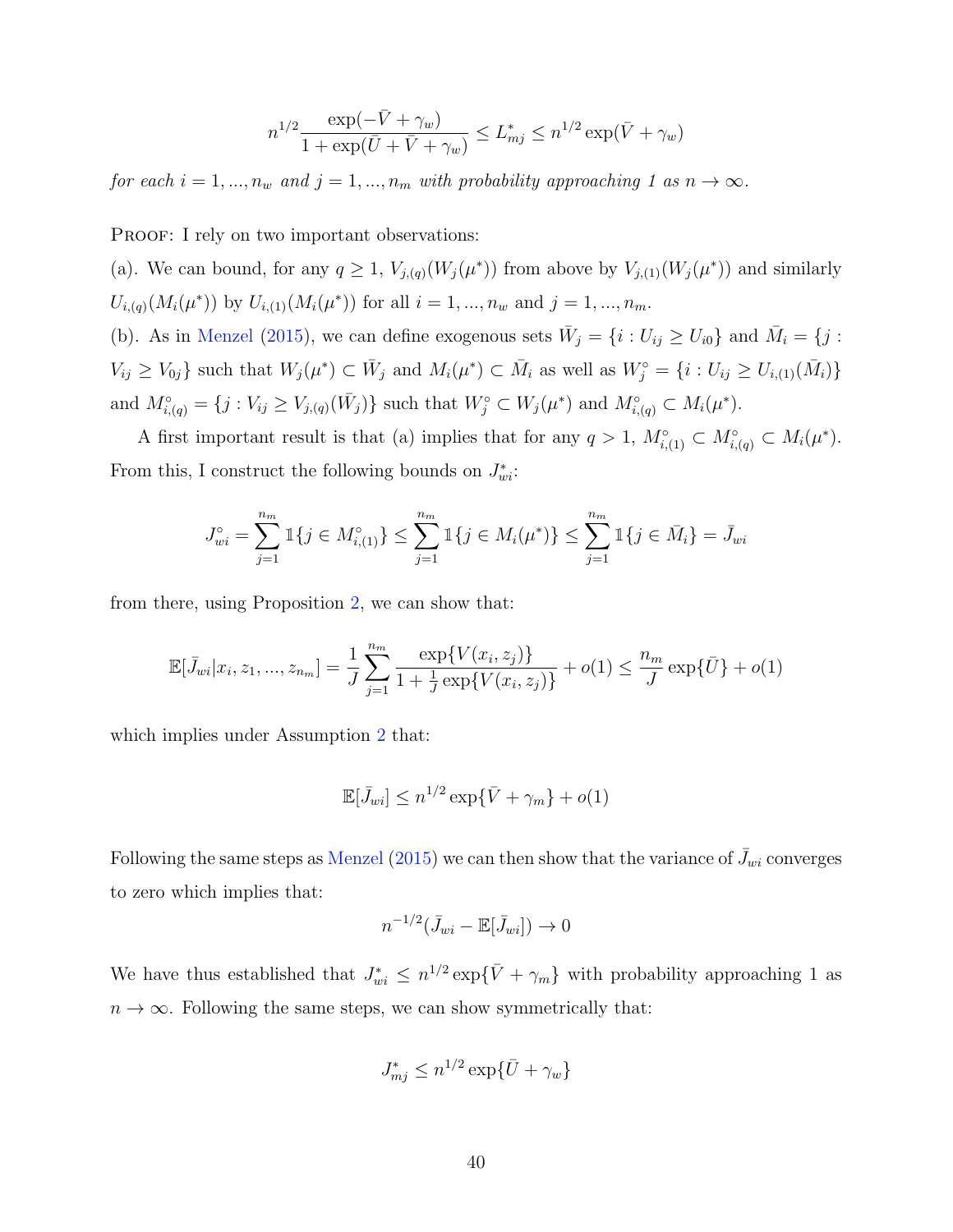$$
L_{wi}^* \le n^{1/2} \exp{\{\bar{V} + \gamma_m\}}
$$
  

$$
L_{mj}^* \le n^{1/2} \exp{\{\bar{U} + \gamma_w\}}
$$

with probability approaching 1 as  $n \to \infty$ . We now consider the lower bound  $J_{wi}^{\circ}$ . We can again use Proposition [2](#page-13-1) to show that:

$$
\mathbb{E}[J_{wi}^{\circ}|(x_l)_{l\in\bar{W}_j}, z_1, ..., z_{n_m}] = \frac{1}{J} \sum_{j=1}^{n_m} \frac{\exp\{V(x_i, z_j)\}}{1 + \frac{1}{J} \sum_{l\in\bar{W}_j} \exp\{V(x_l, z_j)\}} + o(1)
$$

$$
\geq \frac{n_m}{J} \frac{\exp\{-\bar{V}\}}{1 + \frac{\bar{J}_{mj}}{J} \exp\{\bar{V}\}} + o(1)
$$

Using the higher bound for  $J_{mj}^*$  derived just above and Jensen's inequality, we can finally show that:

$$
\mathbb{E}[J_{wi}^\circ] \ge n^{1/2} \frac{\exp\{-\bar{V} + \gamma_m\}}{1 + \exp\{\bar{V} + \bar{U} + \gamma_w\}} + o(1)
$$

Following [Menzel](#page-58-1) [\(2015\)](#page-58-1) we can then also show that the variance of  $J_{wi}^{\circ}$  converges to zero which implies that:

$$
n^{-1/2}(J_{wi}^{\circ} - \mathbb{E}[J_{wi}^{\circ}]) \to 0
$$

This establishes that  $J_{wi}^* \geq n^{1/2} \frac{\exp\{-\bar{V} + \gamma_m\}}{1 + \exp\{\bar{V} + \bar{U} + \gamma_m\}}$  $\frac{\exp\{-V + \gamma_m\}}{1 + \exp\{\bar{V} + \bar{U} + \gamma_w\}}$  with probability approaching 1 as  $n \to \infty$ . Following the same steps, we can show that symmetrically, we have:

$$
J_{mj}^* \ge n^{1/2} \frac{\exp\{-\bar{U} + \gamma_w\}}{1 + \exp\{\bar{V} + \bar{U} + \gamma_m\}}
$$
  

$$
L_{wi}^* \ge n^{1/2} \frac{\exp\{-\bar{U} + \gamma_m\}}{1 + \exp\{\bar{V} + \bar{U} + \gamma_m\}}
$$
  

$$
L_{mj}^* \ge n^{1/2} \frac{\exp\{-\bar{V} + \gamma_w\}}{1 + \exp\{\bar{V} + \bar{U} + \gamma_w\}}
$$

with probability approaching 1 as  $n \to \infty$ . This concludes the proof of Lemma [1.](#page-39-0)

#### A.3.2 Exogeneity of Feasible Choice Sets

We now need to show that as  $n \to \infty$ , the dependence between agents taste shocks and opportunity sets vanishes. Again, a proof exists for  $q = 1$  in [Menzel](#page-58-1) [\(2015\)](#page-58-1) but I show that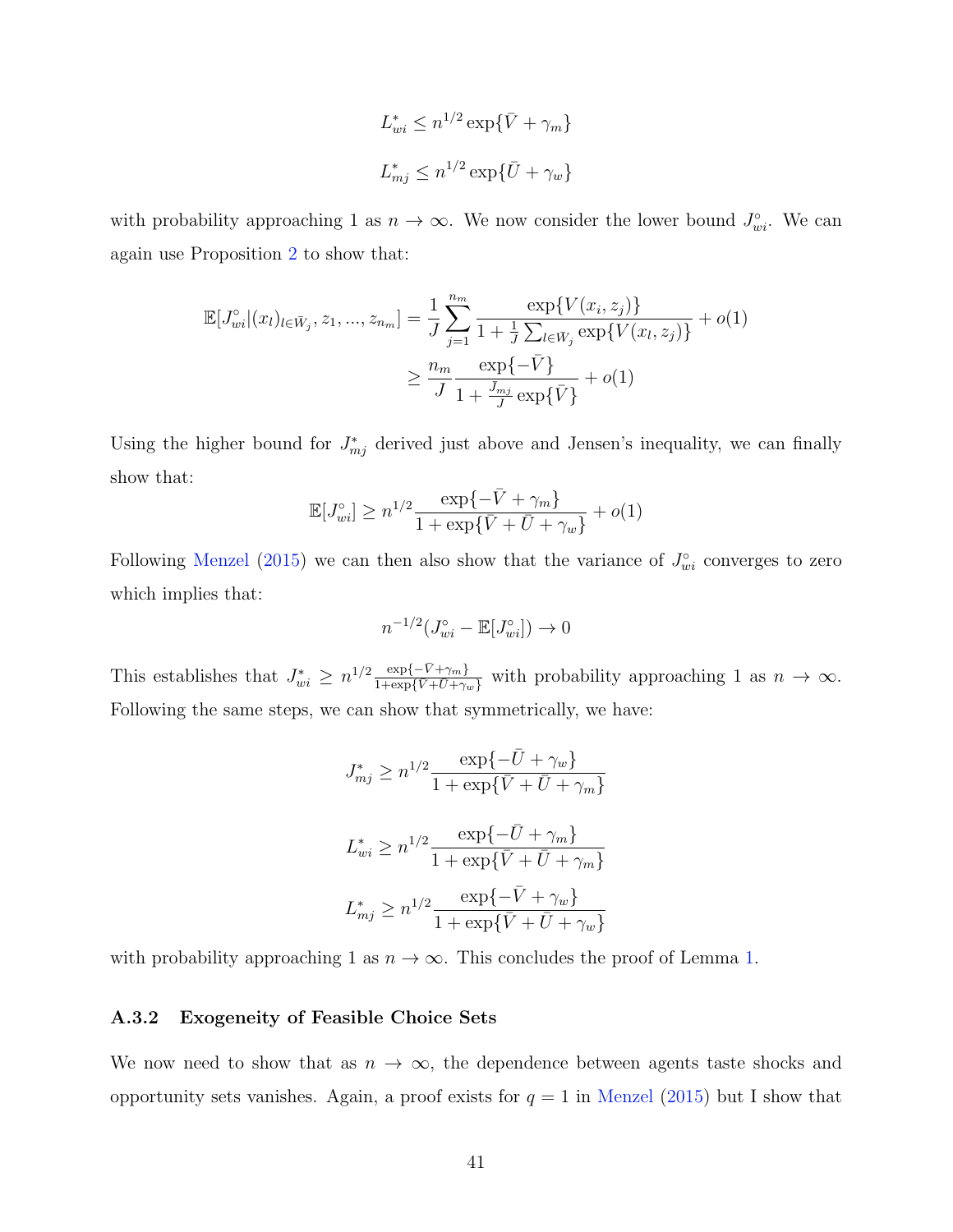this result extends to  $q > 1$ .

For the rest of the proof, I define the following set of indicator functions  $E_{ij}^* = \mathbb{1}\{i \in$  $W_j(\mu^*)\}\$ and  $D_{ij}^* = \mathbb{1}\{j \in M_i(\mu^*)\}\$ for all workers  $i = 1, ..., n_w$  and firms  $j = 1, ..., n_m$ . The first result to establish is that the probability that changing one availability indicator affects another agents' opportunity set converges to zero as  $n \to \infty$  for any  $q \ge 1$ . I first prove the following result:

<span id="page-42-0"></span>**Lemma [2](#page-8-0)** Suppose Assumption [1](#page-7-1) and 2 hold and suppose we change one availability indicator  $E_{ij}^*$  exogenously to  $\tilde{E}_{ij} = 1 - E_{ij}^*$  and then iterate the deferred acceptance algorithm from this point until convergence. Denote the resulting availability indicators  $\{\tilde{E}_{lk}, \tilde{D}_{lk} : l =$  $1, ..., n_w, k = 1, ..., n_m$ . We have for any  $q \ge 1$  and any worker l and firm k:

(i). 
$$
\mathbb{P}(\tilde{D}_l \neq D_l^* | D_l^*, D_{ij}^* = 0) = \mathbb{P}(\tilde{E}_k \neq E_k^* | E_l^*, D_{ij}^* = 0) = 0
$$

(ii). There exist constants  $\bar{a} < \infty$  and  $0 < \lambda < 1$  such that:

$$
\mathbb{P}(\tilde{D}_l \neq D_l^* | D_l^*, D_{ij}^* = 1) \leq n^{-1/2} \frac{\bar{a}}{1 - \lambda}
$$
  

$$
\mathbb{P}(\tilde{E}_k \neq E_k^* | E_l^*, E_{ij}^* = 1) \leq n^{-1/2} \frac{\bar{a}}{1 - \lambda}
$$

The same result holds for an exogenous change of  $D_{ij}$  to  $\tilde{D}_{ij} = 1 - D_{ij}$ .

PROOF: Suppose we change  $E_{ji}^*$  exogenously to  $\tilde{E}_{ji} = 1 - E_{ji}$  and that we iterate the deferred acceptance algorithm from this stage. This will only trigger a chain of rematches if this affects the indirect utility of either i or j. Suppose  $D_{ij}^* = 0$  and that  $E_{ij}^* = 0$  meaning that firm j is not feasible to worker i and vice versa. Suppose now that  $\tilde{E}_{ji} = 1 - E^*_{ij} = 1$ , meaning that suddenly worker is preference for firm j increase such that worker i becomes feasible for firm j. This will not affect the indirect utility of firm j nor worker i given that firm j is not feasible to worker i. This change will thus not trigger a chain of rematches. A similar argument can be used in the case where  $E_{ij}^*$  changes from 1 to  $\tilde{E}_{ji} = 1 - E_{ij}^* = 0$ . This establishes part (i) of Lemma [2](#page-42-0) and does not depend on the value of  $q$ .

Now suppose that  $D_{ij}^* = 1$  such that if  $\tilde{E}_{ji} = 1 - E_{ij}^* = 1$ , now firm j and worker i will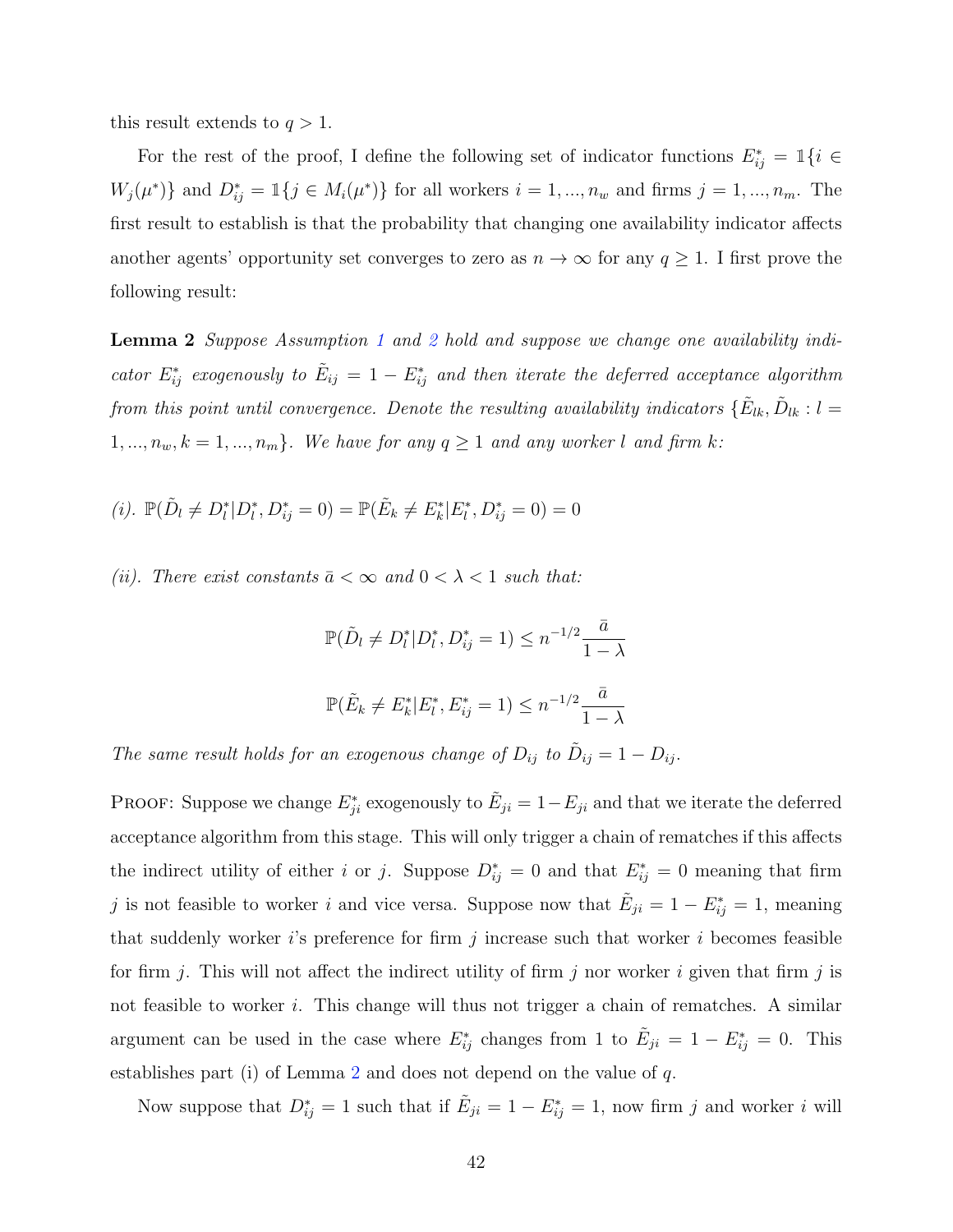want to rematch together or if  $\tilde{E}_{ji} = 1 - E^*_{ij} = 0$  firm j and worker i will break their current match. This will trigger a chain of rematches than can potentially cycle back to worker  $i$ or firm j's opportunity set. I start by showing that, for any  $q > 1$  at each step s of these subsequent rematches, there is at most one indicator in the vector  $D_l^{(s)}$  $\binom{8}{l}$  corresponding to a firm k with  $E_{lk}^{(s)} = 1$  that will change. The idea of the proof is the following: suppose that a given worker l matched to firm k in step  $(s-1)$  becomes unavailable to firm k in step s. This firm will then replace this worker by the next  $q^{th}$  ranked feasible applicant, which will only change the availability indicator of this firm to this newly hired worker. On the other hand, if a given worker becomes available to a firm while this firm prefers this worker to one of its top q matched employees, then it will replace the  $q^{th}$  ranked worker by this new employee, making this firm unavailable to the kicked out employee. In both cases, this will only change at most one availability indicator among the workers who are willing to match with this firm. Note that at each of these steps, there is a chance that the chain is terminated if the next  $q^{th}$ ranked feasible worker is the outside option. A similar argument can be used symmetrically from the workers perspective by replacing  $q$  by 1.

The rest of the proof now consists in bounding the probability that the chain is terminated by either (a) firm k or worker l preferring the outside option to any other option in their opportunity set or (b) a change in availability indicators of worker  $k D_k$ . I define  $\mu^s$  the state of the match in iteration s of the deferred acceptance algorithm following an exogenous change of  $E_{ji}$  to  $\tilde{E}_{ji} = 1 - E_{ji}$ . The first step bounds the probability that the chain is terminated by the outside option at stage s.

I start from the following observation: given that  $\mathbb{P}(V_{lk} > V_{k,(q)}(W_k(\mu^s)) | x_l, z_k) \geq \mathbb{P}(V_{lk} > V_{k,(q)}(W_k(\mu^s)) | z_l, z_k)$  $V_{k,(1)}(W_k(\mu^s))|x_l, z_k)$  $V_{k,(1)}(W_k(\mu^s))|x_l, z_k)$  $V_{k,(1)}(W_k(\mu^s))|x_l, z_k)$  and that  $W_{k,(1)}^{\circ} \subset W_k^* \subset \overline{W}_k$ , we have from Proposition [2](#page-13-1) and Lemma 1 that for any firm  $k$  and worker  $l$ :

$$
\mathbb{P}(V_{lk} > V_{k,(q)}(W_k(\mu^s)) | x_l, z_k) \ge \mathbb{P}(V_{lk} > V_{k,(1)}(\bar{W}_k) | x_l, z_k)
$$
  
=  $n^{-1/2} \frac{\exp(V(z_k, x_l))}{1 + \frac{1}{J} \sum_{i \in \bar{W}_k} \exp(V(z_k, x_i))} + o(1)$   

$$
\ge n^{-1/2} \frac{\exp(V(z_k, x_l))}{1 + \exp(\bar{U} + \bar{V} + \gamma_w)} + o(1)
$$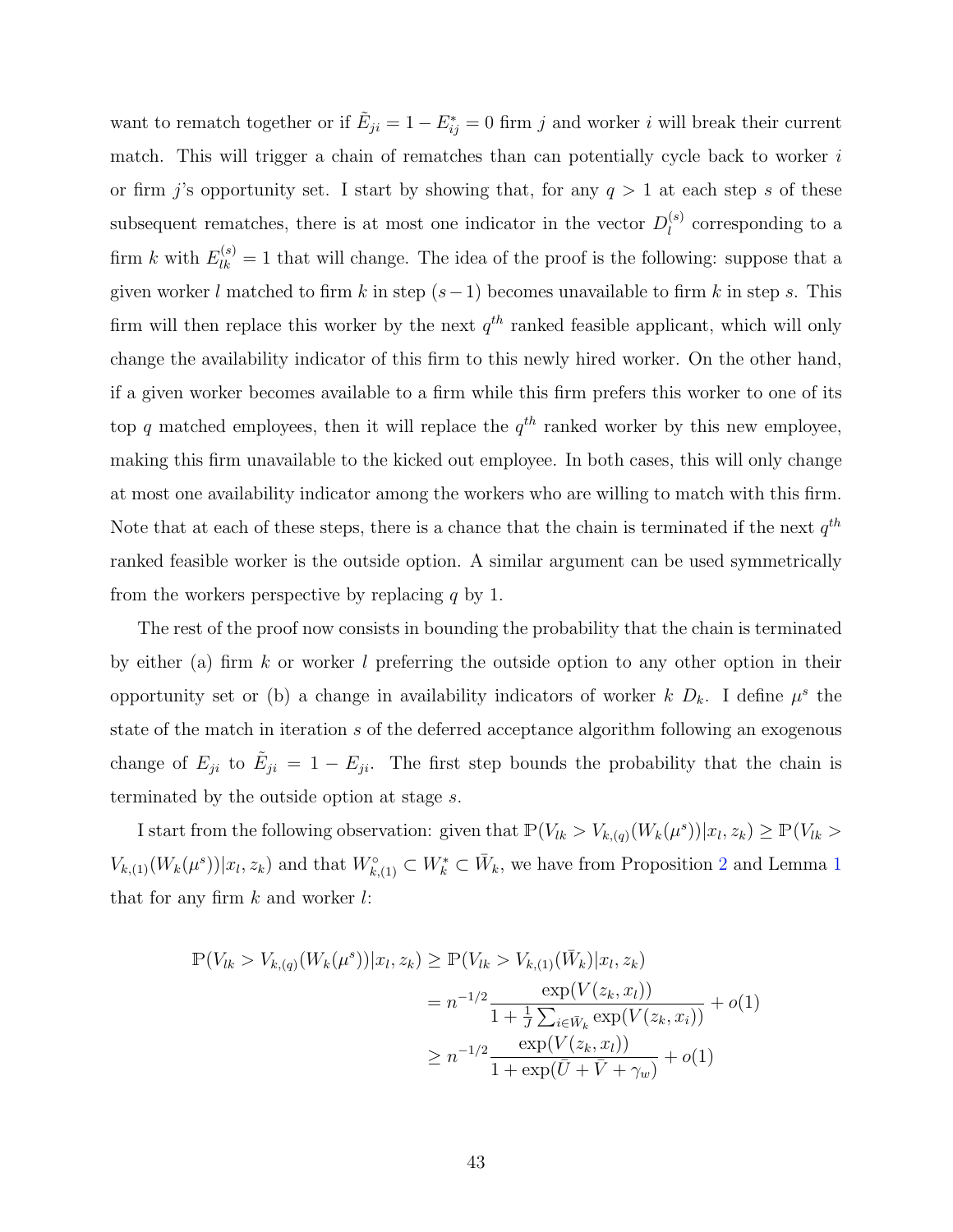This implies that, conditional on  $D_i^*$  and as n approaches infinity:

$$
\mathbb{P}(V_{0k} > V_{k,(q)} | D_i^*, x_i, z_k) \ge \frac{1}{1 + \exp(\bar{U} + \bar{V} + \gamma_w)} =: p_s
$$

Following now the same steps as [Menzel](#page-58-1) [\(2015\)](#page-58-1), we have, by Bayes law that:

$$
\mathbb{P}(V_{0k} > V_{k,(q)} | D_l^*, \tilde{D}_{lk}^{(s)} = 1, x_l, z_k) \ge \frac{Lp_s}{\bar{L}(1 - p_s) + Lp_s}
$$

where  $\overline{L}$  and  $\underline{L}$  are respectively the upper and lower bounds on  $L_{mj}^*$  taken from Lemma [1.](#page-39-0) From there, we finally get that:

$$
1 - \mathbb{P}(V_{0k} > V_{k,(q)} | D_l^*, \tilde{D}_{lk}^{(s)} = 1, x_l, z_k) \le \frac{\bar{L} \exp(\bar{U} + \bar{V} + \gamma_w)}{\bar{L} \exp(\bar{U} + \bar{V} + \gamma_w) + \underline{L}} =: \lambda < 1
$$

This essentially means that the probability that the chain is not terminated at stage s is bounded away from 1.

Now we bound the probability that the chain leads to a change in  $D_l$  at stage s. We can thus bound the following probability using Proposition [2](#page-13-1) and Lemma [1:](#page-39-0)

$$
\begin{split} &\mathbb{P}(V_{lk} > V_{k,(q)}(W_{k}(\mu^{s}))|x_{l},z_{k}) \\ &\leq \mathbb{P}(V_{lk} > V_{k,(q)}(W_{k,(1)}^{\circ})|x_{l},z_{k}) \\ &= n^{-1/2} \exp(V(z_{k},x_{l})) \left[1 - \left(\frac{\frac{1}{J} \sum_{i \in W_{k,(1)}^{\circ}} \exp(V(z_{k},x_{i}))}{1 + \frac{1}{J} \sum_{i \in W_{k,(1)}^{\circ}} \exp(V(z_{k},x_{i}))}\right)^{q}\right] + o(1) \\ &\leq n^{-1/2} \exp(V(z_{k},x_{l})) \left[1 - \left(\frac{\frac{J_{mk}^{\circ}}{J} \exp(-\bar{V})}{1 + \frac{J_{mk}^{\circ}}{J} \exp(-\bar{V})}\right)^{q}\right] + o(1) \\ &\leq n^{-1/2} \exp(V(z_{k},x_{l})) \left[1 - \left(\frac{\exp(-\bar{V} - \bar{U} + \gamma_{w})}{1 + \exp(-\bar{V} - \bar{U} + \gamma_{w}) + \exp(\bar{U} + \bar{V} + \gamma_{m})}\right)^{q}\right] + o(1) \\ &\leq n^{-1/2} \exp(\bar{V}) + o(1) \end{split}
$$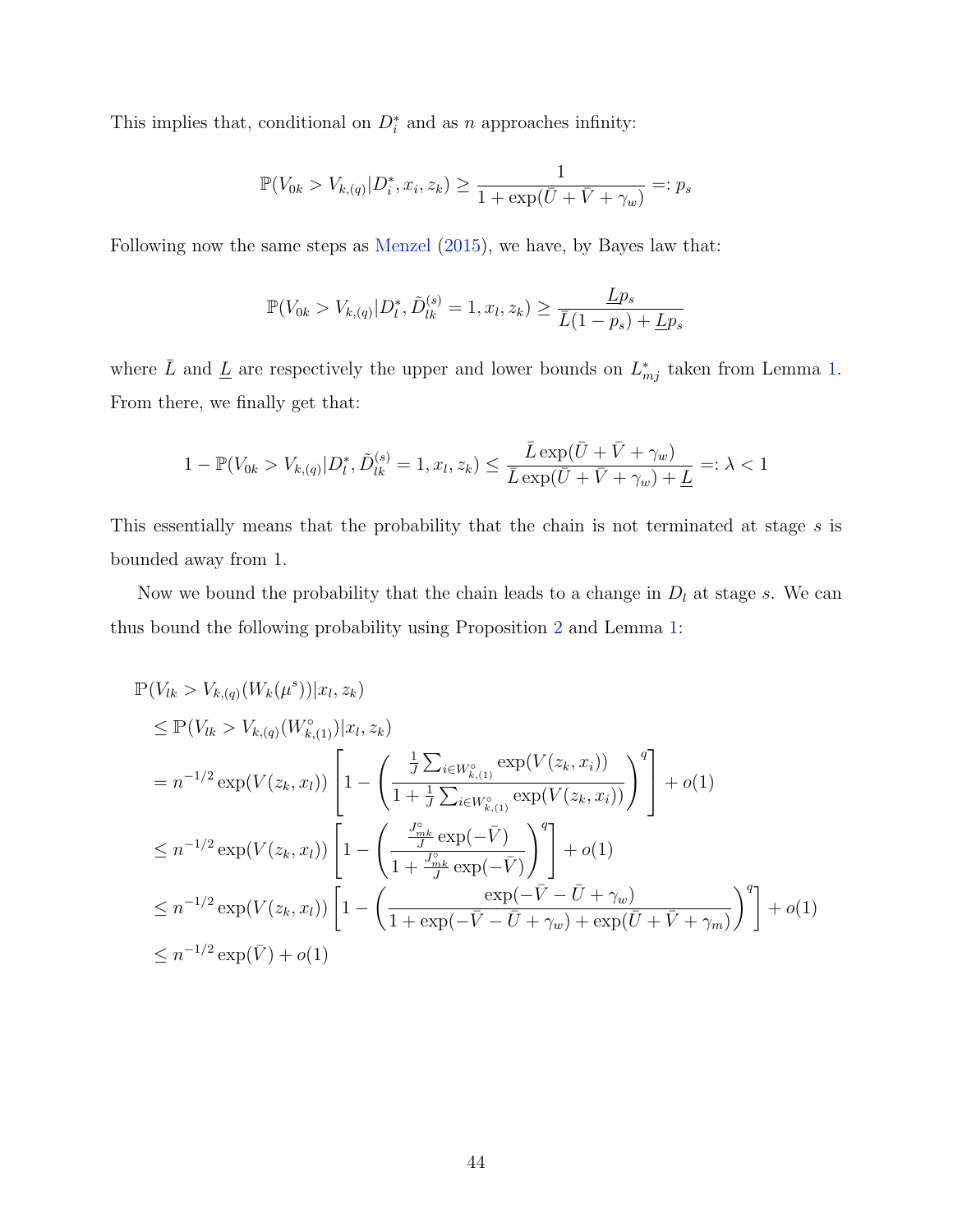This implies that for  $n$  sufficiently large, we have:

$$
\mathbb{P}(\tilde{D}_{l}^{(s)} \neq D_{l}^{*}|D_{l}^{*}, \tilde{D}_{lk}^{(s)} = 1, x_{l}, z_{k})
$$
\n
$$
\leq \frac{n^{-1/2} \exp(\bar{V}) \bar{L}}{n^{-1/2} \exp(\bar{V}) \bar{L} + \underline{L}} \leq n^{-1/2} \exp(\bar{V}) \frac{\bar{L}}{\underline{L}} = n^{-1/2} \bar{a}
$$

Using the law of total probability, we can thus bound as  $n \to \infty$  the conditional probability that  $\tilde{D}_l \neq D_l^*$ :

$$
\mathbb{P}(\tilde{D}_l \neq D_l^* | D_l^*) \le \sum_{s=1}^{\infty} \lambda^s n^{-1/2} \bar{a} \le \frac{n^{-1/2} \bar{a}}{1 - \lambda}
$$

which proves part (b) of Lemma [2.](#page-42-0)

From there, I state the main result that the dependence between taste shocks and agents' opportunity sets vanishes as  $n \to \infty$  for any  $q \geq 1$ . I first define the joint distribution of  $\eta_i = (\eta_{i1},...,\eta_{in_m})'$ ,  $\epsilon_j = (\epsilon_{1j},...,\epsilon_{n_wj})'$  and the availability indicators  $D_i^W$ ,  $E_j^W$ ,  $D_i^M$ ,  $E_j^M$ corresponding to the worker-optimal and the firm-optimal stable matches. Note that I consider these two specific matches since the worker-optimal and firm-optimal stable matches are defined with probability 1 conditional on the realization of the taste shocks  $\eta_i$  and  $\epsilon_j$ . Indeed, the distribution of availability indicators arising from an arbitrary stable match  $D_i^*$  would not be well defined. I also define:  $D_{i,-j}^W = (D_{i1}^W, ..., D_{i(j-1)}^W, D_{i(j+1)}^W, ..., D_{in_m}^W)$ and  $E_{-i,j} = (E_{1j}^W, ..., E_{(i-1)j}^W, E_{(i+1)j}^W, ..., E_{n_{w}j}^W)$  with analogous notations for the firm optimal match. I then define the conditional c.d.f.s:

$$
G_{\eta|D}^W(\eta|\boldsymbol{d})=\mathbb{P}(\eta_i\leq \eta|D_i^W=\boldsymbol{d}),\quad \boldsymbol{d}\in\{0,1\}^{n_m}
$$

$$
G_{\eta,\epsilon|D,E}^W(\eta,\epsilon|\bm{d},\bm{e}) = \mathbb{P}(\eta_i \leq \eta, \epsilon_j \leq \epsilon | D_{i,-j}^W = \bm{d}, E_{-i,j}^W = \bm{e}), \quad \bm{d} \in \{0,1\}^{n_m-1}, \bm{e} \in \{0,1\}^{n_w-1}
$$

with analogous definitions for the firm-optimal stable match and associated p.d.f.s  $g_{\eta|D}^W$  and  $g_{\eta,\epsilon|D,E}^W$ . The main result is the following:

<span id="page-45-0"></span>Lemma 3 Under Assumption [1](#page-7-1) and [2,](#page-8-0) we have: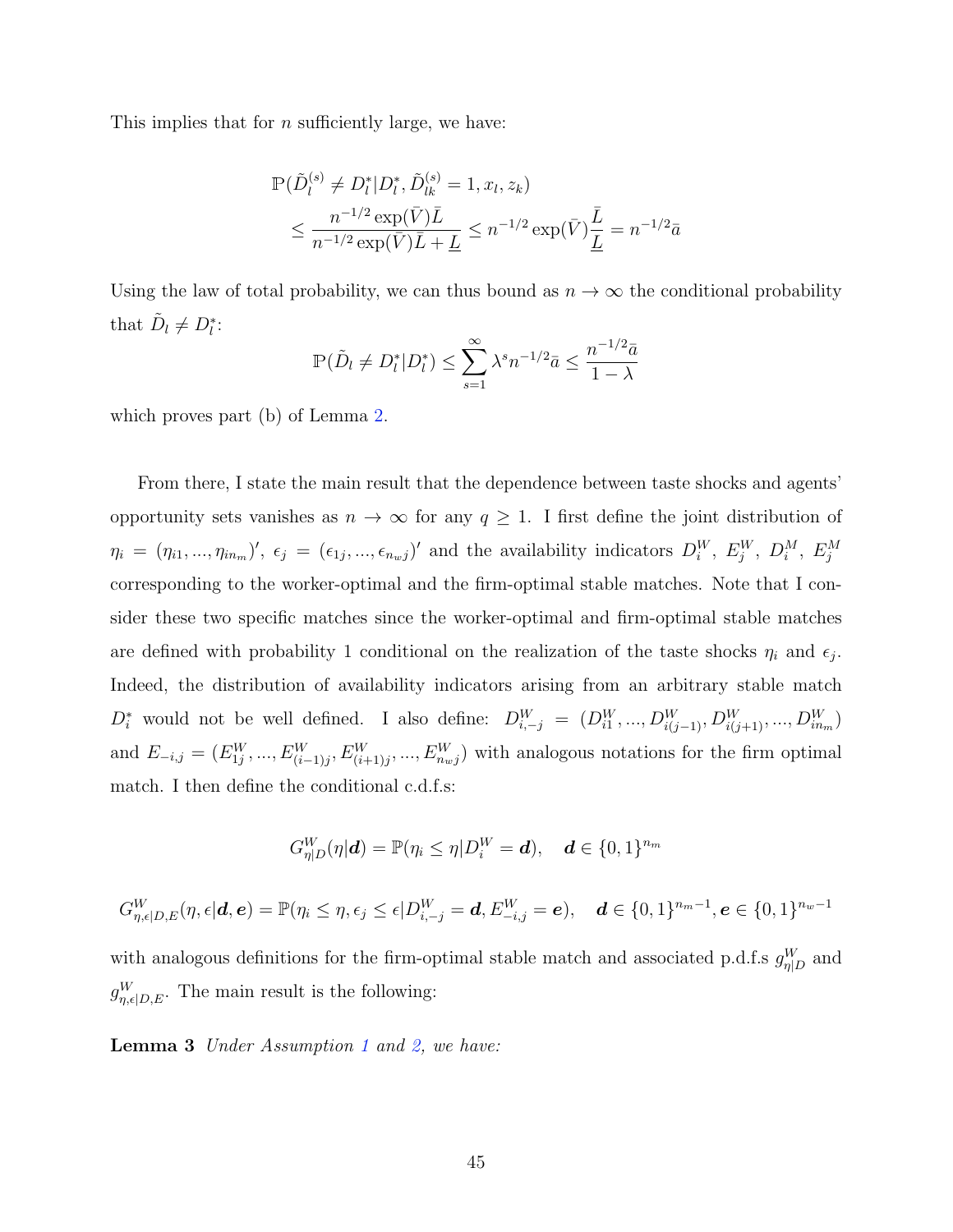(i).  $g_{\eta|D}^W$  and  $g_{\eta|D}^M$  satisfy:

$$
\lim_n \Big| \frac{g_{\eta|D}^W(\eta|D_i^W)}{g_{\eta}(\eta)}-1 \Big| = \lim_n \Big| \frac{g_{\eta|D}^M(\eta|D_i^M)}{g_{\eta}(\eta)}-1 \Big| = 1
$$

(ii).  $g_{\eta,\epsilon|D,E}^W$  and  $g_{\eta,\epsilon|D,E}^M$  satisfy:

$$
\lim_n \Big| \frac{g_{\eta|D}^W(\eta, \epsilon|D_{i,-j}^W, E_{-i,j}^W)}{g_{\eta, \epsilon}(\eta, \epsilon)} - 1 \Big| = \lim_n \Big| \frac{g_{\eta|D}^M(\eta, \epsilon|D_{i,-j}^M, E_{-i,j}^M)}{g_{\eta, \epsilon}(\eta, \epsilon)} - 1 \Big| = 1
$$

The same results holds for the firm side of the market.

**PROOF:** Let  $g_{\eta,D}^W$  be the joint p.d.f. of taste shocks and availability indicators under the worker optimal stable match. We can rewrite, by definition of a conditional density:

$$
\frac{g_{\eta|D}^W(\eta|D_i^W)}{g_{\eta}(\eta)} = \frac{g_{\eta,D}^W(\eta,D_i^W)}{g_{\eta}(\eta)P(D_i^W)} = \frac{P(D_i^W|\eta_i = \eta)g_{\eta}(\eta)}{g_{\eta}(\eta)P(D_i^W)} = \frac{P(D_i^W|\eta_i = \eta)}{P(D_i^W)}
$$

I then follow similar steps as in [Menzel](#page-58-1) [\(2015\)](#page-58-1) to show that:

$$
\left| \frac{P(D_i^W|\eta_i = \eta)}{P(D_i^W)} - 1 \right| \le \sup_{\eta_1, \eta_2} \left| \frac{P(D_i^W|\eta_i = \eta_1)}{P(D_i^W|\eta_i = \eta_2)} - 1 \right|
$$

such that I only need to bound the probability that shifting  $\eta_i$  from  $\eta_1$  to  $\eta_2$  changes worker  $i$ 's opportunity set. This insight does not depend on  $q$ . We know from Lemma [2](#page-42-0) that changing an availability indicator will trigger a chain of rematches that could change worker i's opportunity set with probability less than  $\frac{n^{-1/2}\bar{a}}{1-\lambda}$  as n approaches infinity. Here, we can show that shifting agent i's taste shocks would trigger at most two chains of rematches. Indeed, if the shift in taste shocks makes agent i prefers firm l with  $D_{il} = 1$  instead of her current employer firm j, this changes both  $E_{ij}$  from 1 to 0 and  $E_{il}$  from 0 to 1. Thus, this would trigger two chains of rematches where both firm  $j$  and the worker which was displaced from firm  $l$  by worker  $i$  would need to find a new match. We can thus conclude that:

$$
\frac{P(D_i^W|\eta_i = \eta_1)}{P(D_i^W|\eta_i = \eta_2)} - 1 \le 2\frac{n^{-1/2}\bar{a}}{1 - \lambda}
$$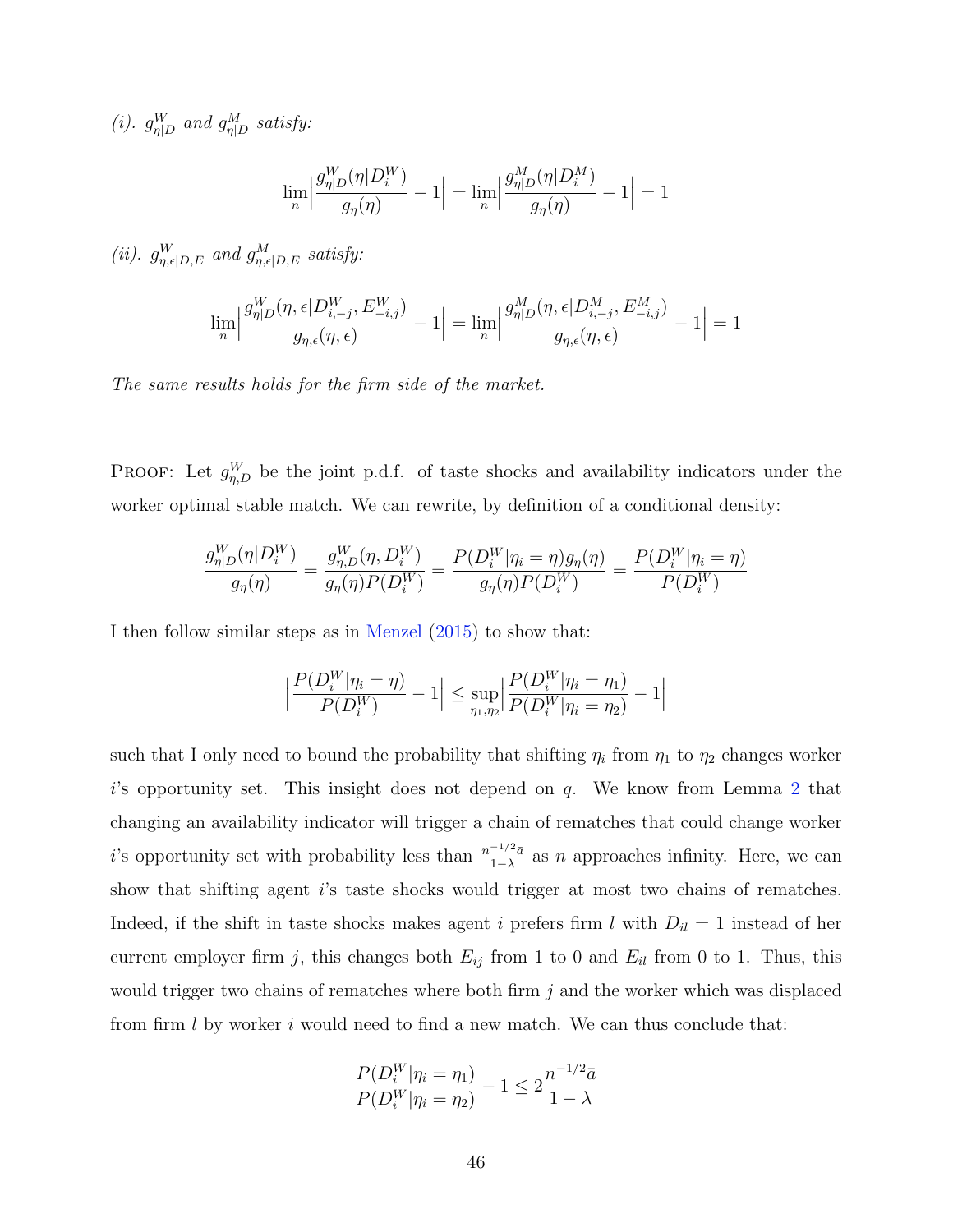as  $n \to \infty$  which can be shown to hold also in absolute value. As the right hand side converges to 0 as  $n \to \infty$ , this proves the first part of claim (i). Now consider the symmetrical case where we would shift firm  $j$ 's taste shocks. Following a similar argument, we can see that this would create at most  $2q$  chains of rematches. Indeed, assuming that such a shift in firm j's taste shocks would make it want to replace all of its q employees, this implies that the q workers which were let go along with the (potentially)  $q$  firms which lost one of their employees would need to find a new match. This implies that:

$$
\frac{P(E_j^W|\epsilon_j = \epsilon_1)}{P(E_j^W|\epsilon_j = \epsilon_2)} - 1 \le qn^{-1/2}\frac{2\bar{a}}{1 - \lambda}
$$

as  $n \to \infty$  which can be shown to hold also in absolute value. As the right hand side converges to 0 as  $n \to \infty$ , this proves the first part of claim (i).

For part (ii), note that the argument can be extended in a similar way. If you change both firm j and worker i's taste shocks this can trigger at most  $2(q+1)$  chains of rematches such that we can bound the probability of a shift in opportunity sets by  $(q + 1)n^{-1/2} \frac{2\bar{a}}{1-r}$  $1-\lambda$ which can be made arbitrarily close to 0 as  $n$  approaches infinity.

#### A.3.3 Bounds for Inclusive Values

Since I have established exogeneity of opportunity sets under the firm-optimal and workeroptimal stable matches, the rest of the analysis focuses on characterizing the limit of inclusive values that arise under these extremal matchings. As in [Menzel](#page-58-1) [\(2015\)](#page-58-1), I show that both converge to a unique limit, implying that inclusive values arising from any stable matching also converge towards this limit.

I define  $I_{wi}^W = I_{wi}(\mu^W)$  and  $I_{mj}^W = I_{mj}(\mu^W)$  the inclusive values that arise from the workeroptimal stable match. Similarly, I define  $I_{wi}^M$  and  $I_{mj}^M$  as the inclusive values that arise from the firm-optimal stable match such that for any stable match  $\mu^*$ , we have  $I_{wi}^W \ge I_{wi}(\mu^*) \ge I_{wi}^M$ and  $I_{mj}^W \leq I_{wi}(\mu^*) \leq I_{mj}^M$ . I state the following result:

<span id="page-47-0"></span>**Lemma 4** Under Assumption [1](#page-7-1) and [2:](#page-8-0)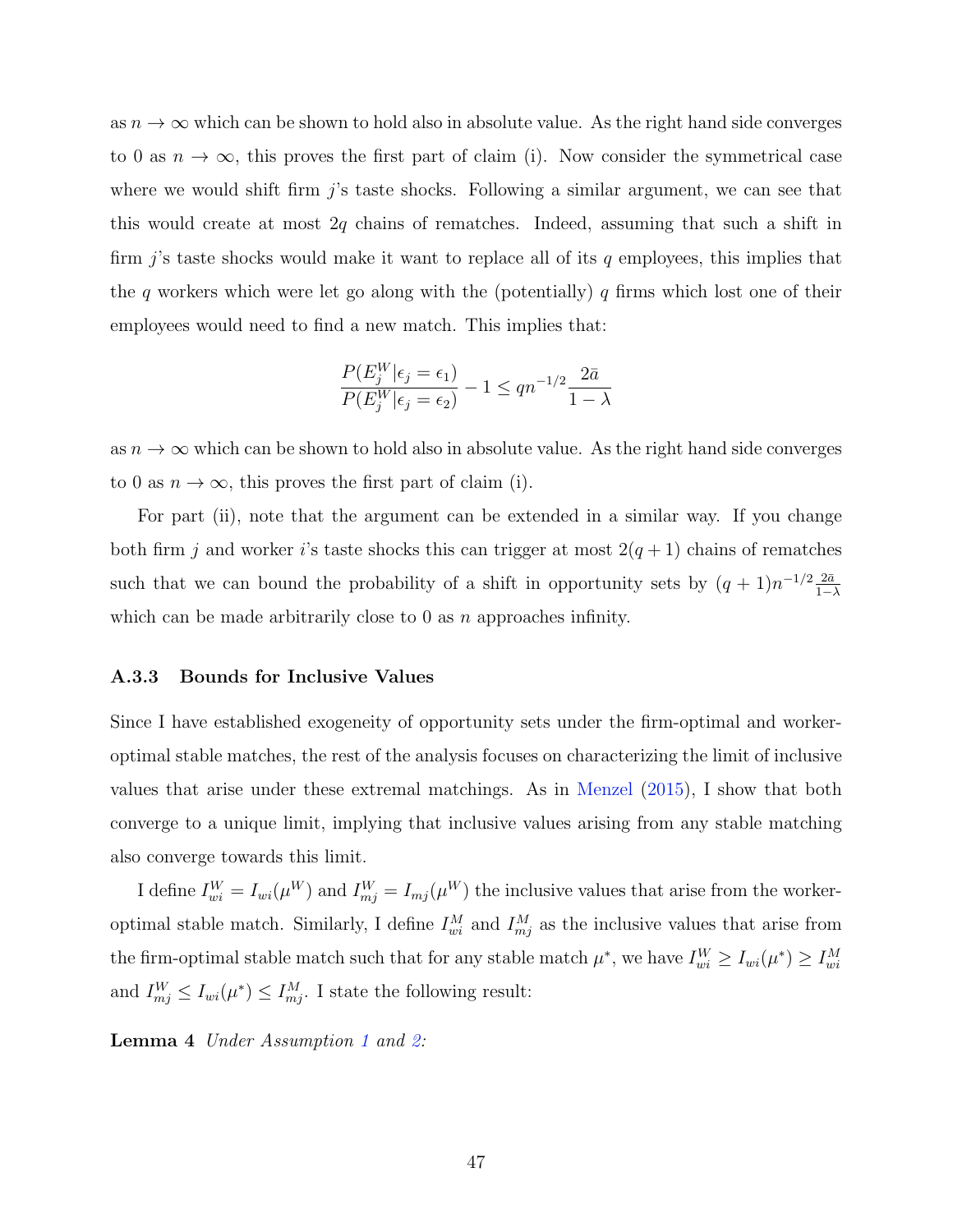(i). For all  $i = 1, ..., n_w$  and  $j = 1, ..., n_m$ :

$$
I_{wi}^M \ge \hat{\Gamma}_{wn}^M(x_i) + o_p(1) \quad and \quad I_{mj}^M \le \hat{\Gamma}_{mn}^M(z_j) + o_p(1)
$$

where the analogous result holds for the worker-optimal stable match with the side of inequalities reversed.

(ii). If the weight functions  $\omega(x, z) \geq 0$  are bounded and form a Glivenko-Cantelli class in x, then

$$
\sup_{x \in \mathcal{X}} \frac{1}{n} \sum_{j=1}^{n_m} \omega(x, z_j) (I_{mj}^M - \hat{\Gamma}_m^M(z_j)) \le o_p(1)
$$

and

$$
\inf_{z \in \mathcal{Z}} \frac{1}{n} \sum_{i=1}^{n_w} \omega(x_i, z) (I_{wi}^M - \hat{\Gamma}_w^M(x_i)) \ge o_p(1)
$$

The analogous conclusion holds for the worker-optimal stable match where the sign of the inequalities is reversed and if  $\omega(x, z) \geq 0$  are bounded and form a Glivenko-Cantelli class in  $\boldsymbol{z}$  .

PROOF: I first show that we can bound conditional choice probabilities given an opportunity set arising from a stable match using the extremal matchings. I first define the conditional probability that worker  $i$  chooses firm  $j$  given the realization of opportunity set  ${\cal M}^M$  arising from the firm-optimal stable match:

$$
\Lambda_w^M(x, z, M^M) = \mathbb{P}(U_{ij} \ge U_{i,(1)}(M_i^M) | M_i^M = M^M, x_i = x, z_j = z)
$$

Similarly, I define the equivalent object from firm  $j$ 's perspective:

$$
\Lambda_m^M(x, z, W^M) = \mathbb{P}(V_{ij} \ge V_{j, (q)}(W^M_j)|W^M_j = W^M, x_i = x, z_j = z)
$$

I also define the conditional choice probabilities under exogenous opportunity sets as:

$$
\Lambda_w(x, z, M) = \mathbb{P}(U_{ij} \ge U_{i,(1)}(M)|x_i = x, z_j = z)
$$
  

$$
\Lambda_m(x, z, W) = \mathbb{P}(V_{ij} \ge V_{i,(q)}(W)|x_i = x, z_j = z)
$$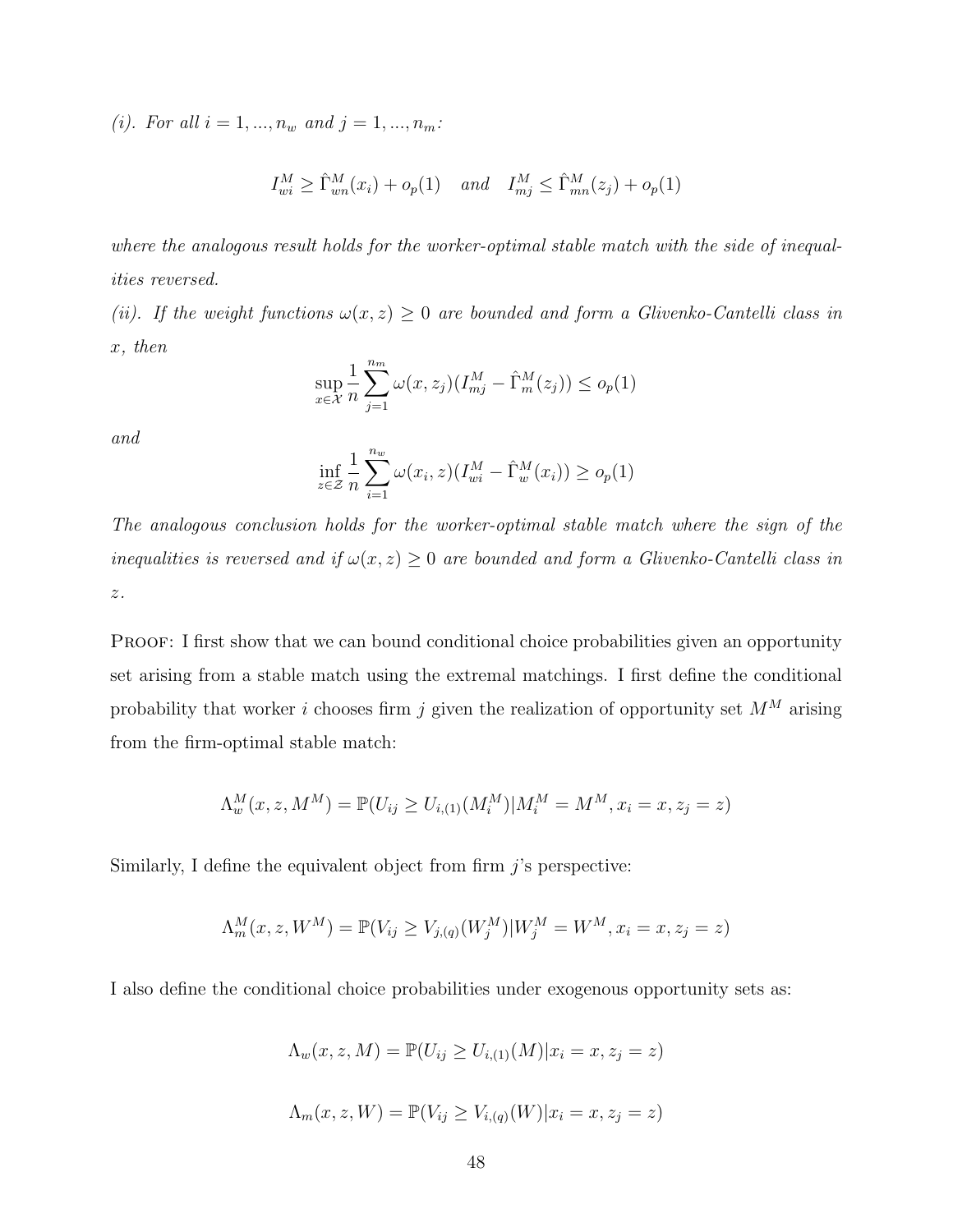As there are several stable matches such that  $M_i^* = M_i^M$  and  $W_j^* = W_j^M$  we can show that:

$$
J\Lambda_w^M(x, z, M_i^M) \leq J\Lambda_w(x, z, M_i^M) + o_p(1)
$$
  

$$
J\Lambda_m^M(x, z, W_j^M) \geq J\Lambda_m(x, z, W_j^M) + o_p(1)
$$

Similarly, we have:

$$
J\Lambda_w^W(x, z, M_i^W) \ge J\Lambda_w(x, z, M_i^W) + o_p(1)
$$
  

$$
J\Lambda_m^W(x, z, W_j^W) \le J\Lambda_m(x, z, W_j^W) + o_p(1)
$$

Using Proposition [2,](#page-13-1) we can then show that for  $i = 1, ..., n_w$ ,  $l_1 = 1, ..., n_m$  and  $l_2 \neq l_1$ :

$$
E[J(D_{il_1}^M - \Lambda_m^M(x_i, z_{l_1}, I_{ml_1}^M)) | I_{ml_1}^M, x_i, z_{l_1}] \to 0
$$

and

$$
E[J^2(D_{il_1}^M - \Lambda_m^M(x_i, z_{l_1}, I_{ml_1}^M))(D_{il_1}^M - \Lambda_m^M(x_i, z_{l_2}, I_{ml_2}^M))|I_{ml_1}^M, I_{ml_2}^M, x_i, z_{l_1}, z_{l_2}] \to 0
$$

Therefore, since under Assumption [1,](#page-7-1) we know that  $exp(U(x_i, z_j))$  is bounded, we can thus conclude that:

$$
\operatorname{Var}\left(\frac{1}{n}\sum_{k=1}^{n_m} \exp\{U(x_i, z_k)\} J(D_{ik}^M - \Lambda_m^M(x_i, z_k, I_{mk}^M))\right) \to 0
$$

which implies that:

$$
\frac{1}{n}\sum_{k=1}^{n_m} \exp\{U(x_i, z_k)\} J(D_{ik}^M - \Lambda_m^M(x_i, z_k, I_{mk}^M)) = o_p(1)
$$

Given that from Proposition [2:](#page-13-1)

$$
J\Lambda_m^M(x, z, W_j^M) \ge \exp\{V(x, z)\} \left[1 - \left(\frac{I_{mj}^M}{1 + I_{mj}^M}\right)^q\right] + o_p(1)
$$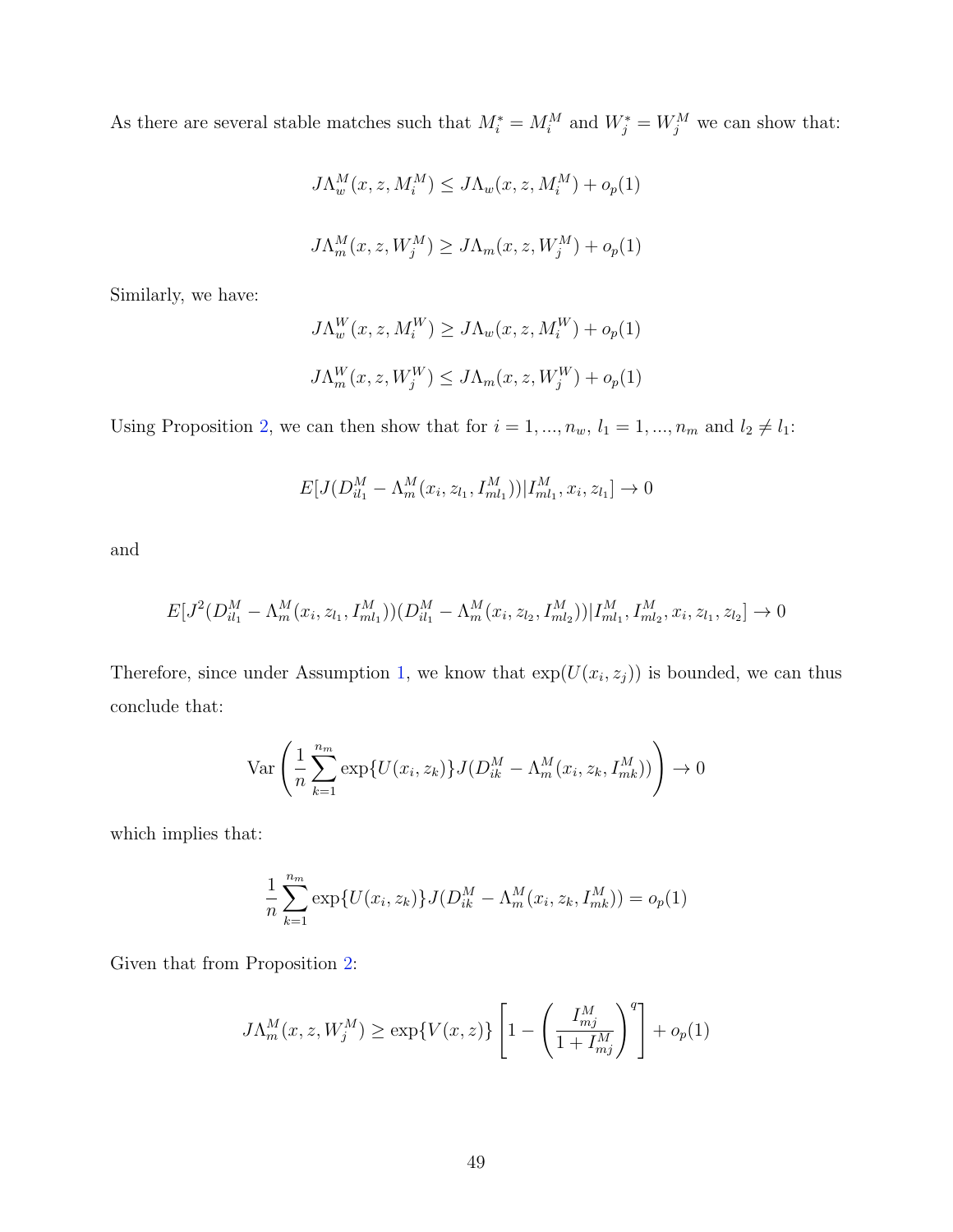This implies that:

$$
\frac{1}{n} \sum_{k=1}^{n_m} \exp\{U(x_i, z_k)\} \left( JD_{ik}^M - \exp\{V(x_i, z_k)\} \left[1 - \left(\frac{I_{mk}^M}{1 + I_{mk}^M}\right)^q\right]\right) \ge o_p(1)
$$

which proves the first claim of part (i) of Lemma [4.](#page-47-0) From firm  $j$ 's perspective, I show using the same arguments that:

$$
\frac{1}{n}\sum_{l=1}^{n_w} \exp\{V(x_l, z_j)\} J(E_{lj}^M - \Lambda_w^M(x_l, z_j, I_{wl}^M)) = o_p(1)
$$

which implies, using Proposition [2:](#page-13-1)

$$
\frac{1}{n}\sum_{l=1}^{n_w} \exp\{V(x_l, z_j)\} \left(JE_{lj}^M - \frac{\exp\{U(x_l, z_j)\}}{1 + I_{wl}^M}\right) \ge o_p(1)
$$

This prove part (i) of Lemma [4.](#page-47-0) Note that analogous arguments can be used to bound inclusive values arising from the worker-optimal stable match.

Part (ii) follows from part (i) of the Lemma and the boundedness condition on  $\omega$  which implies pointwise convergence. The Glivenko-Cantelli condition on  $\omega$  then implies uniform convergence. This concludes the proof of Lemma [4.](#page-47-0)

The next step consists in establishing uniform convergence with respect to  $\Gamma_w \in \mathcal{T}_w$  and  $\Gamma_m \in \mathcal{T}_m$  of the fixed point mappings  $\hat{\Psi}_w$  and  $\hat{\Psi}_m$  to their population counterparts. I define:

$$
\hat{\Psi}_w[\Gamma_m](x) = \frac{1}{n} \sum_{j=1}^{n_m} \psi_w(z_j, x; \Gamma_m)
$$

where  $\psi_w$  is defined as:

$$
\psi_w(z_j, x; \Gamma_m) = \exp\{U(x, z_j) + V(x, z_j)\} \left[1 - \left(\frac{\Gamma_m(z_j)}{1 + \Gamma_m(z_j)}\right)^q\right]
$$

Similarly, I define:

$$
\hat{\Psi}_m[\Gamma_w](z) = \frac{1}{n} \sum_{i=1}^{n_w} \psi_m(z, x_i; \Gamma_w)
$$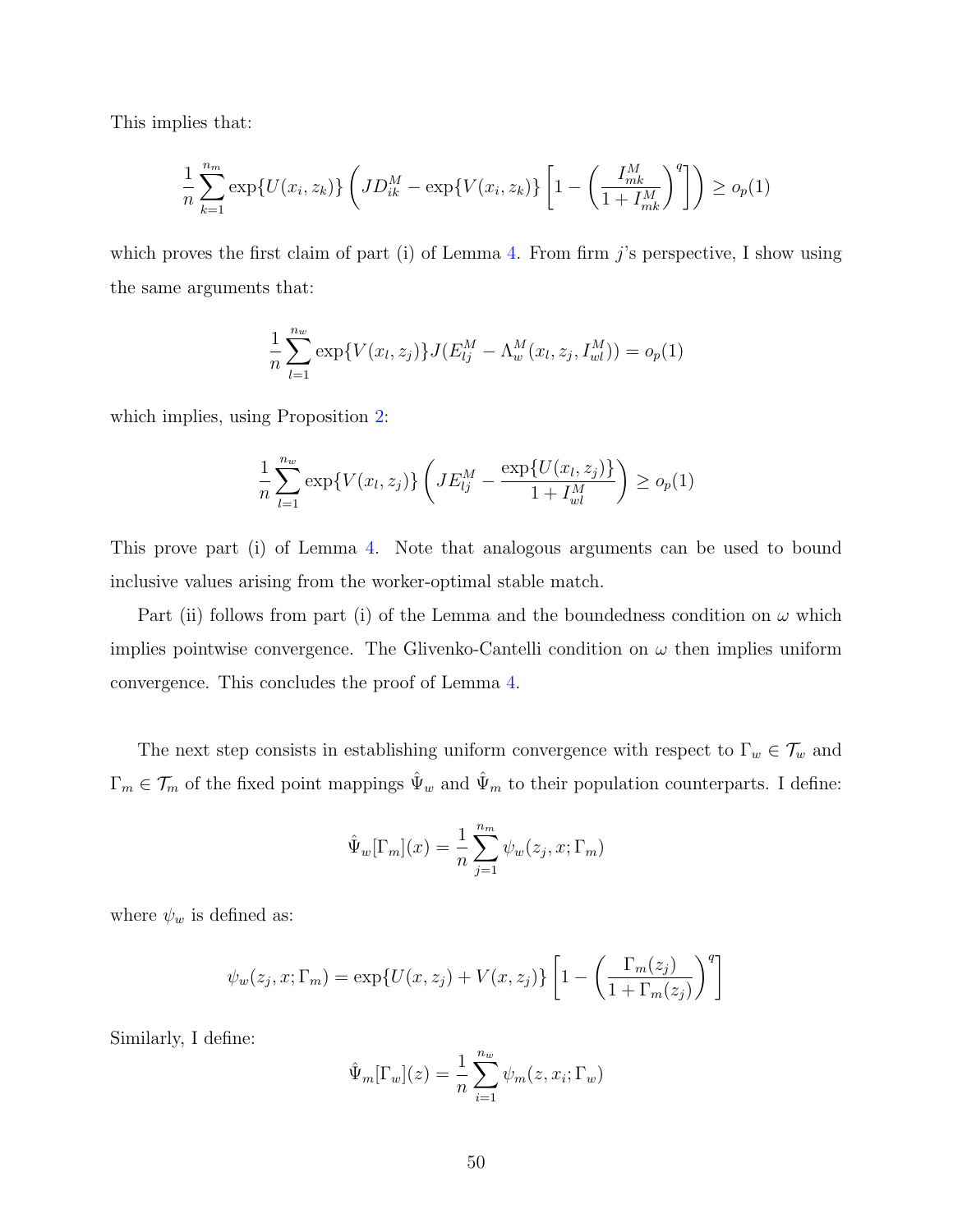where  $\psi_m$  is defined as:

$$
\psi_m(z, x_i; \Gamma_w) = \frac{\exp\{U(x_i, z) + V(x_i, z)\}}{1 + \Gamma_w(x_i)}
$$

I define the class of functions  $\mathcal{F}_w : \{\psi_w(.,x;\Gamma_m) : x \in \mathcal{X}, \Gamma_m \in \mathcal{T}_m\}$  and  $\mathcal{F}_m : \{\psi_m(.,x;\Gamma_w) : x \in \mathcal{X}, \Gamma_m \in \mathcal{T}_m\}$  $x \in \mathcal{X}, \Gamma_w \in \mathcal{T}_w$ .

#### <span id="page-51-0"></span>Lemma 5 Under Assumption [1:](#page-7-1)

(i). The classes of functions  $\mathcal{F}_w$  and  $\mathcal{F}_w$  are Glivenko-Cantelli. (*ii*). As  $n \to \infty$ :

$$
(\hat{\Psi}_w[\Gamma_m](x),\hat{\Psi}_m[\Gamma_w](z))\rightarrow (\Psi_w[\Gamma_m](x),\Psi_m[\Gamma_w](z))
$$

uniformly in  $\Gamma_w \in \mathcal{T}_w$ ,  $\Gamma_m \in \mathcal{T}_m$  and  $(x, z) \in \mathcal{X} \times \mathcal{Z}$ .

PROOF: Under Assumption [1,](#page-7-1)  $\exp\{U(x, z) + V(x, z)\}\)$  is Lipschitz in x and z such that this class of functions is Glivenko-Cantelli.  $\Gamma_m$  and  $\Gamma_w$  are bounded and have bounded  $p \geq 1$ derivatives which makes the class of functions  $\mathcal{F}_w \cup \mathcal{F}_m$  Glivenko-Cantelli. Finally, note that the transformation  $\psi_m(g, h) = \frac{g}{1+h}$  is bounded and continuous since h and g are bounded and continuous and  $h \geq 0$ . Similarly, the transformation  $\psi_w(g, h) = g \left[1 - \left(\frac{h}{1+h}\right)^2\right]$  $\left(\frac{h}{1+h}\right)^q$  is also bounded and continuous for any  $q \ge 1$ . Theorem 3 in van der Vaart and Wellner (2000) implies claim (i) of Lemma [5.](#page-51-0) Part (ii) of Lemma [5](#page-51-0) is a direct implication of part (i).

#### A.3.4 Proof of Theorem 3.1 (iii)

I finally turn to the proof of part (iii) of Theorem [1.](#page-18-3) I first apply Lemma [4](#page-47-0) to show that for any  $q \geq 1$ :

$$
\hat{\Gamma}_{w}^{M}(x) = \frac{1}{n} \sum_{j=1}^{n_{m}} \exp\{U(x, z_{j}) + V(x, z_{j})\} \left[1 - \left(\frac{I_{mj}^{M}}{1 + I_{mj}^{M}}\right)^{q}\right]
$$
\n
$$
\geq \frac{1}{n} \sum_{j=1}^{n_{m}} \exp\{U(x, z_{j}) + V(x, z_{j})\} \left[1 - \left(\frac{\hat{\Gamma}_{m}^{M}(z_{j})}{1 + \hat{\Gamma}_{m}^{M}(z_{j})}\right)^{q}\right] + o_{p}(1)
$$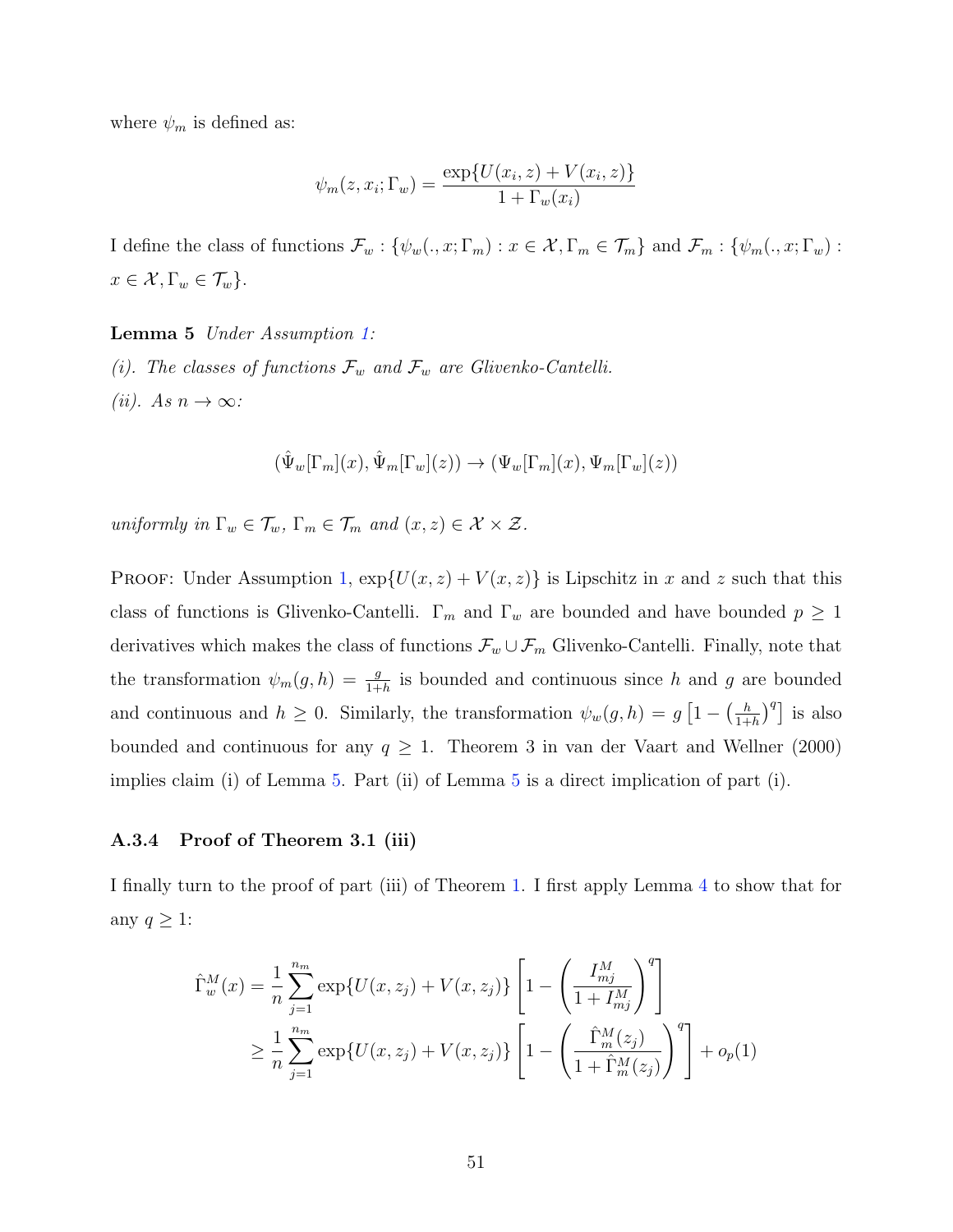Similarly, I show that:

$$
\widehat{\Gamma}_m^M(z) \le \frac{1}{n} \sum_{i=1}^{n_w} \frac{\exp\{U(x_i, z) + V(x_i, z)\}}{1 + \widehat{\Gamma}_w^M(x_i)} + o_p(1)
$$

Analogous bounds can be formed for the inclusive value functions of the worker-optimal stable match. We thus have that:

$$
\hat{\Gamma}^M_w \ge \hat{\Psi}^M_w[\hat{\Gamma}^M_m] + o_p(1) \quad \text{and} \quad \hat{\Gamma}^M_m \le \hat{\Psi}^M_m[\hat{\Gamma}^M_w] + o_p(1)
$$
\n
$$
\hat{\Gamma}^W_w \le \hat{\Psi}^W_w[\hat{\Gamma}^W_m] + o_p(1) \quad \text{and} \quad \hat{\Gamma}^W_m \ge \hat{\Psi}^W_m[\hat{\Gamma}^W_w] + o_p(1)
$$

Given that  $\hat{\Psi}_w[\Gamma_m]$  and  $\hat{\Psi}_m[\Gamma_w]$  are nonincreasing and Lipschitz continuous in  $\Gamma_m$  and  $\Gamma_w$ , we have:

$$
\widehat{\Gamma}^M_w \ge \widehat{\Psi}^M_w[\widehat{\Gamma}^M_m] + o_p(1) \ge \widehat{\Psi}^M_w[\widehat{\Psi}^M_m[\widehat{\Gamma}^M_w]] + o_p(1)
$$

Thus for any pair of functions  $(\Gamma_w^*, \Gamma_m^*)$  solving the fixed point problem:

$$
\Gamma_w^* = \hat{\Psi}_w[\Gamma_m^*] + o_p(1) \quad \text{and} \quad \Gamma_m^* = \hat{\Psi}_m[\Gamma_w^*] + o_p(1)
$$

we thus have:

$$
\widehat{\Gamma}^M_w \ge \Gamma^*_w + o_p(1) \quad \text{and} \quad \widehat{\Gamma}^M_m \le \Gamma^*_m + o_p(1)
$$

However, we know that the mapping  $\hat{\Psi}$  is a contraction in logs, which means that it has a unique fixed point  $(\Gamma_w^*, \Gamma_m^*)$ . We also know, by definition, that:

$$
\widehat{\Gamma}^M_w \le \widehat{\Gamma}^W_w \quad \text{and} \quad \widehat{\Gamma}^M_m \ge \widehat{\Gamma}^W_m
$$

which implies that:

$$
\Gamma_w^* + o_p(1) \ge \hat{\Gamma}_w^W \ge \hat{\Gamma}_w^M \ge \Gamma_w^* + o_p(1)
$$
  

$$
\Gamma_m^* + o_p(1) \le \hat{\Gamma}_m^W \le \hat{\Gamma}_m^M \le \Gamma_m^* + o_p(1)
$$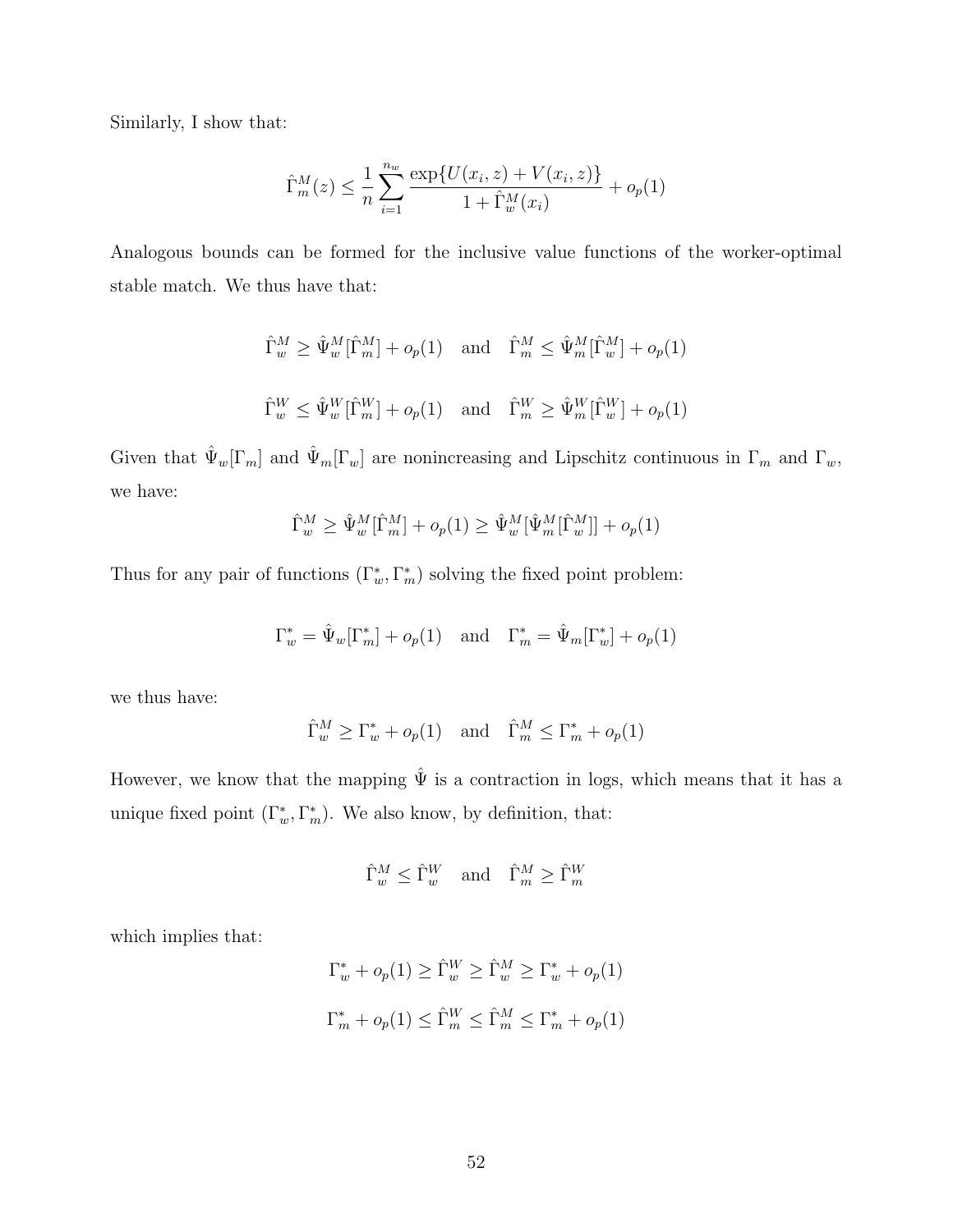which in turn implies that:

$$
\hat{\Gamma}_w^M = \Gamma_w^* + o_p(1) \quad \text{and} \quad \hat{\Gamma}_m^M = \Gamma_m^* + o_p(1)
$$
\n
$$
\hat{\Gamma}_w^W = \Gamma_w^* + o_p(1) \quad \text{and} \quad \hat{\Gamma}_m^W = \Gamma_m^* + o_p(1)
$$

Combining this with Lemma [3,](#page-45-0) this gives us for all  $i = 1, ..., n_w$  and all  $j = 1, ..., n_m$ :

$$
I_{wi}^M = \Gamma_w^* + o_p(1) \quad \text{and} \quad I_{mj}^M = \Gamma_m^* + o_p(1)
$$
  

$$
I_{wi}^W = \Gamma_w^* + o_p(1) \quad \text{and} \quad I_{mj}^M = \Gamma_m^* + o_p(1)
$$

Note that given that inclusive value functions that would arise under any stable match  $\mu^*$  defined as  $I_{wi}^*$  and  $I_{mj}^*$  are such that  $I_{wi}^M \leq I_{wi}^* \leq I_{wi}^W$  and  $I_{mj}^M \geq I_{mj}^* \geq I_{mj}^W$  the equality written above holds also for any  $I^*_{wi}$  and  $I^*_{mj}$ .

I have shown that inclusive values can be approximated by the solution of the finite sample fixed point problem. Lemma [5](#page-51-0) finally implies that the solution of the finite sample fixed point problem converges towards the solution of its population equivalent. This proves Theorem [1.](#page-18-3)(iii).

# <span id="page-53-0"></span>A.4 Proof of Proposition [3](#page-19-1)

Assume that firm j is matched with a group of  $k = 2$  workers and that we want to characterize the limit of the following CCP:

$$
\mathbb{P}(\mu_m(j) = \{i, l\} \cup \{0\}^{q-2} | x_i, x_l, z_j)
$$

We can rewrite it as follows:

$$
\mathbb{P}(U_{ij} \ge U_{i,(1)}(M_i(\mu^*)), U_{lj} \ge U_{l,(1)}(M_l(\mu^*)), V_{ij} > V_{lj} > V_{0j} \ge V_{j,(3)}(W_j(\mu^*)) | x_i, x_l, z_j)
$$
  
+ 
$$
\mathbb{P}(U_{ij} \ge U_{i,(1)}(M_i(\mu^*)), U_{lj} \ge U_{l,(1)}(M_l(\mu^*)), V_{lj} > V_{ij} > V_{0j} \ge V_{j,(3)}(W_j(\mu^*)) | x_i, x_l, z_j)
$$
  
= 
$$
\mathbb{P}(U_{ij} \ge U_{i,(1)}(M_i(\mu^*)) | x_i, z_j) \times \mathbb{P}(U_{lj} \ge U_{i,(1)}(M_i(\mu^*)) | x_l, z_j)
$$
  

$$
\times \left[ \mathbb{P}(V_{ij} > V_{lj} > V_{0j} \ge V_{j,(3)}(W_j(\mu^*)) | x_i, x_l, z_j) + \mathbb{P}(V_{lj} > V_{ij} > V_{0j} \ge V_{j,(3)}(W_j(\mu^*)) | x_i, x_l, z_j) \right]
$$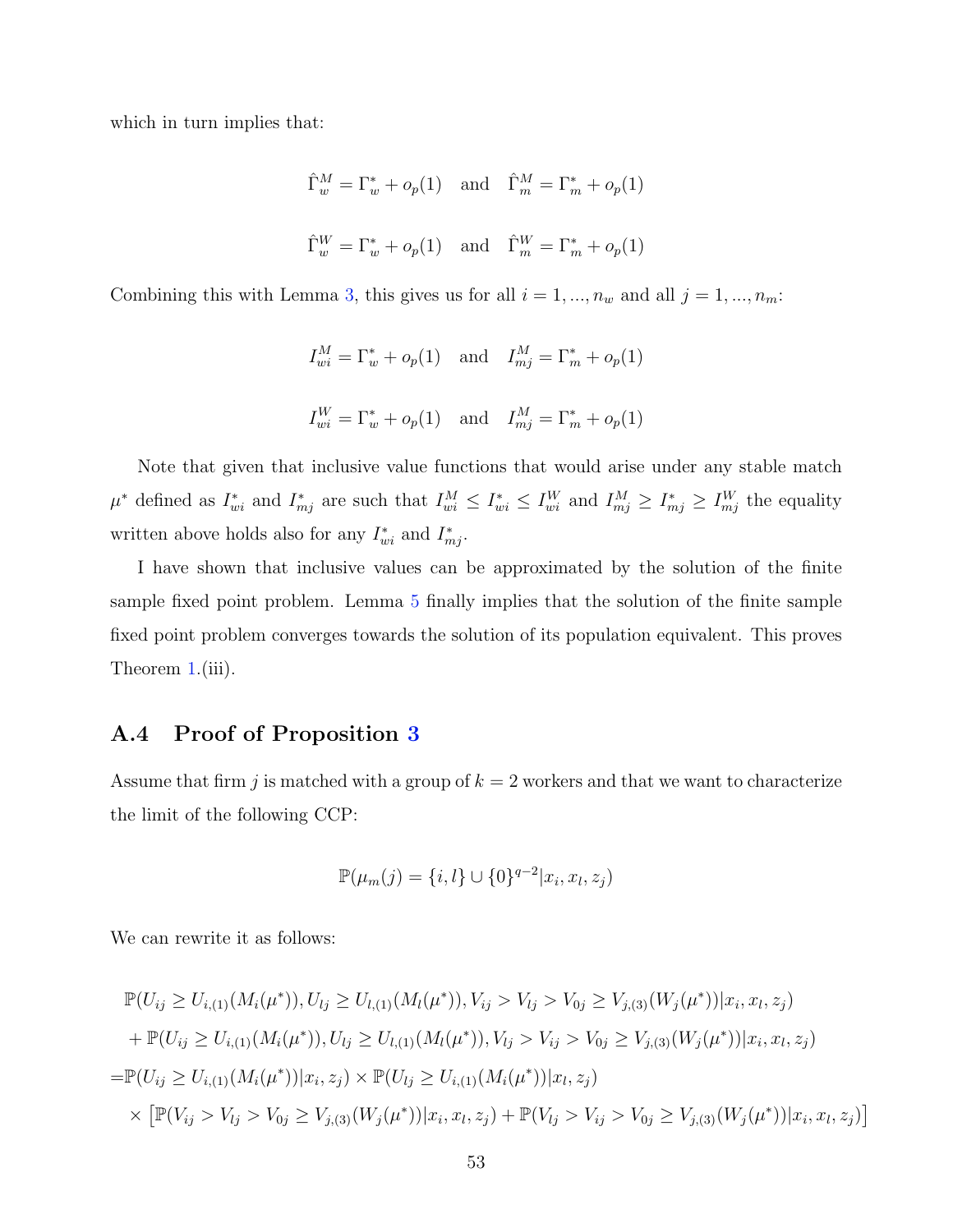We can then decompose the rank ordered CCPs as follows:

$$
\mathbb{P}(V_{ij} > V_{lj} > V_{0j} \ge V_{j,(3)}(W_j(\mu^*)) | x_i, x_l, z_j)
$$
\n
$$
= \mathbb{P}(V_{ij} \ge V_{j,(1)}(W_j(\mu^*)) | x_i, x_l, z_j) \times \mathbb{P}(V_{lj} \ge V_{j,(1)}(W_j(\mu^*) \setminus i) | x_i, x_l, z_j)
$$
\n
$$
\times \mathbb{P}(V_{0j} \ge V_{j,(1)}(W_j(\mu^*) \setminus \{i, l\}) | x_i, x_l, z_j)
$$

In the limit, removing one arbitrary alternative from opportunity sets does not affect inclusive values:

$$
n^{-1/2} \sum_{i \in W_j(\mu^*) \setminus \{l\}} \exp\{V(x_i, z_j)\} = n^{-1/2} \sum_{i \in W_j(\mu^*)} \exp\{V(x_i, z_j)\} - n^{-1/2} \exp\{V(x_l, z_j)\}
$$

$$
= n^{-1/2} \sum_{i \in W_j(\mu^*)} \exp\{V(x_i, z_j)\} + o_p(1) = I_{mj}^* + o_p(1)
$$

We can thus conclude that:

$$
\mathbb{P}(V_{ij} > V_{lj} > V_{0j} \ge V_{j,(3)}(W_j(\mu^*)) | x_i, x_l, z_j)
$$
  
= 
$$
\mathbb{P}(V_{ij} \ge V_{j,(1)}(W_j(\mu^*)) | x_i, x_l, z_j) \times \mathbb{P}(V_{lj} \ge V_{j,(1)}(W_j(\mu^*)) | x_i, x_l, z_j)
$$
  

$$
\times \mathbb{P}(V_{0j} \ge V_{j,(1)}(W_j(\mu^*)) | x_i, x_l, z_j) + o(1)
$$

Which, using Proposition [2](#page-13-1) and Theorem [1,](#page-18-3) implies that:

$$
n^{2}\mathbb{P}(\mu_{m}(j) = \{i, l\} \cup \{0\}^{q-2} | x_{i}, x_{l}, z_{j}) \longrightarrow \frac{2 \exp\{U(x_{i}, z_{j}) + U(x_{l}, z_{j}) + V(x_{i}, z_{j}) + V(x_{l}, z_{j})\}}{(1 + \Gamma_{w}^{*}(x_{i}))(1 + \Gamma_{w}^{*}(x_{l}))(1 + \Gamma_{w}^{*}(z_{j}))^{3}}
$$

where  $\Gamma_w^*$  and  $\Gamma_m^*$  are the solutions of the fixed point problem described in Equation [6.](#page-18-2) To extend to proof to any  $k$ , a similar argument applies, except that the number of rank ordered CCPs becomes k!. This proves part (i) of Proposition [3.](#page-19-1)

A similar argument can be used to prove part (ii).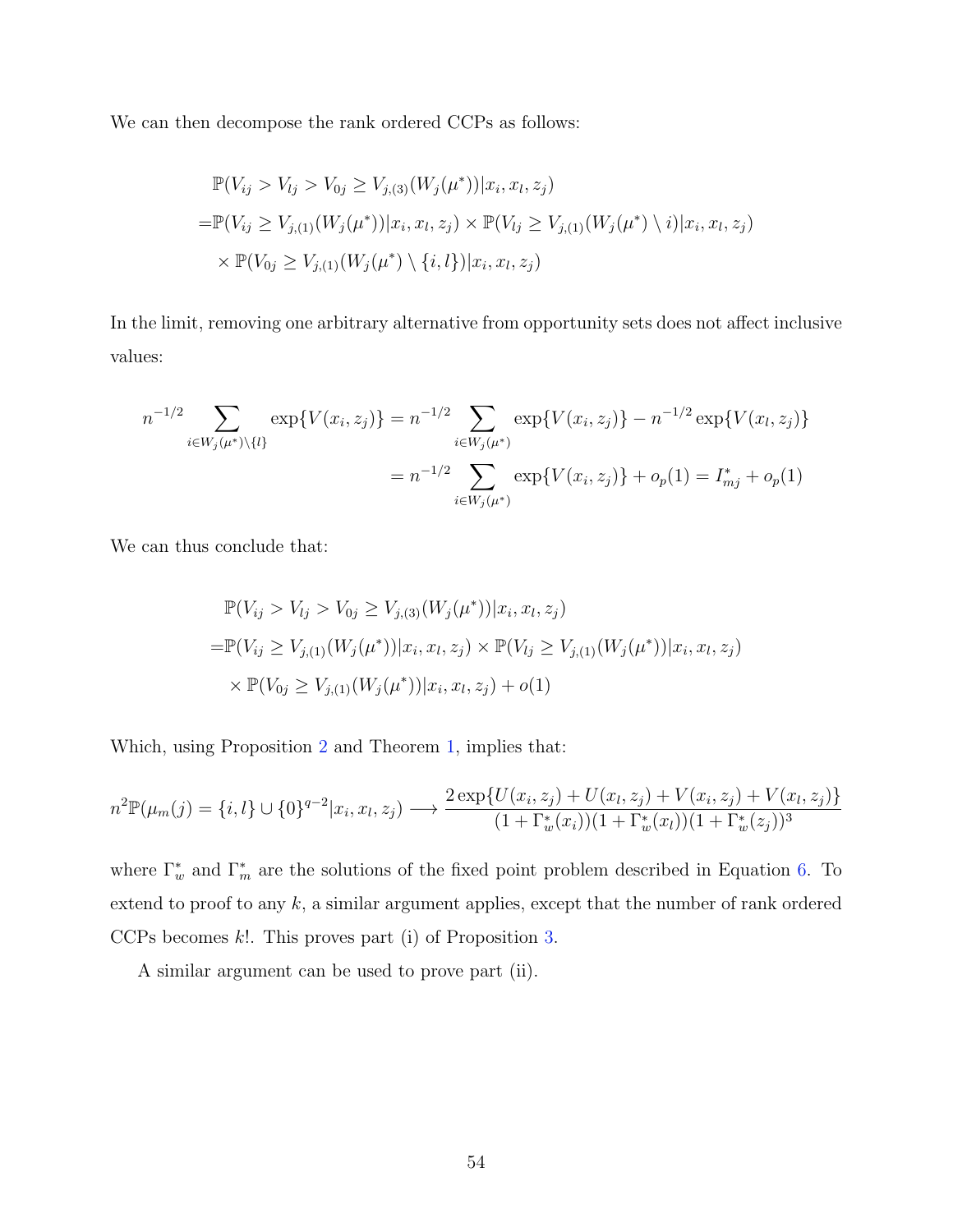# <span id="page-55-0"></span>A.5 Proof of Proposition [6](#page-23-3)

From Theorem [1](#page-18-3) and Proposition [2,](#page-13-1) we know that for any  $q \ge 1$  and for a given finite w:

$$
n^{-1/2} \mathbb{P}(U_{ij} \ge U_{i,(1)}(M_i(\mu^*)) | x_i = x, z_j = z, w_i = w) \to \frac{\exp(U(x, z))}{1 + \Gamma_w^*(x, w)}
$$

and

$$
J\mathbb{P}(V_{ij} \ge V_{j,(1)}(W_j(\mu^*)) | x_i = x, z_j = z, w_i = w) \to \frac{\exp(V(x, z) + g(w))}{1 + \Gamma_m(z)}
$$

where  $\Gamma_m^*$  and  $\Gamma_w^*$  solve the following fixed point problem:

$$
\Gamma_w^* = \Psi_w[\Gamma_m^*] \quad \text{and} \quad \Gamma_m^* = \Psi_m[\Gamma_w^*]
$$
 (7)

where

$$
\Psi_w[\Gamma_m](x, w) = \int \exp(U(x, s) + V(x, s) + g(w) + \gamma_m) \times \left[1 - \left(\frac{\Gamma_m(s)}{1 + \Gamma_m(s)}\right)^q\right] m(s) ds
$$

$$
\Psi_m[\Gamma_w](x) = \int \int \frac{\exp(U(s, z) + V(s, z) + g(t) + \gamma_w)}{1 + \Gamma_w(s, t)} w_x(s) w_w(t) ds
$$

However, as w goes to infinity, we have that: $14$ 

$$
\lim_{w \to \infty} \mathbb{P}(V_{ij} \ge V_{j,(q)}(W_j(\mu^*)) | x_i = x, z_j = z, w_i = w) = 1
$$

This implies that:

$$
\lim_{w_i \to \infty} n^{-1/2} I_{wi} = \int \exp\{U(x, s) + \gamma_m\} m(s) ds
$$

which in turn implies that:

$$
\lim_{w \to \infty} n \mathbb{P}(U_{ij} \ge U_{i,(1)}(M_i(\mu^*)) | x_i = x, z_j = z, w_i = w) = \frac{\exp(U(x, z))}{1 + \int \exp\{U(x, s) + \gamma_m\} m(s) ds}
$$

<span id="page-55-1"></span><sup>&</sup>lt;sup>14</sup>The probability that an option is in workers' opportunity sets only goes to 1 when making the shifter  $w$ go to infinity. In [He et al.](#page-58-2) [\(2021\)](#page-58-2) and [Agarwal and Somaini](#page-57-4) [\(2022\)](#page-57-4) this is not the case as cutoffs are fixed and finite since the number of "colleges" or "products" is fixed. As both the number of firms and workers grow to infinity in our case, the cutoffs grow to infinity as the size of the market grows.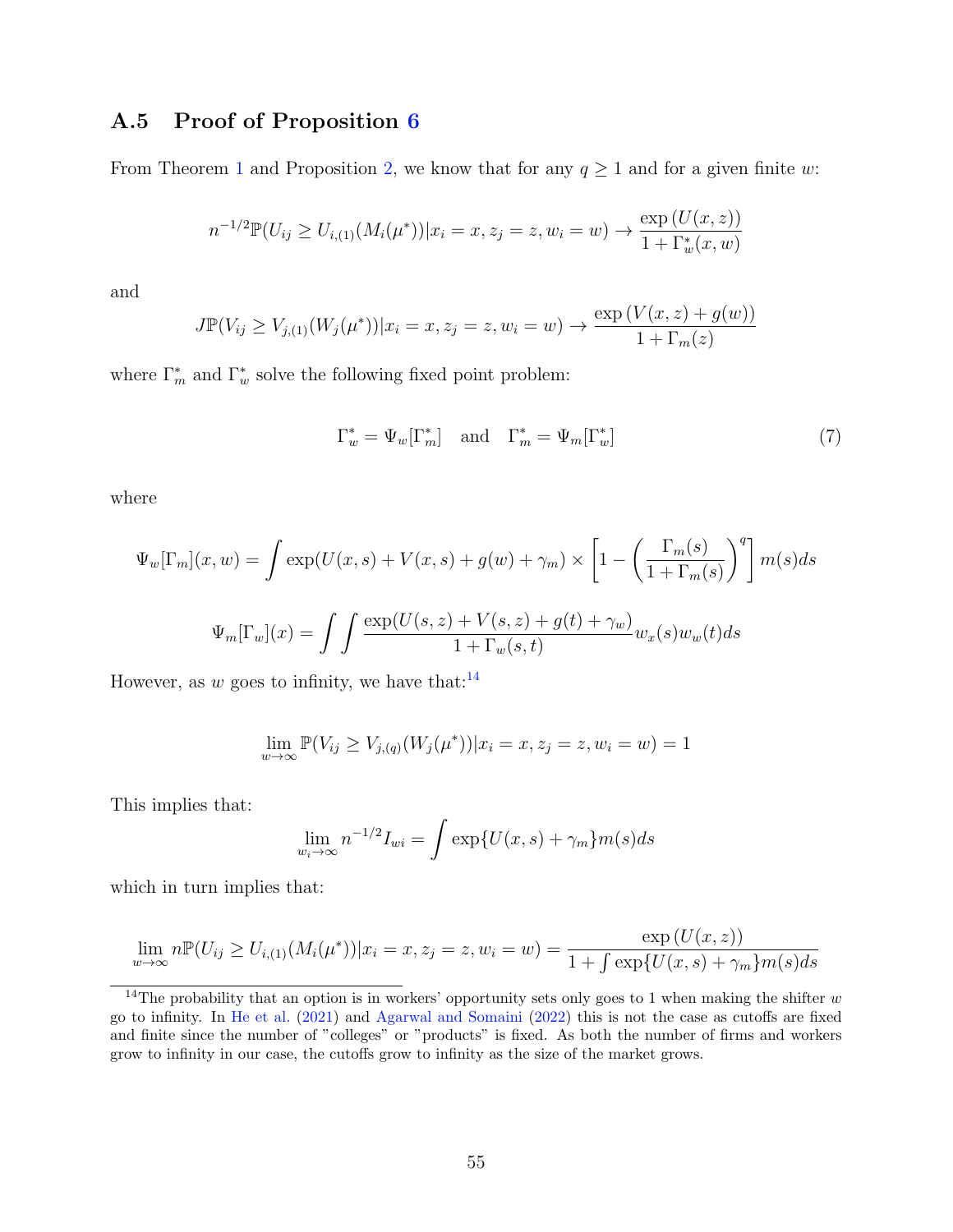Similarly,

$$
\lim_{w \to \infty} n \mathbb{P}(U_{i0} \ge U_{i,(1)}(M_i(\mu^*)) | x_i = x, z_j = z, w_i = w) = \frac{1}{1 + \int \exp\{U(x, s) + \gamma_m\} m(s) ds}
$$

Taking the log of these ratios separately identifies  $U$  from the joint surplus. Given that the joint surplus is identified for finite w, we can then recover  $V + g$ . V can be separately identified by evaluating  $V + g$  at  $\bar{w}$ .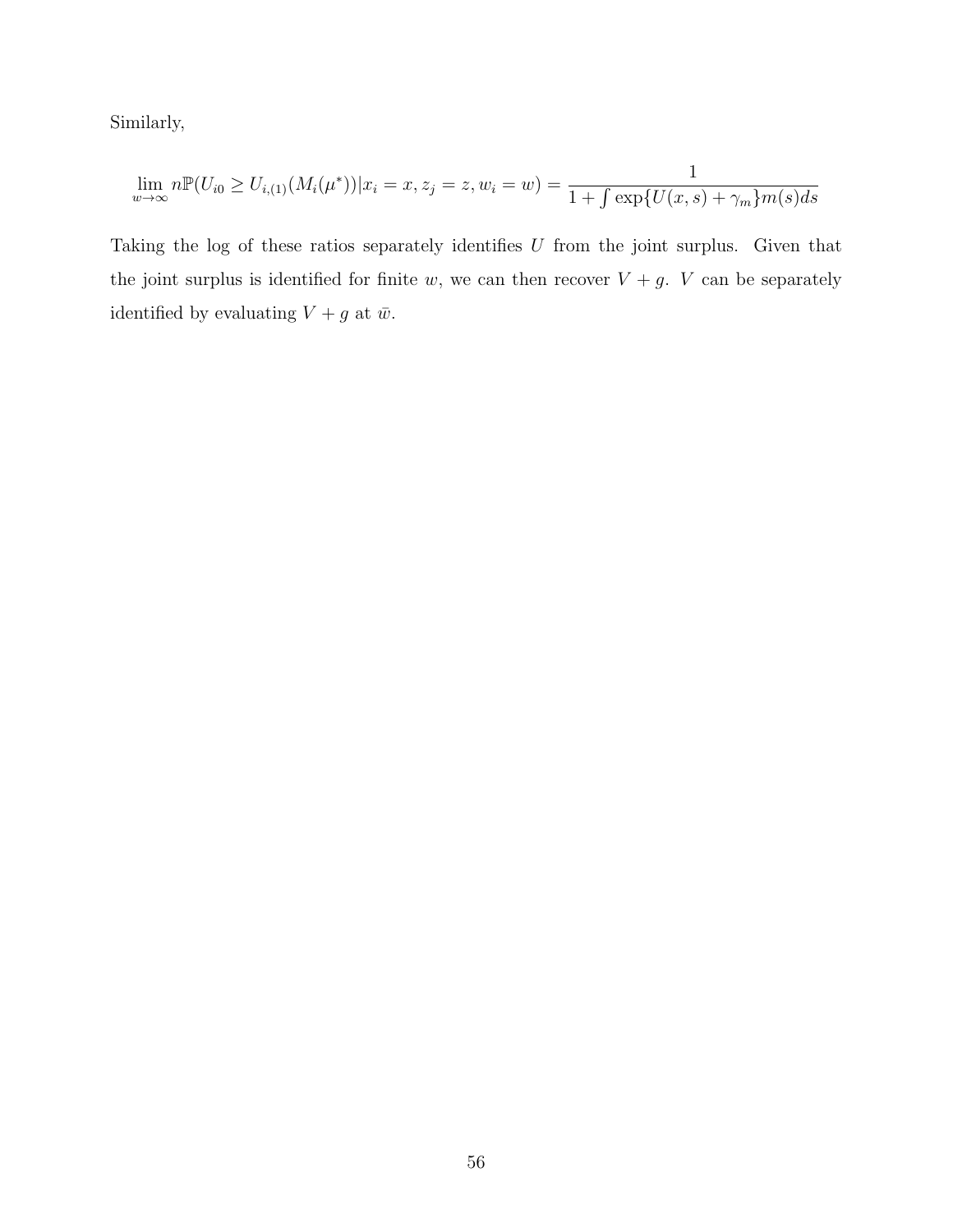# References

- <span id="page-57-6"></span>Abdulkadiro˘glu, Atila, Nikhil Agarwal, and Parag A Pathak, "The Welfare Effects of Coordinated Assignment: Evidence from the New York City High School Match," American Economic Review, 2017, 107 (12), 3635–89.
- <span id="page-57-9"></span>Agarwal, Nikhil, "An Empirical Model of the Medical Match," American Economic Review, 2015, 105 (7), 1939–78.
- <span id="page-57-1"></span> $\sim$ , "Policy Analysis in Matching Markets," American Economic Association P&P, 2017, 107  $(5), 246-50.$
- <span id="page-57-0"></span>and Eric Budish, "Market Design," in "Handbook of Industrial Organization," Vol. 5, Elsevier, 2021, pp. 1–79.
- <span id="page-57-4"></span>and Paulo J Somaini, "Demand Analysis under Latent Choice Constraints," NBER Working Paper 29993, 2022.
- <span id="page-57-3"></span>and Paulo Somaini, "Revealed Preference Analysis of School Choice Models," Annual Review of Economics, 2020, 12, 471–501.
- <span id="page-57-8"></span>and  $\Box$ , "Empirical Models of Non-Transferable Utility Matching," in "Online and Matching-Based Market Design" Forthcoming.
- <span id="page-57-10"></span>Azevedo, Eduardo M and Jacob D Leshno, "A Supply and Demand Framework for Two-Sided Matching Markets," Journal of Political Economy, 2016, 124 (5), 1235–1268.
- <span id="page-57-5"></span>Berry, Steven, James Levinsohn, and Ariel Pakes, "Differentiated Products Demand Systems from a Combination of Micro and Macro Data: The New Car Market," Journal of Political Economy, 2004, 112 (1), 68–105.
- <span id="page-57-7"></span>Choo, Eugene and Aloysius Siow, "Who Marries Whom and Why," Journal of Political Economy, 2006,  $114$  (1), 175–201.
- <span id="page-57-2"></span>Diamond, William and Nikhil Agarwal, "Latent Indices in Assortative Matching Models," Quantitative Economics, 2017, 8 (3), 685–728.